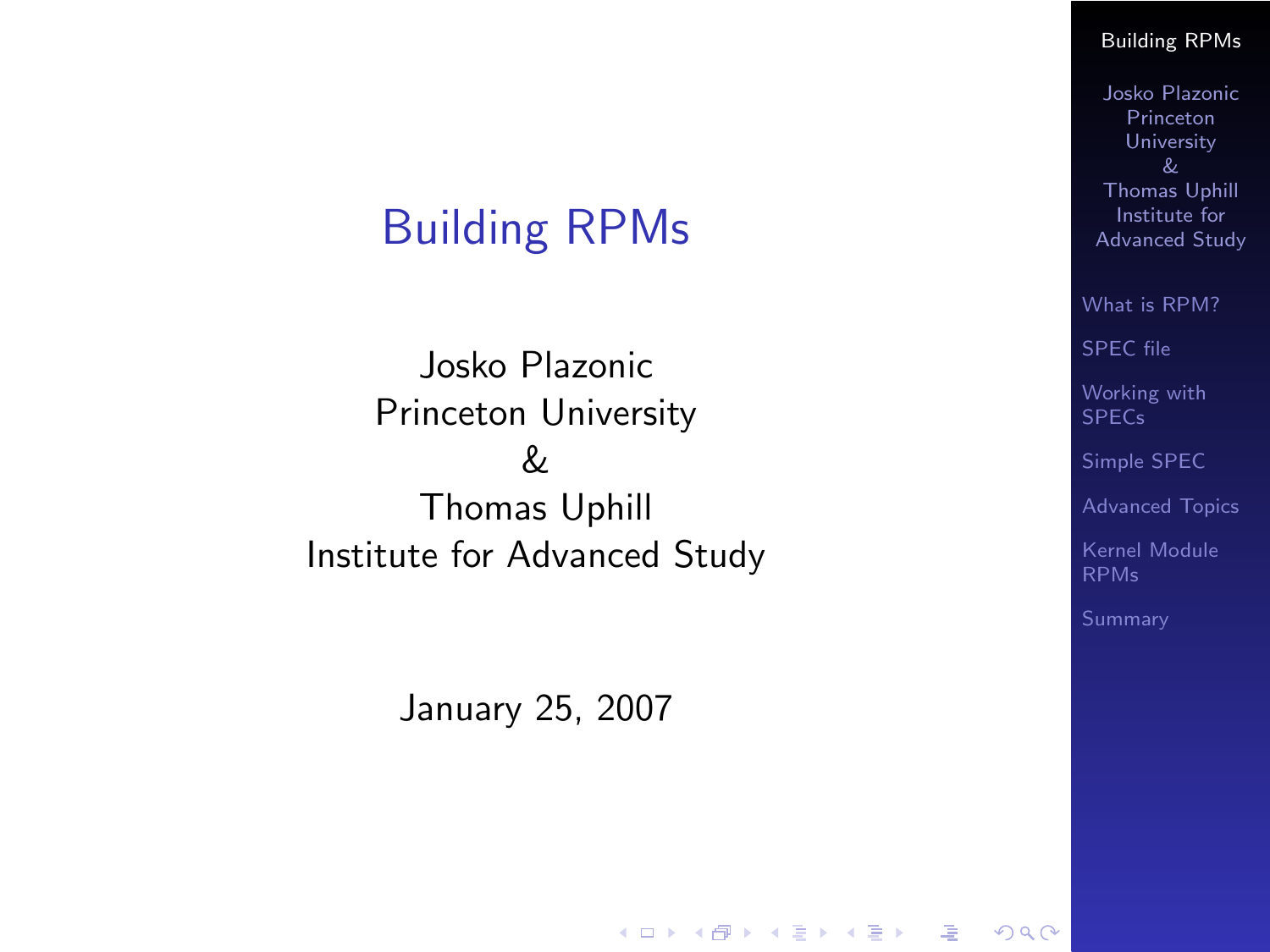[SPEC file](#page-20-0)

[Working with SPECs](#page-32-0)

[Simple SPEC](#page-33-0)

[Advanced Topics](#page-35-0)

[Kernel Module RPMs](#page-37-0)

[Summary](#page-48-0)

#### [Building RPMs](#page-0-0)

Josko Plazonic Princeton University Thomas Uphill Institute for Advanced Study

[What is RPM?](#page-2-0)

[SPEC file](#page-20-0)

[Working with](#page-32-0) SPECs

[Simple SPEC](#page-33-0)

[Advanced Topics](#page-35-0)

[Kernel Module](#page-37-0)

K ロ ▶ K 個 ▶ K 할 ▶ K 할 ▶ 이 할 → 이익 Q ·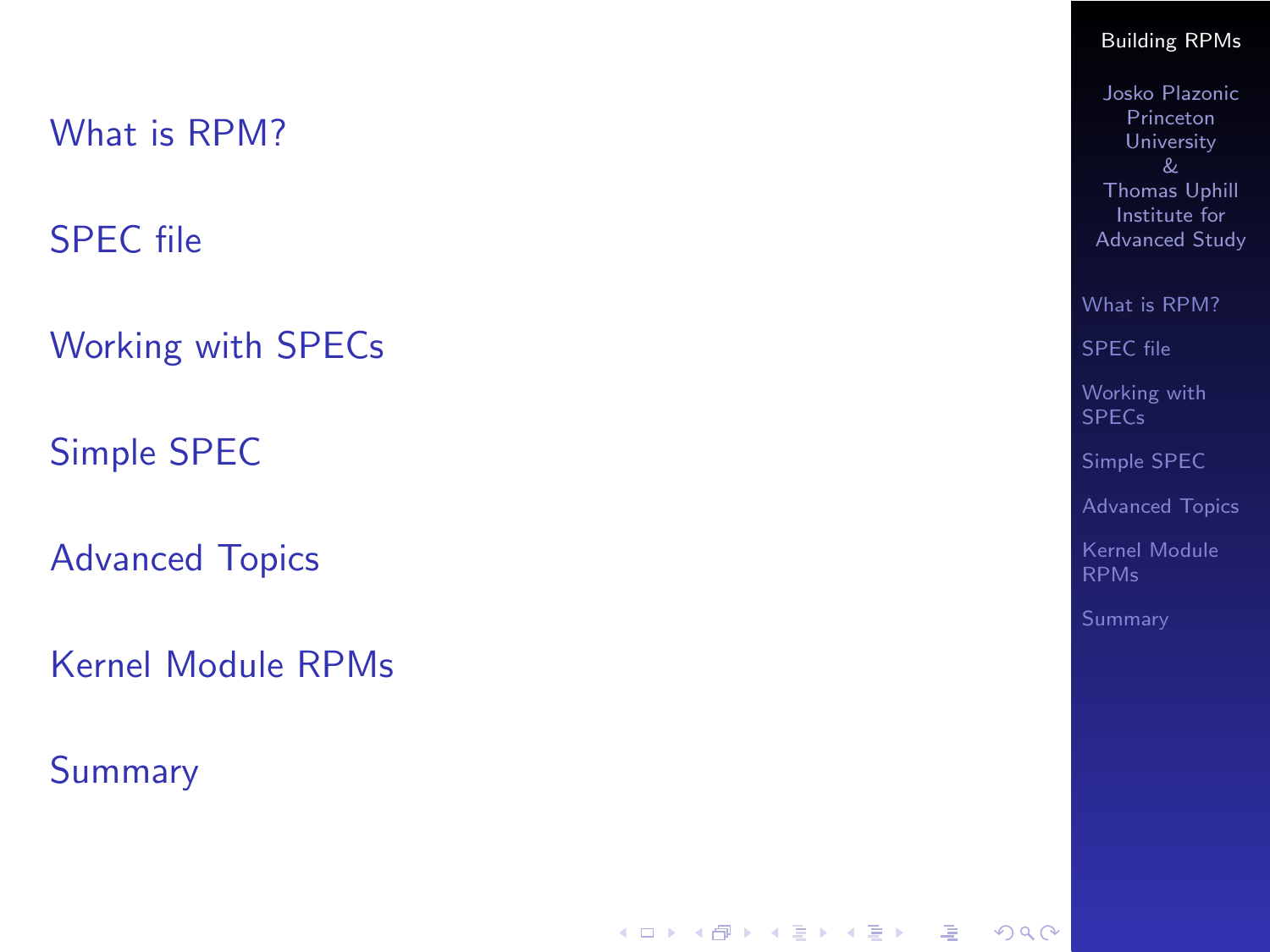<span id="page-2-0"></span>RPM Package Manager

#### [Building RPMs](#page-0-0)

Josko Plazonic Princeton University & Thomas Uphill Institute for Advanced Study

[What is RPM?](#page-2-0)

[SPEC file](#page-20-0)

[Working with](#page-32-0) SPECs

[Simple SPEC](#page-33-0)

[Advanced Topics](#page-35-0)

[Kernel Module](#page-37-0) RPMs

K ロ > K 레 > K 코 > K 코 > 『코 → 9 Q Q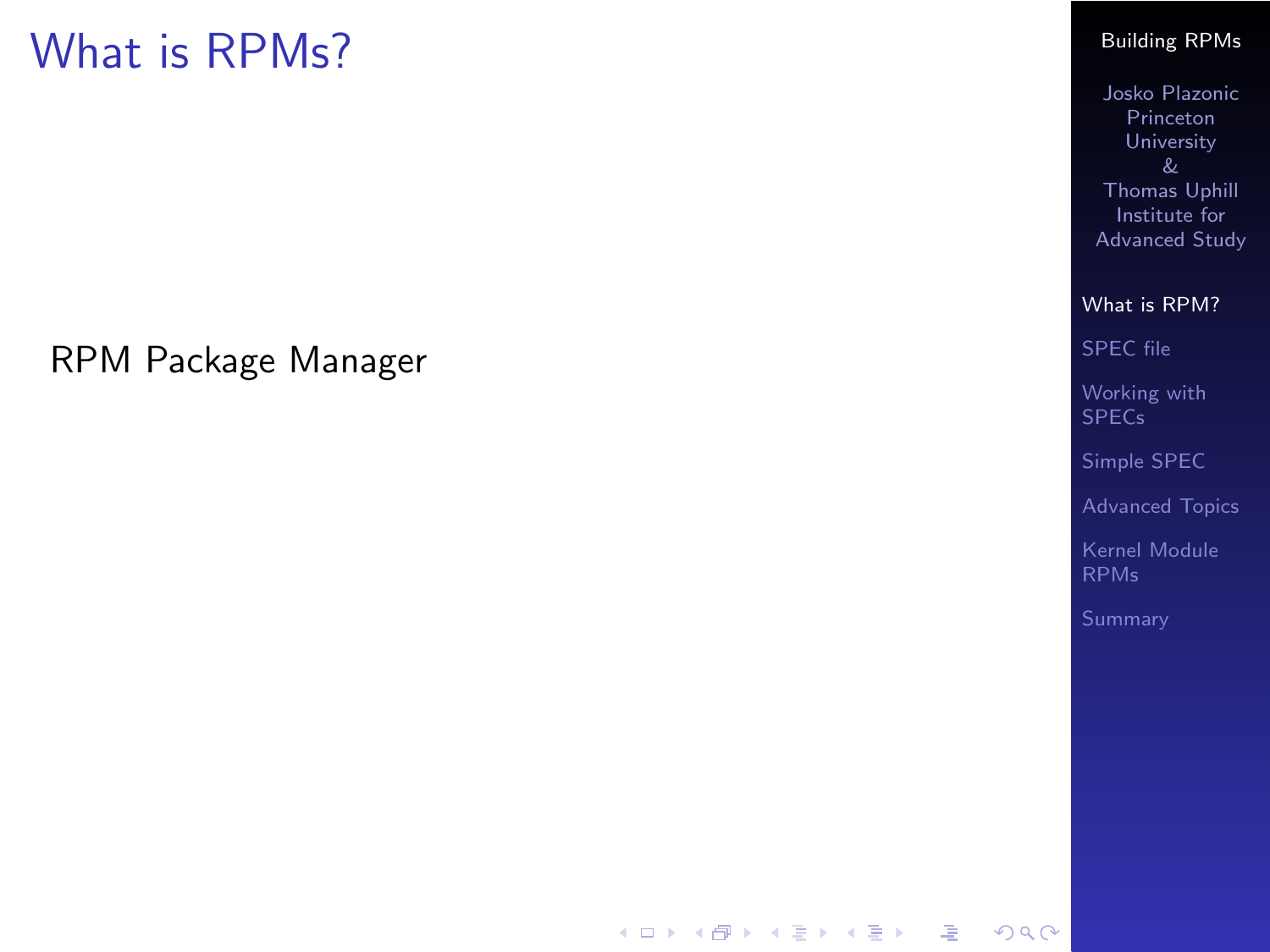RPM Package Manager Two types of RPM packages.

#### [Building RPMs](#page-0-0)

Josko Plazonic Princeton University Thomas Uphill Institute for Advanced Study

[What is RPM?](#page-2-0)

[SPEC file](#page-20-0)

[Working with](#page-32-0) SPECs

[Simple SPEC](#page-33-0)

[Advanced Topics](#page-35-0)

[Kernel Module](#page-37-0) RPMs

서비 시 제 문화 지 혼 시 지 혼 시 나는 것  $2990$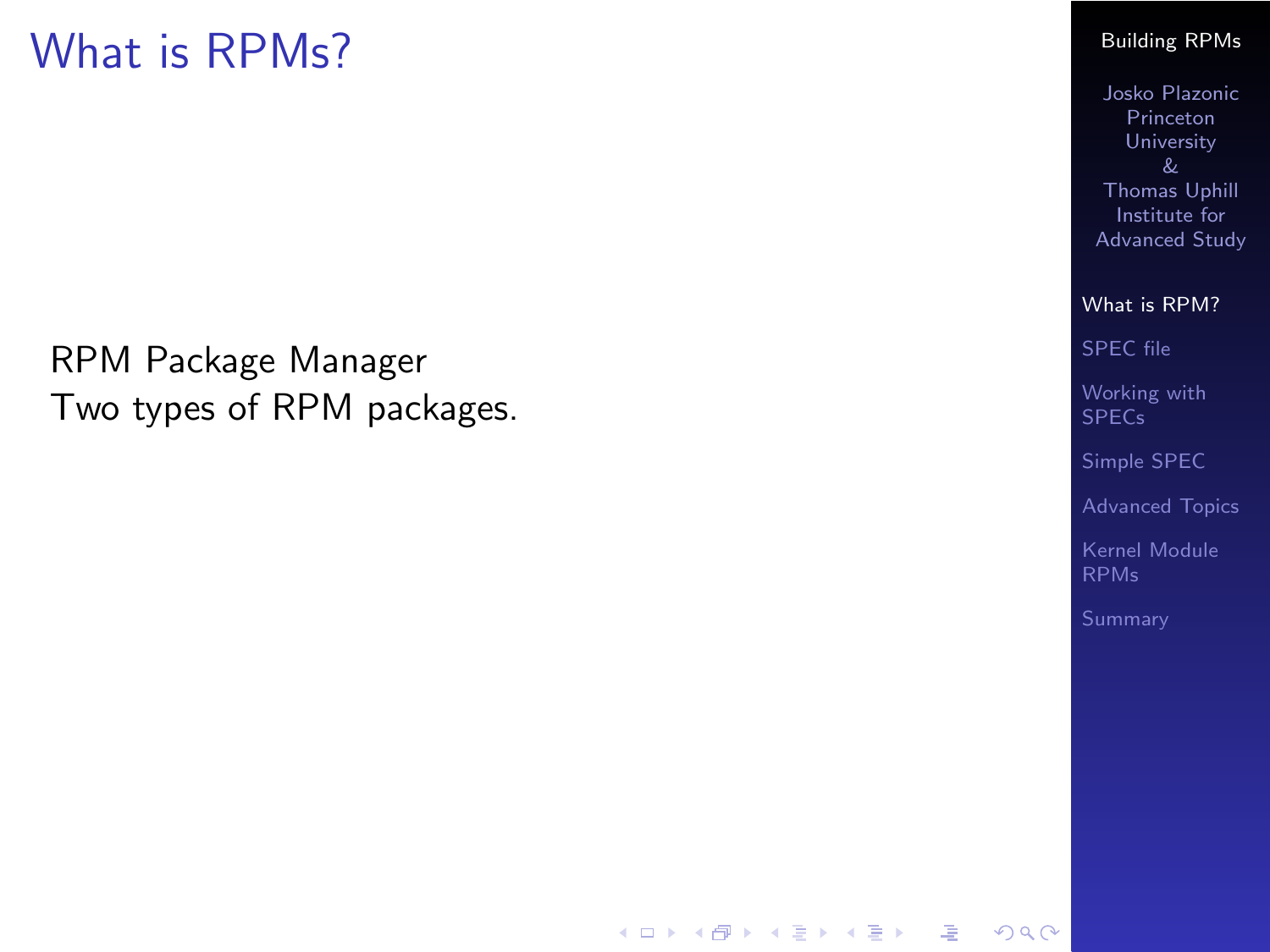RPM Package Manager Two types of RPM packages.

 $\blacktriangleright$  binary

#### [Building RPMs](#page-0-0)

Josko Plazonic Princeton University Thomas Uphill Institute for Advanced Study

[What is RPM?](#page-2-0)

[SPEC file](#page-20-0)

[Working with](#page-32-0) SPECs

[Simple SPEC](#page-33-0)

[Advanced Topics](#page-35-0)

[Kernel Module](#page-37-0) RPMs

K ロ ▶ K 個 ▶ K 할 ▶ K 할 ▶ 그럴 ▶ 그럴 → 9 Q @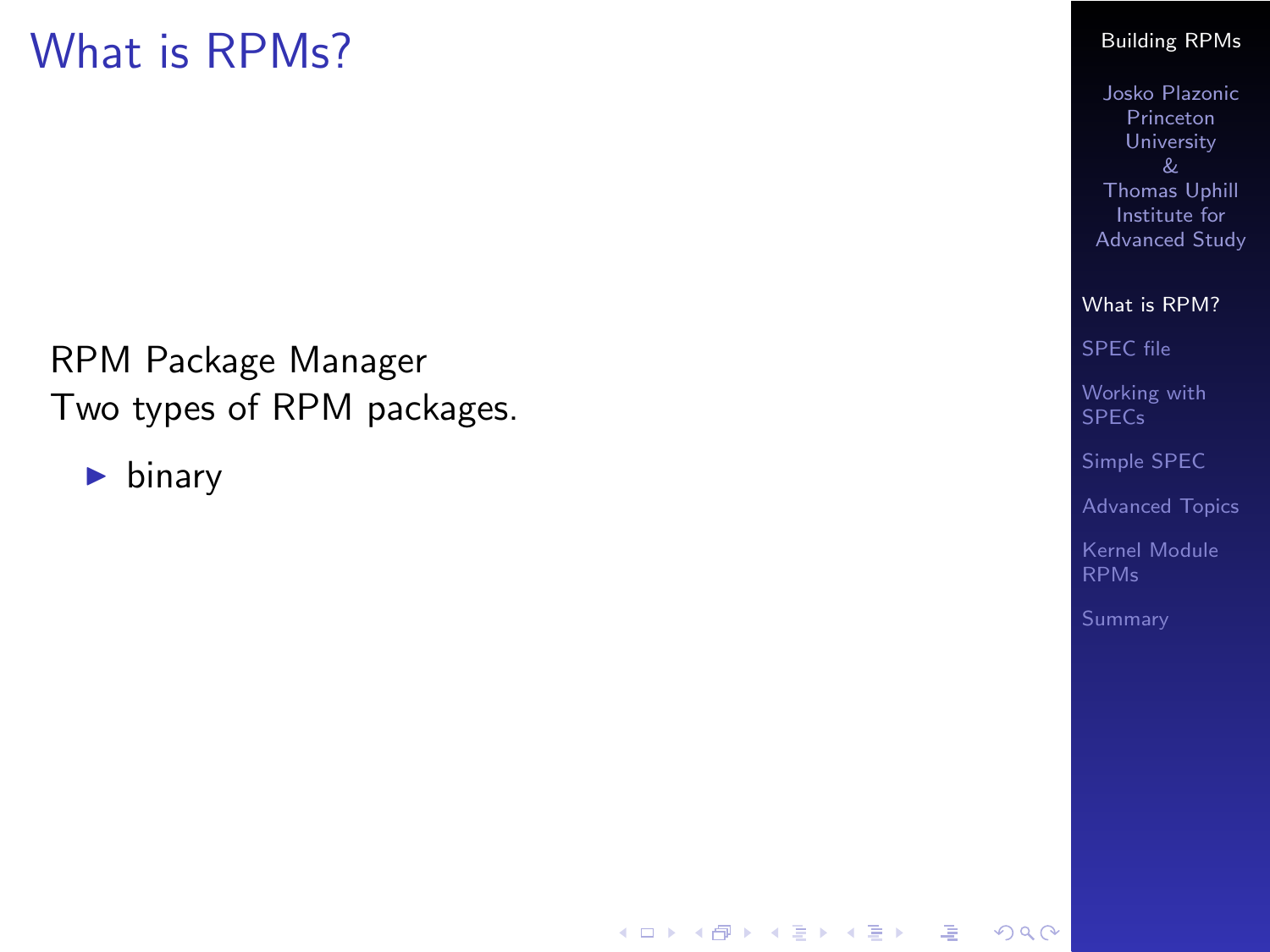RPM Package Manager Two types of RPM packages.

- $\blacktriangleright$  binary
- $\blacktriangleright$  source

#### [Building RPMs](#page-0-0)

Josko Plazonic Princeton University Thomas Uphill Institute for Advanced Study

[What is RPM?](#page-2-0)

[SPEC file](#page-20-0)

[Working with](#page-32-0) SPECs

[Simple SPEC](#page-33-0)

[Advanced Topics](#page-35-0)

[Kernel Module](#page-37-0) RPMs

K ロ ▶ K 個 ▶ K 할 ▶ K 할 ▶ 그럴 ▶ 그럴 → 9 Q @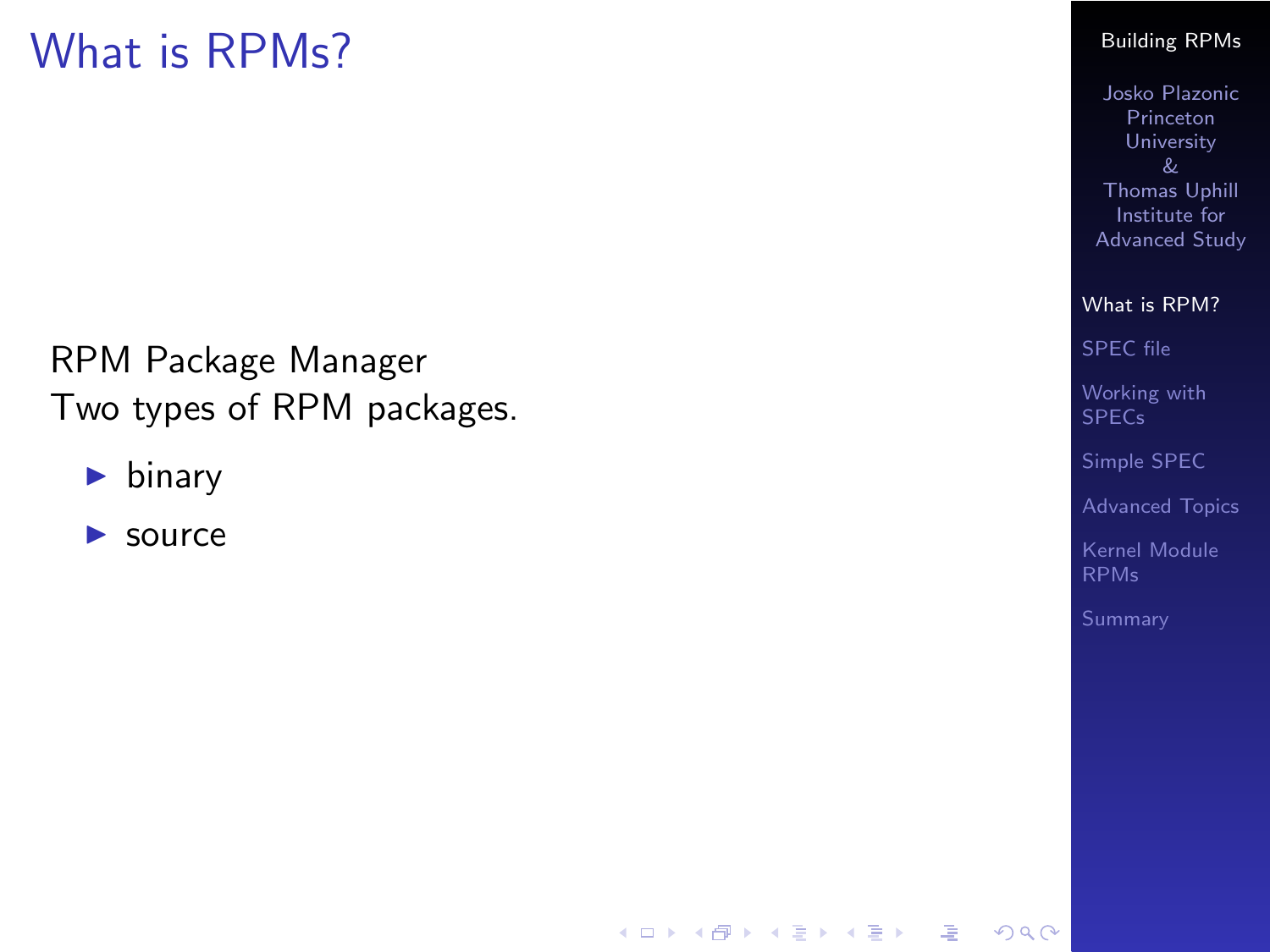### filenames

### name - version - release . arch . rpm

[Building RPMs](#page-0-0)

Josko Plazonic Princeton University & Thomas Uphill Institute for Advanced Study

[What is RPM?](#page-2-0)

[SPEC file](#page-20-0)

[Working with](#page-32-0) SPECs

[Simple SPEC](#page-33-0)

[Advanced Topics](#page-35-0)

[Kernel Module](#page-37-0) RPMs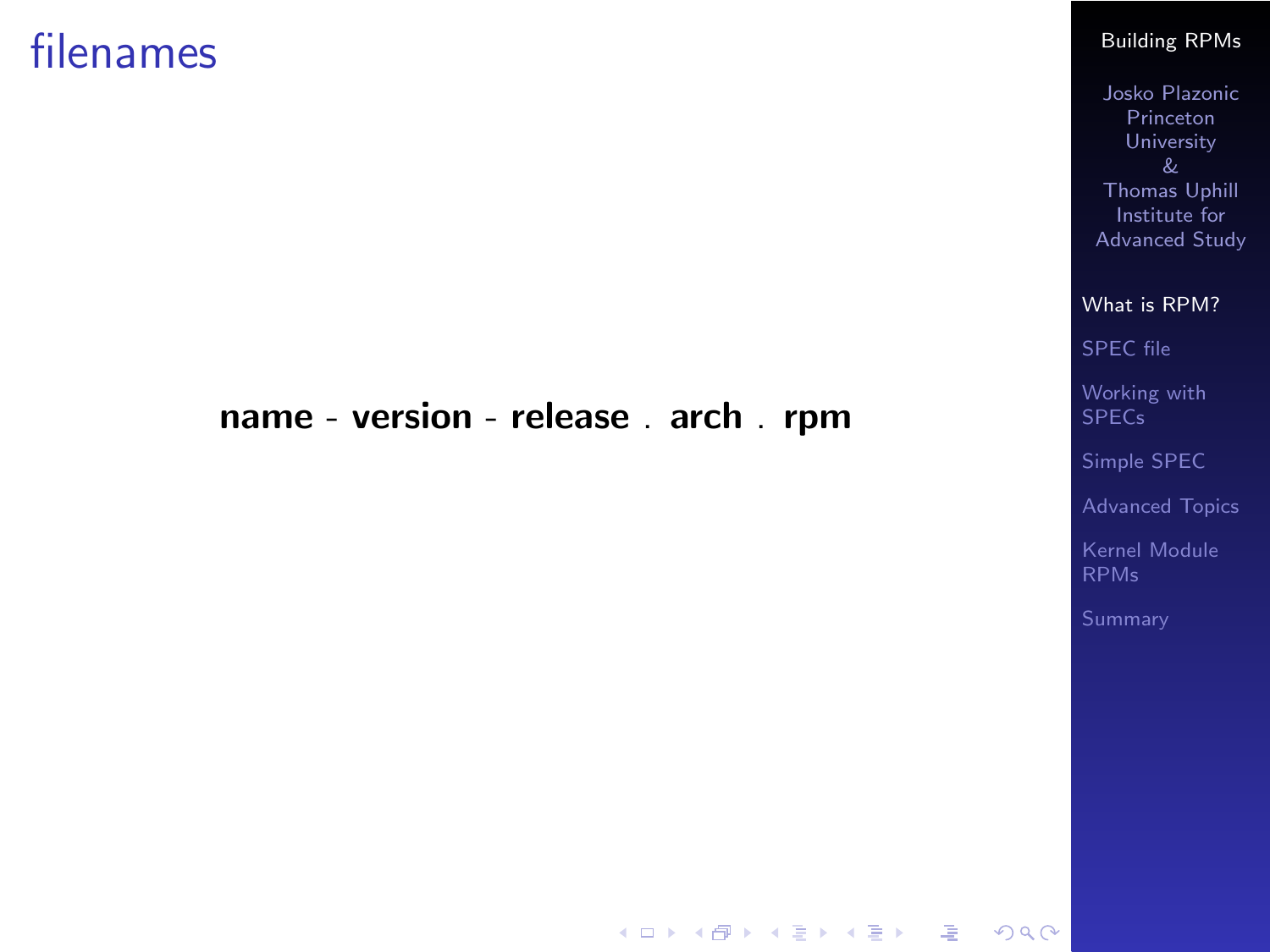### filenames

### name - version - release . arch . rpm tar - 1.13.25 - 4.7.1 . i386 . rpm

#### [Building RPMs](#page-0-0)

Josko Plazonic Princeton University Thomas Uphill Institute for Advanced Study

[What is RPM?](#page-2-0)

[SPEC file](#page-20-0)

[Working with](#page-32-0) SPECs

[Simple SPEC](#page-33-0)

[Advanced Topics](#page-35-0)

[Kernel Module](#page-37-0) RPMs

K ロ ▶ K 個 ▶ K 할 ▶ K 할 ▶ 이 할 → 이익 Q ·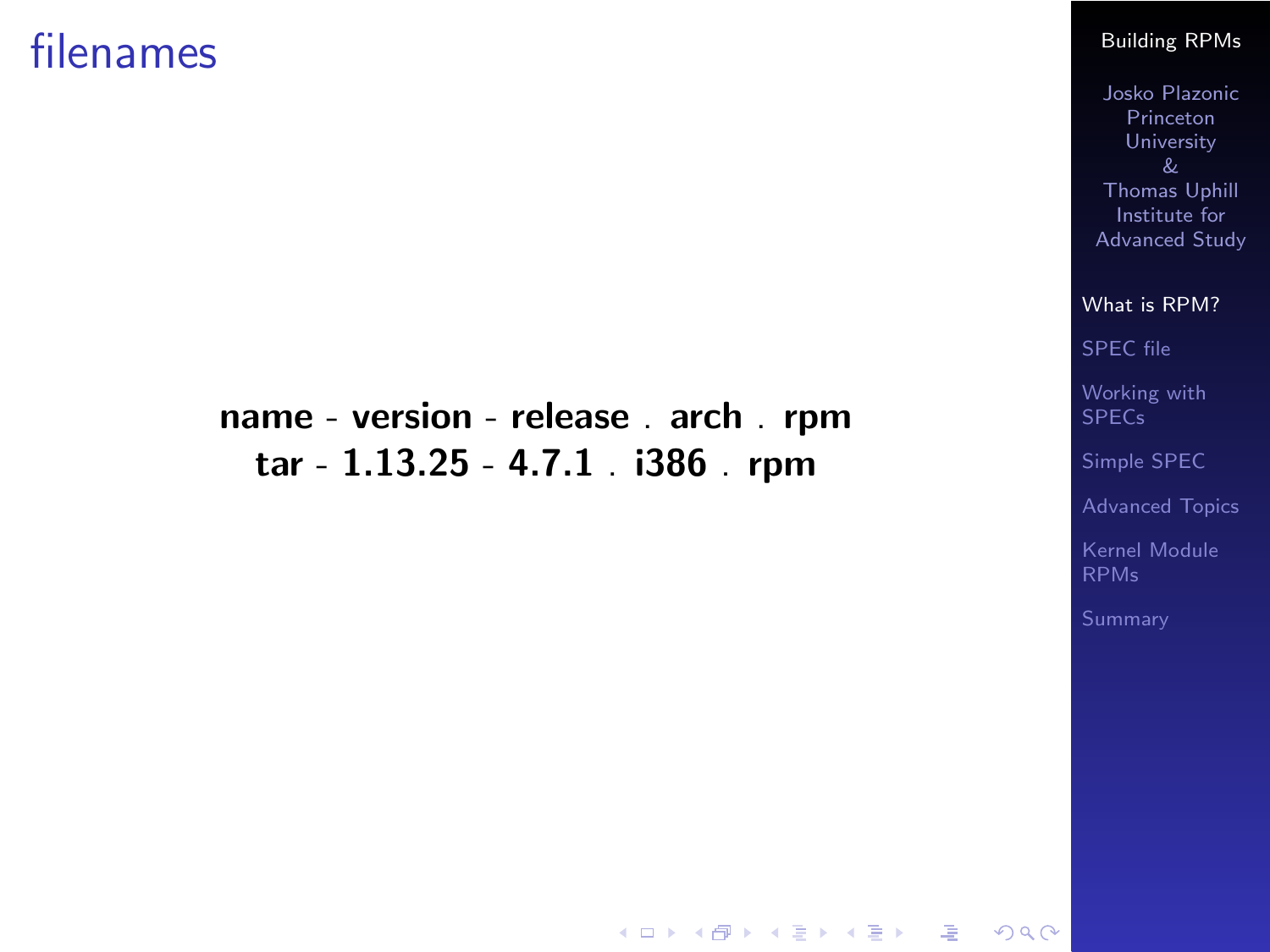### rpm -qi tar

Name : tar : tar Relocations: (not relocateable)<br>Version : 1.13.25 ... Vendor: Red Hat. Inc. Version : 1.13.25 Vendor: Red Hat, Inc.<br>
Release : 4.7.1 Build Date: Tue 10 Sep 20 Build Date: Tue 10 Sep 2002 07:10:58 AM EDT<br>ST Build Host: stripples.devel.redhat.com Install date: Thu 12 Dec 2002 06:14:11 PM EST Group : Applications/Archiving So Group : Applications/Archiving Source RPM: tar-1.13.25-4.7.1.src.rpm<br>Size : 273826 Size : 273826 License: GPL<br>Packager : Red Hat, Inc. <http://bugzilla.redhat.com/bug; Packager : Red Hat, Inc. <http://bugzilla.redhat.com/bugzilla><br>Summary : A GNU file archiving program. : A GNU file archiving program. Description : The GNU tar program saves many files together in one archive and can restore individual files (or all of the files) from that archive. Tar can also be used to add supplemental files to an archive and to update or list files in the archive. Tar includes multivolume support, automatic archive compression/decompression, the ability to perform remote archives, and the ability to perform incremental and full backups.

If you want to use tar for remote backups, you also need to install the rmt package.

#### [Building RPMs](#page-0-0)

Josko Plazonic Princeton **University** Thomas Uphill Institute for Advanced Study

[What is RPM?](#page-2-0)

[SPEC file](#page-20-0)

[Working with](#page-32-0) **SPECs** 

[Simple SPEC](#page-33-0)

[Advanced Topics](#page-35-0)

[Kernel Module](#page-37-0)

 $2990$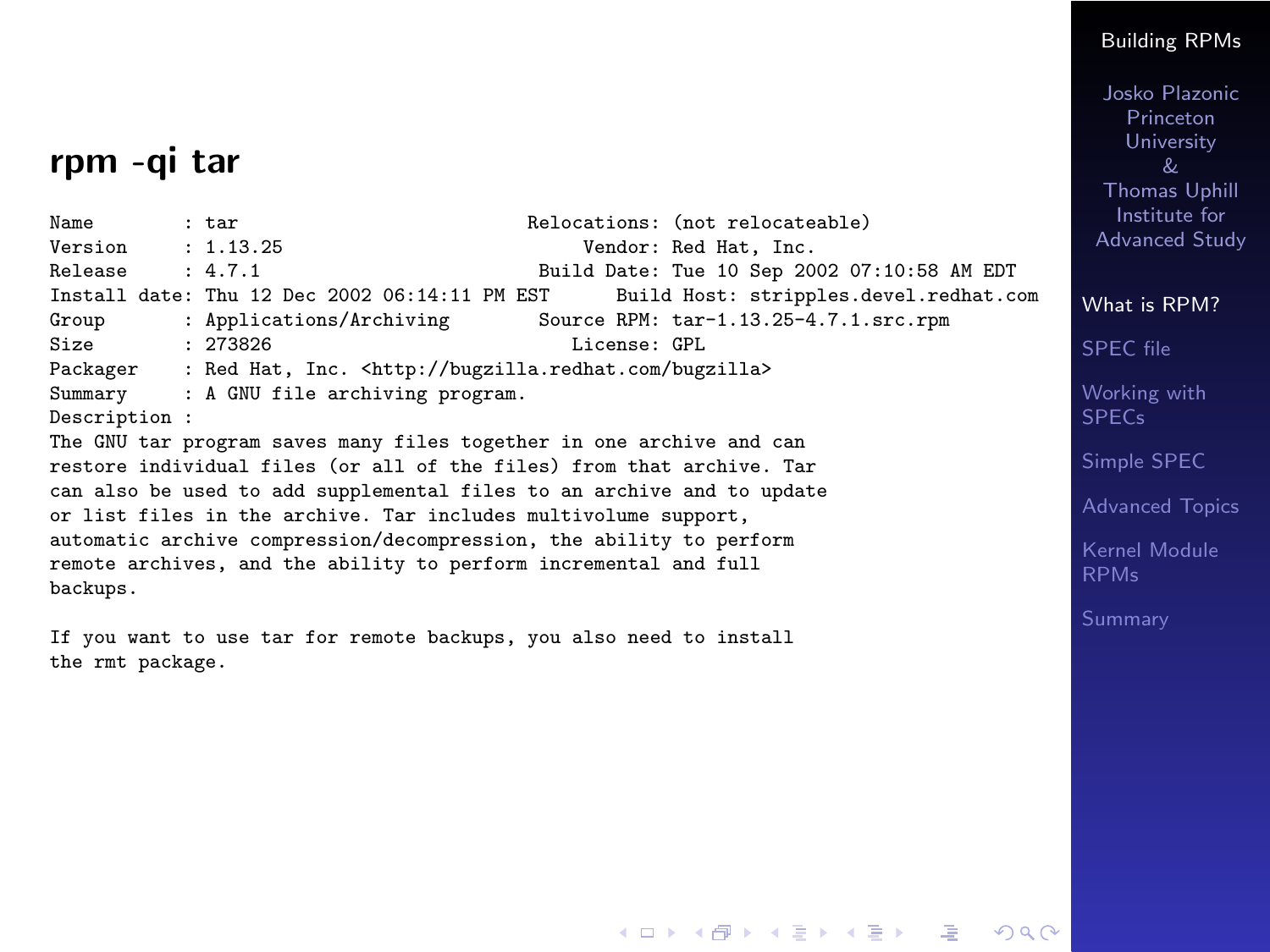#### [Building RPMs](#page-0-0)

Josko Plazonic Princeton University & Thomas Uphill Institute for Advanced Study

[What is RPM?](#page-2-0)

| lead | signature | header | archive | SPEC file<br>Working with<br><b>SPECs</b> |
|------|-----------|--------|---------|-------------------------------------------|
|      |           |        |         | Simple SPEC                               |
|      |           |        |         | <b>Advanced Topics</b>                    |
|      |           |        |         | Kernel Module<br><b>RPMs</b>              |
|      |           |        |         | Summary                                   |
|      |           |        |         |                                           |
|      |           |        |         |                                           |
|      |           |        |         |                                           |
|      |           |        |         |                                           |
|      |           |        |         |                                           |

K ロ ▶ K 레 ▶ K 로 ▶ K 로 ▶ - 로 - K 이익어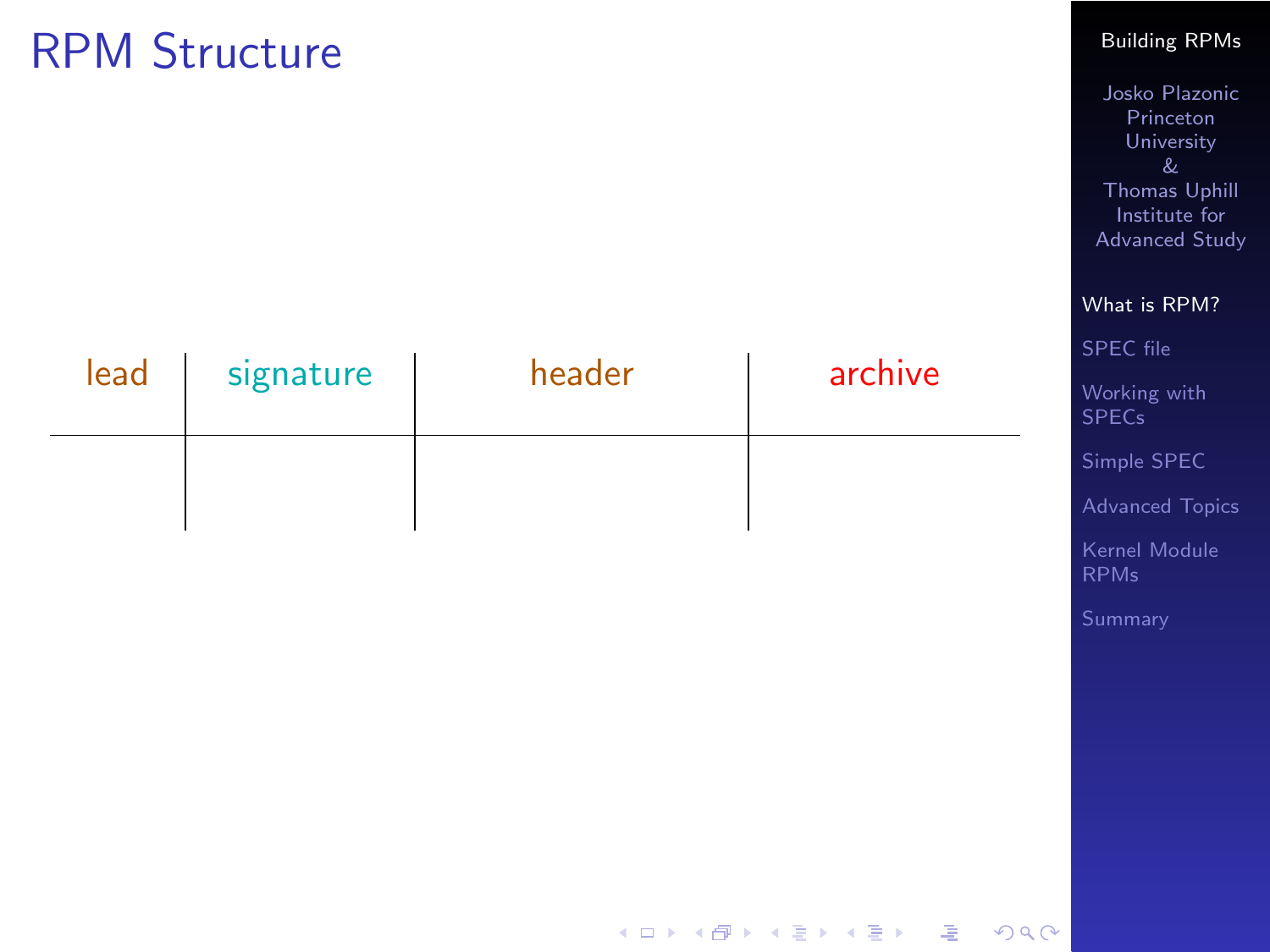#### [Building RPMs](#page-0-0)

Josko Plazonic Princeton University & Thomas Uphill Institute for Advanced Study

[What is RPM?](#page-2-0)

ernel Module

| lead  | signature | header | archive | SPEC file<br>Working with<br><b>SPECs</b> |
|-------|-----------|--------|---------|-------------------------------------------|
| magic |           |        |         | Simple SPEC                               |
|       |           |        |         | Advanced Top                              |
|       |           |        |         | Kernel Modul<br><b>RPMs</b>               |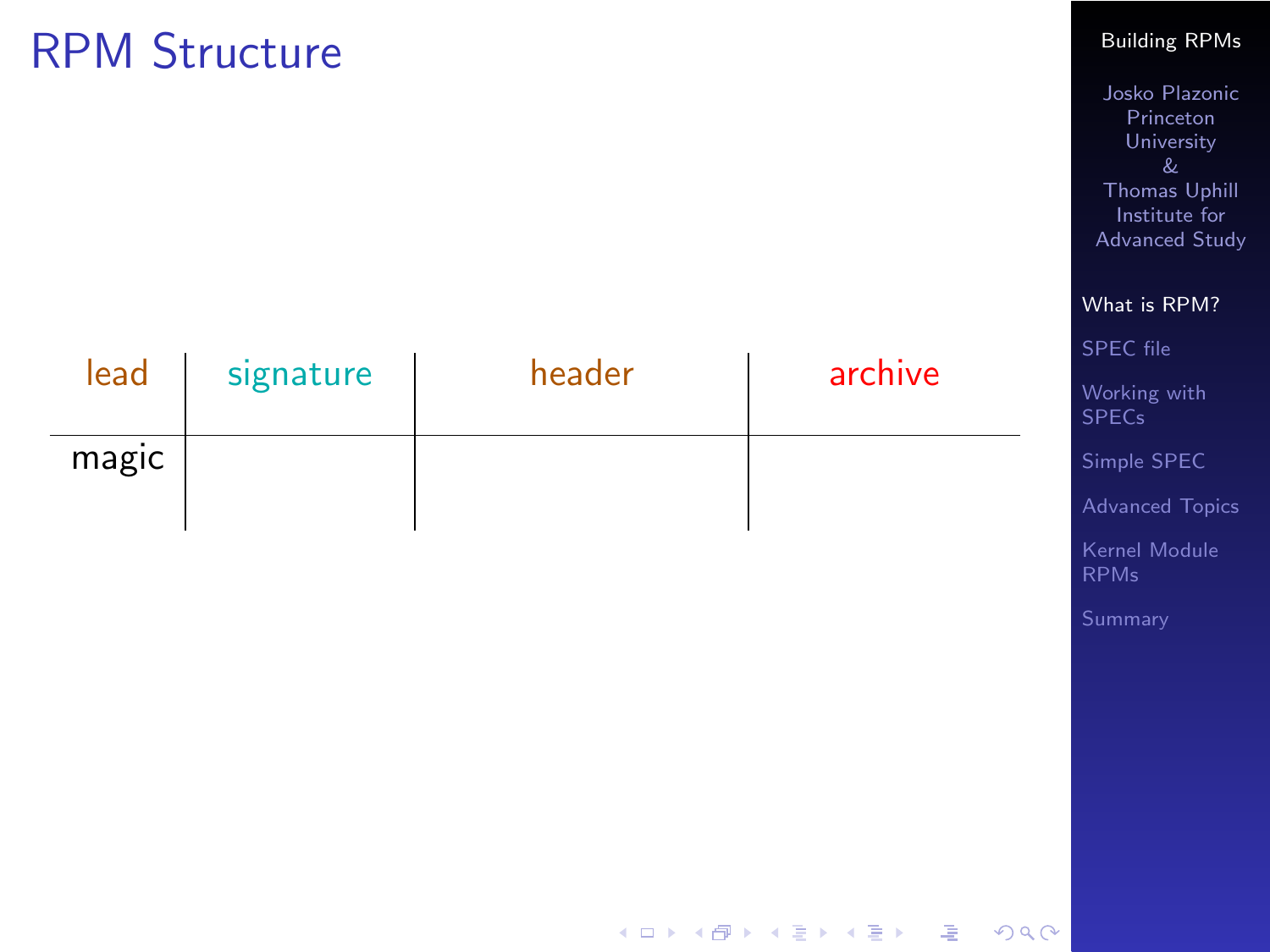| lead | signature            | header | archive |  |
|------|----------------------|--------|---------|--|
|      | $magic$ authenticity |        |         |  |

#### [Building RPMs](#page-0-0)

Josko Plazonic Princeton University & Thomas Uphill Institute for Advanced Study

[Working with](#page-32-0) **SPECs** [Simple SPEC](#page-33-0) [Advanced Topics](#page-35-0) [Kernel Module](#page-37-0)

[What is RPM?](#page-2-0) [SPEC file](#page-20-0)

RPMs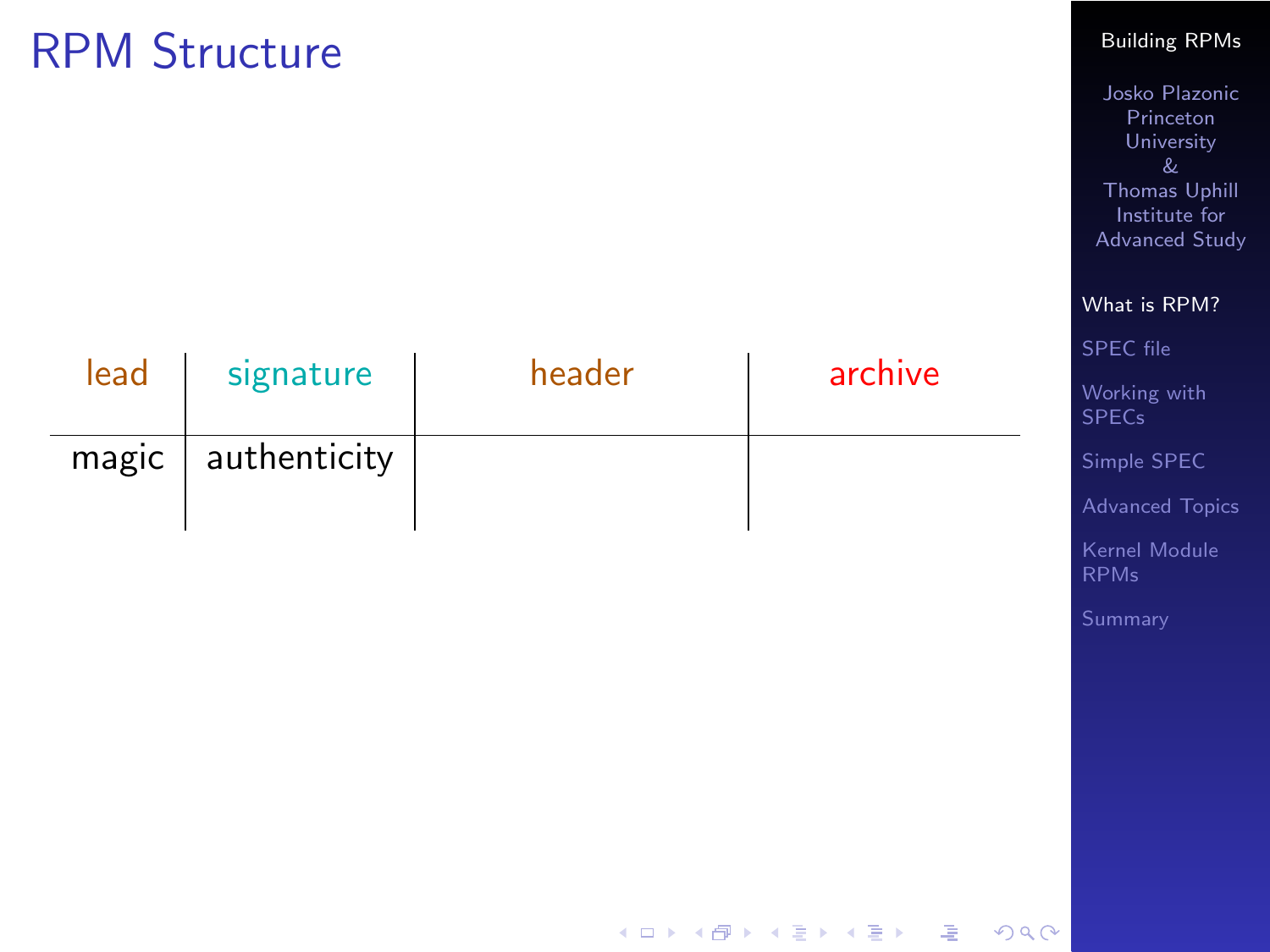#### [Building RPMs](#page-0-0)

Josko Plazonic Princeton University & Thomas Uphill Institute for Advanced Study

[What is RPM?](#page-2-0) [SPEC file](#page-20-0) [Working with](#page-32-0) **SPECs** [Simple SPEC](#page-33-0) [Advanced Topics](#page-35-0) [Kernel Module](#page-37-0) RPMs

| lead | signature | header                                    | archive |
|------|-----------|-------------------------------------------|---------|
|      |           | magic   authenticity   indexed data store |         |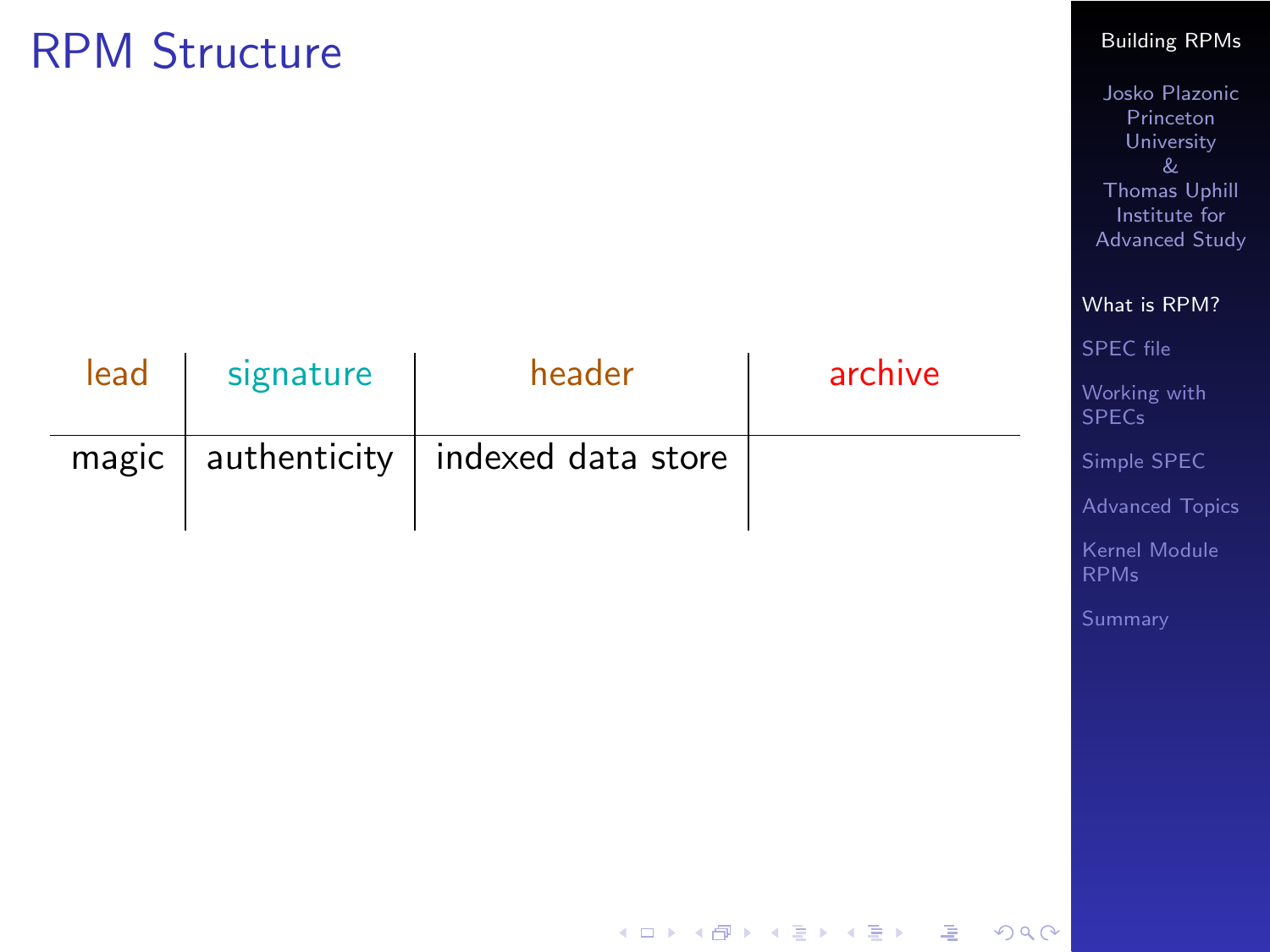#### [Building RPMs](#page-0-0)

Josko Plazonic Princeton University & Thomas Uphill Institute for Advanced Study

|       |              |                    |                | What is RPM?                 |
|-------|--------------|--------------------|----------------|------------------------------|
|       |              |                    |                | SPEC file                    |
| lead  | signature    | header             | archive        | Working with<br><b>SPECs</b> |
| magic | authenticity | indexed data store | payload        | Simple SPEC                  |
|       |              |                    | (gzipped cpio) | Advanced Topi                |

K □ ▶ K @ ▶ K 할 ▶ K 할 ▶ | 할 | 900

[Kernel Module](#page-37-0) RPMs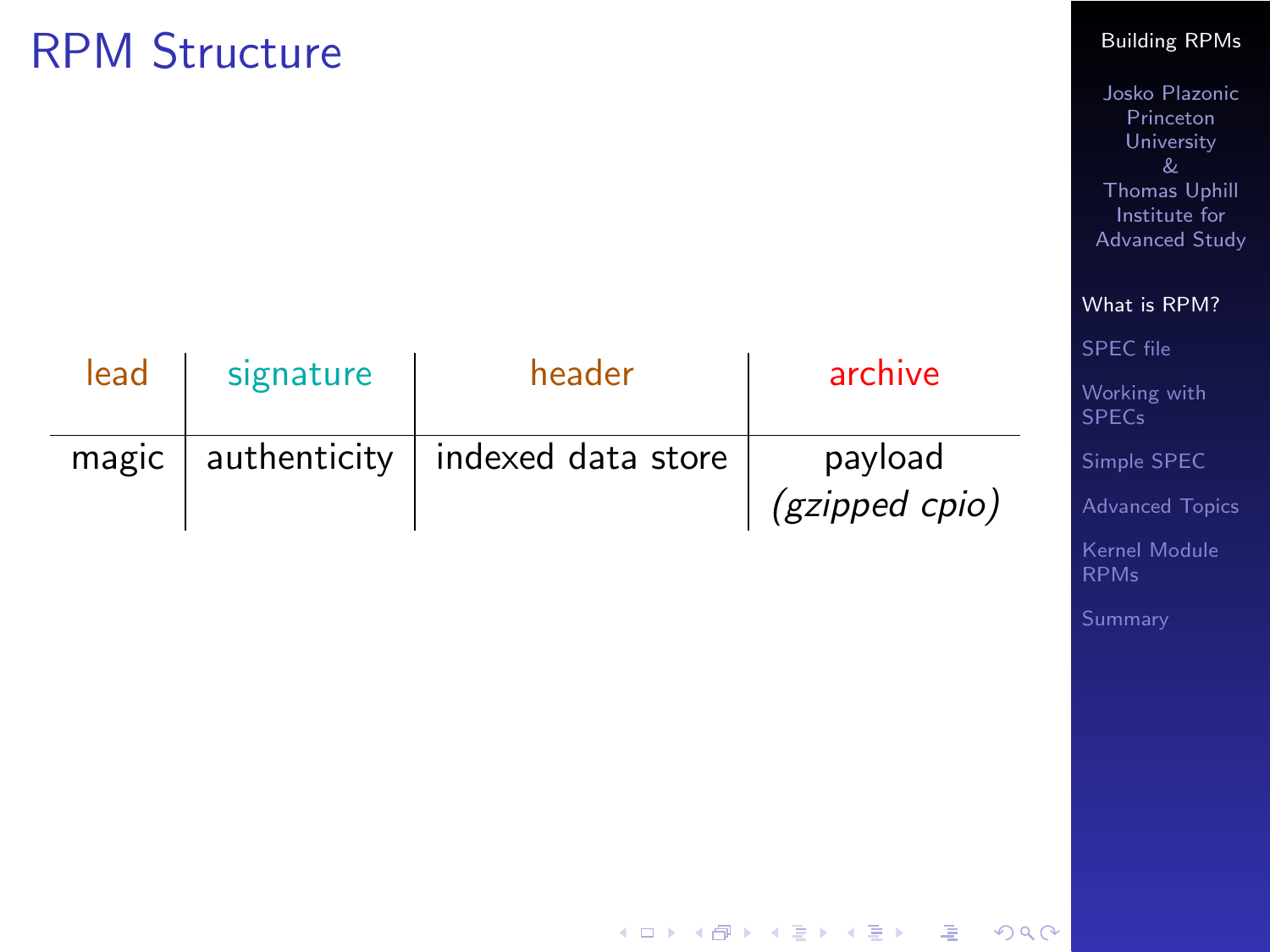# **Installation**<br>install

- install
- -U Update rpm -U tar-1.13.25-4.i386.rpm
- -F Freshen
- -e erase

#### [Building RPMs](#page-0-0)

Josko Plazonic Princeton University & Thomas Uphill Institute for Advanced Study

[What is RPM?](#page-2-0)

[SPEC file](#page-20-0)

[Working with](#page-32-0) SPECs

[Simple SPEC](#page-33-0)

[Advanced Topics](#page-35-0)

[Kernel Module](#page-37-0) RPMs

 $QQQ$ 

K ロ ▶ K @ ▶ K 할 ▶ K 할 ▶ ( 할 )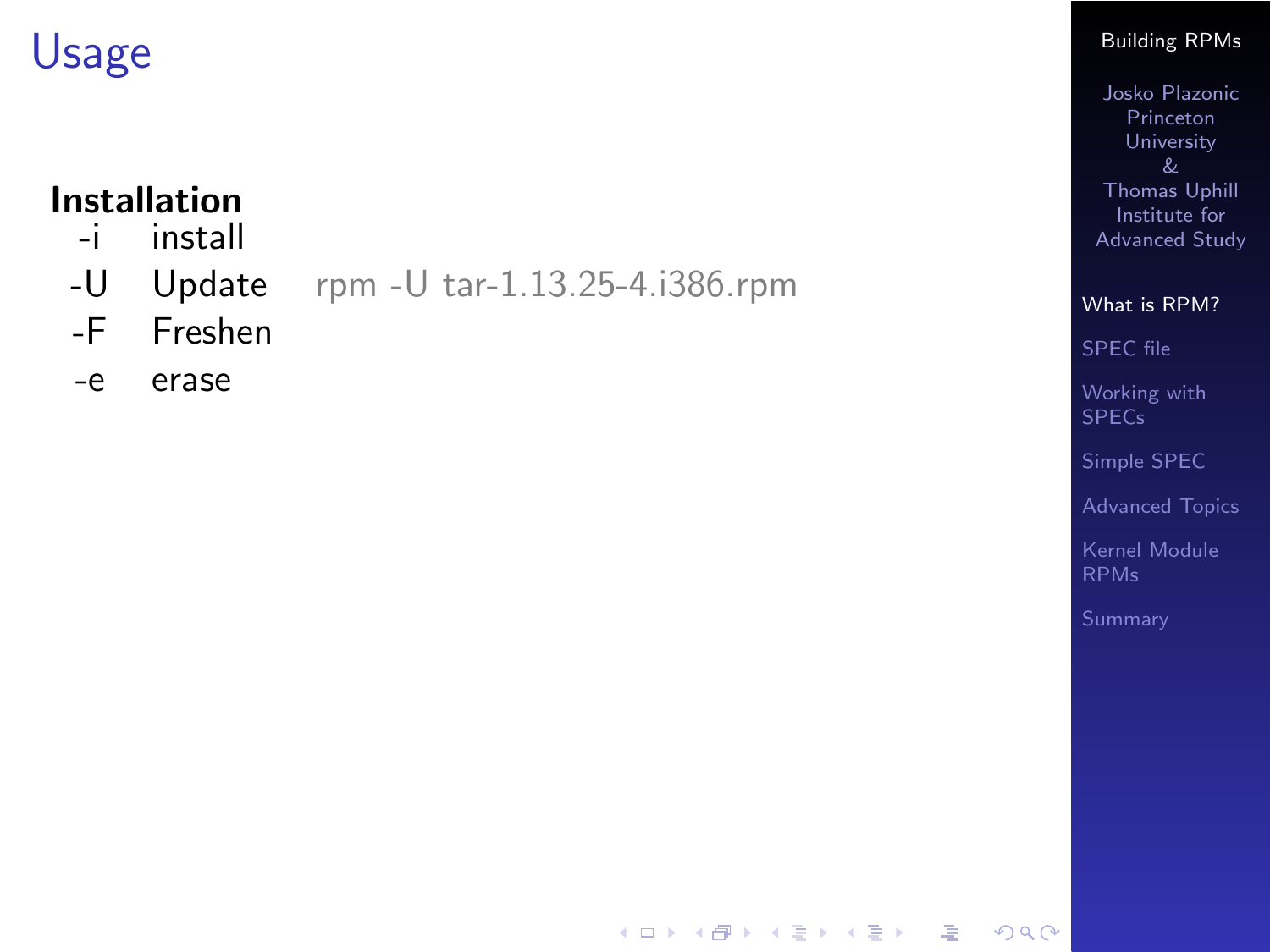# **Installation**<br>install

- install
- -U Update rpm -U tar-1.13.25-4.i386.rpm
- -F Freshen
- -e erase

rpm -Uvh tar-1.13.25-4.i386.rpm

#### [Building RPMs](#page-0-0)

Josko Plazonic Princeton University Thomas Uphill Institute for Advanced Study

[What is RPM?](#page-2-0)

[SPEC file](#page-20-0)

[Working with](#page-32-0) SPECs

[Simple SPEC](#page-33-0)

[Advanced Topics](#page-35-0)

[Kernel Module](#page-37-0) RPMs

 $QQQ$ 

K ロ ▶ K @ ▶ K 할 ▶ K 할 ▶ ( 할 )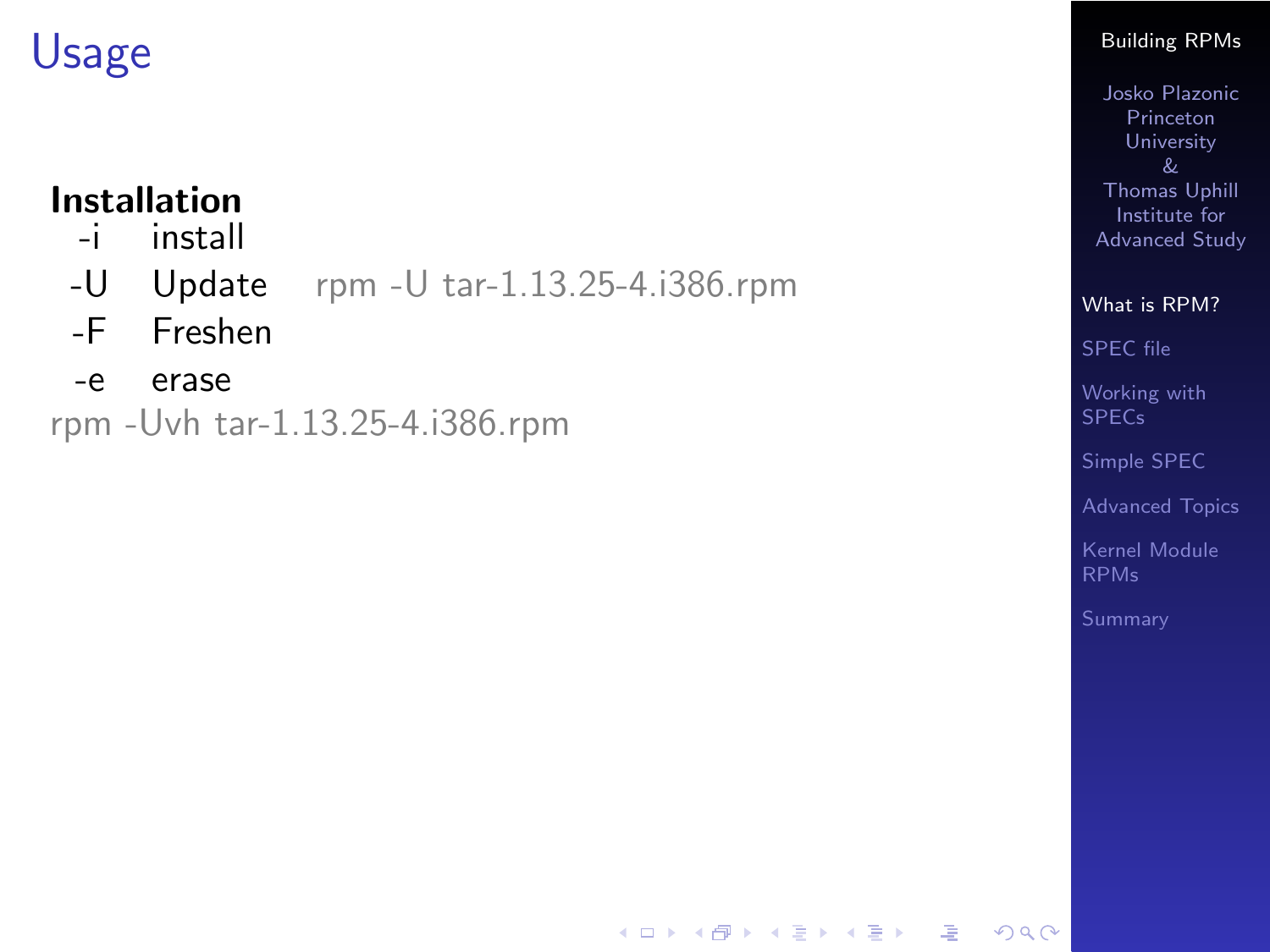# **Installation**

- install
- -U Update rpm -U tar-1.13.25-4.i386.rpm
- -F Freshen
- -e erase

rpm -Uvh tar-1.13.25-4.i386.rpm

–nodeps –nofiles –nomd5 –noscripts

 $\mathbf{E} = \mathbf{A} \mathbf{E} \mathbf{b} + \mathbf{A} \mathbf{E} \mathbf{b} + \mathbf{A} \mathbf{B} \mathbf{b} + \mathbf{A} \mathbf{b}$ 

#### [Building RPMs](#page-0-0)

Josko Plazonic Princeton University Thomas Uphill Institute for Advanced Study

[What is RPM?](#page-2-0) [SPEC file](#page-20-0)

[Working with](#page-32-0) SPECs

[Simple SPEC](#page-33-0)

[Advanced Topics](#page-35-0)

[Kernel Module](#page-37-0)

 $QQQ$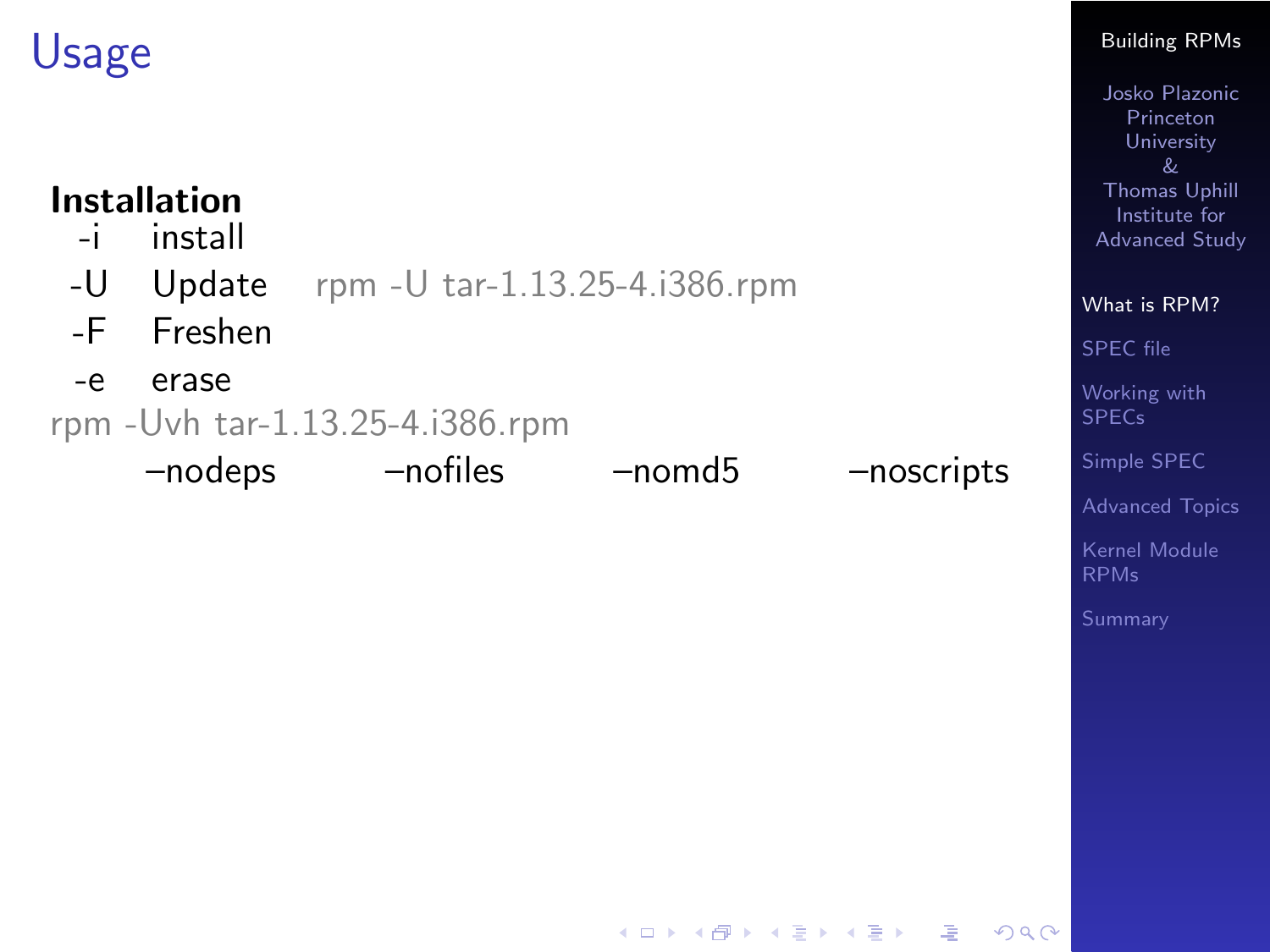# **Installation**<br>linstall

- install
- -U Update rpm -U tar-1.13.25-4.i386.rpm
- -F Freshen
- -e erase

```
rpm -Uvh tar-1.13.25-4.i386.rpm
```
–nodeps –nofiles –nomd5 –noscripts Query (-q) Package Selection Options -a all rpm -qa -f file file rpm -qf /bin/bash -g group rpm -qg Development/Libraries -p rpm package rpm -qp bash-2.04-1.2.i386.rpm –whatprovides pkgs that provide rpm –whatprovides -q libgnome.so.32 –whatrequires pkgs that require rpm –whatrequires -q libgnome.so.32

#### [Building RPMs](#page-0-0)

Josko Plazonic Princeton University & Thomas Uphill Institute for Advanced Study

[What is RPM?](#page-2-0) [SPEC file](#page-20-0) [Working with](#page-32-0)

SPECs

[Simple SPEC](#page-33-0)

[Advanced Topics](#page-35-0)

[Kernel Module](#page-37-0)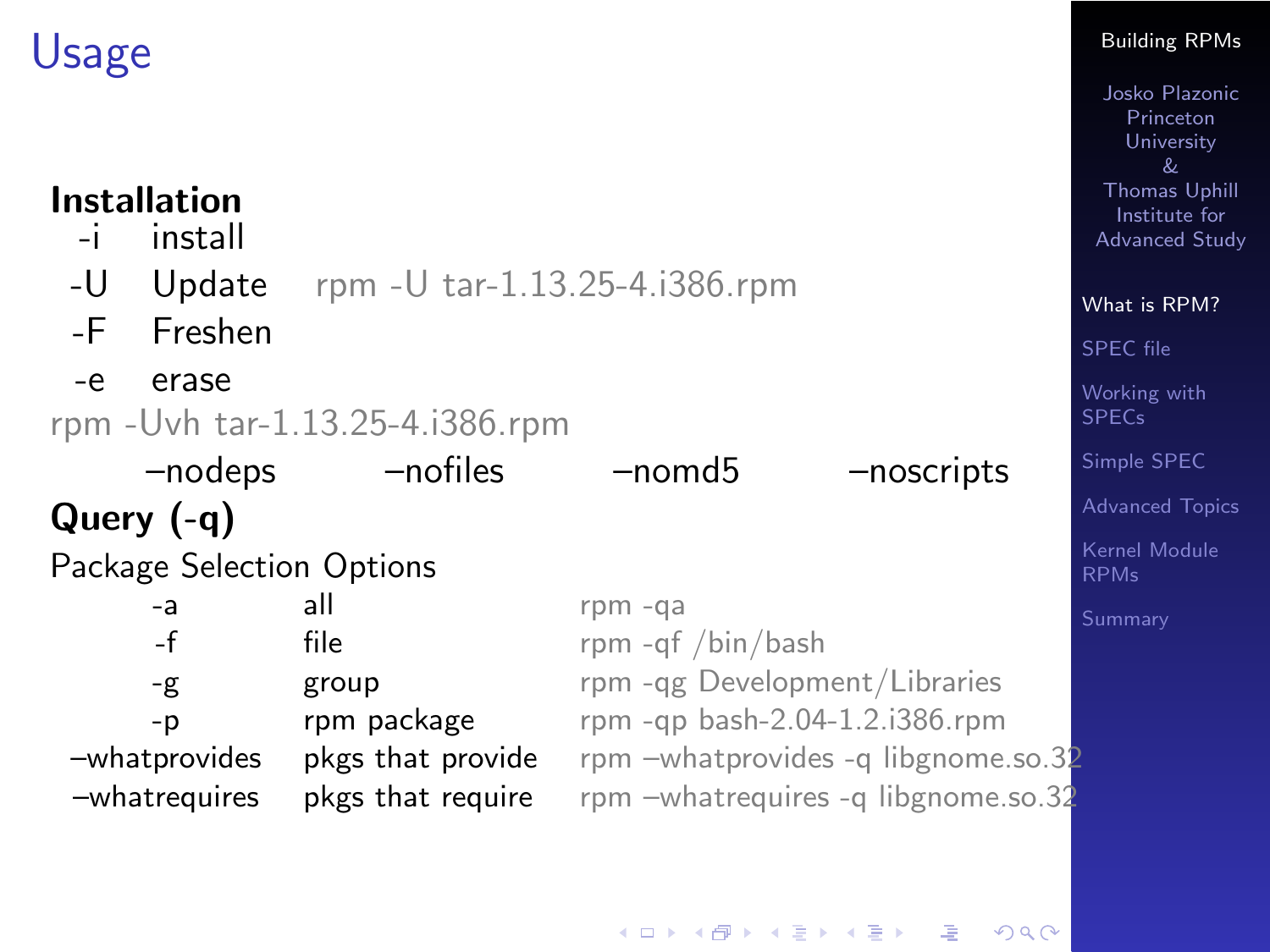#### [Building RPMs](#page-0-0)

Josko Plazonic Princeton University & Thomas Uphill Institute for Advanced Study

### Output options

| -i - | info            | rpm -gi bash                                          |
|------|-----------------|-------------------------------------------------------|
| $-1$ | list files      | rpm -qilp bash-2.04-1.2.i386.rpm                      |
| -R   | on what depends | rpm -qR bash                                          |
|      |                 | -provides what does it provide rpm -provides -qR bash |
|      |                 |                                                       |

[What is RPM?](#page-2-0) [SPEC file](#page-20-0)

[Working with](#page-32-0) **SPECs** 

[Simple SPEC](#page-33-0)

[Advanced Topics](#page-35-0)

[Kernel Module](#page-37-0) RPMs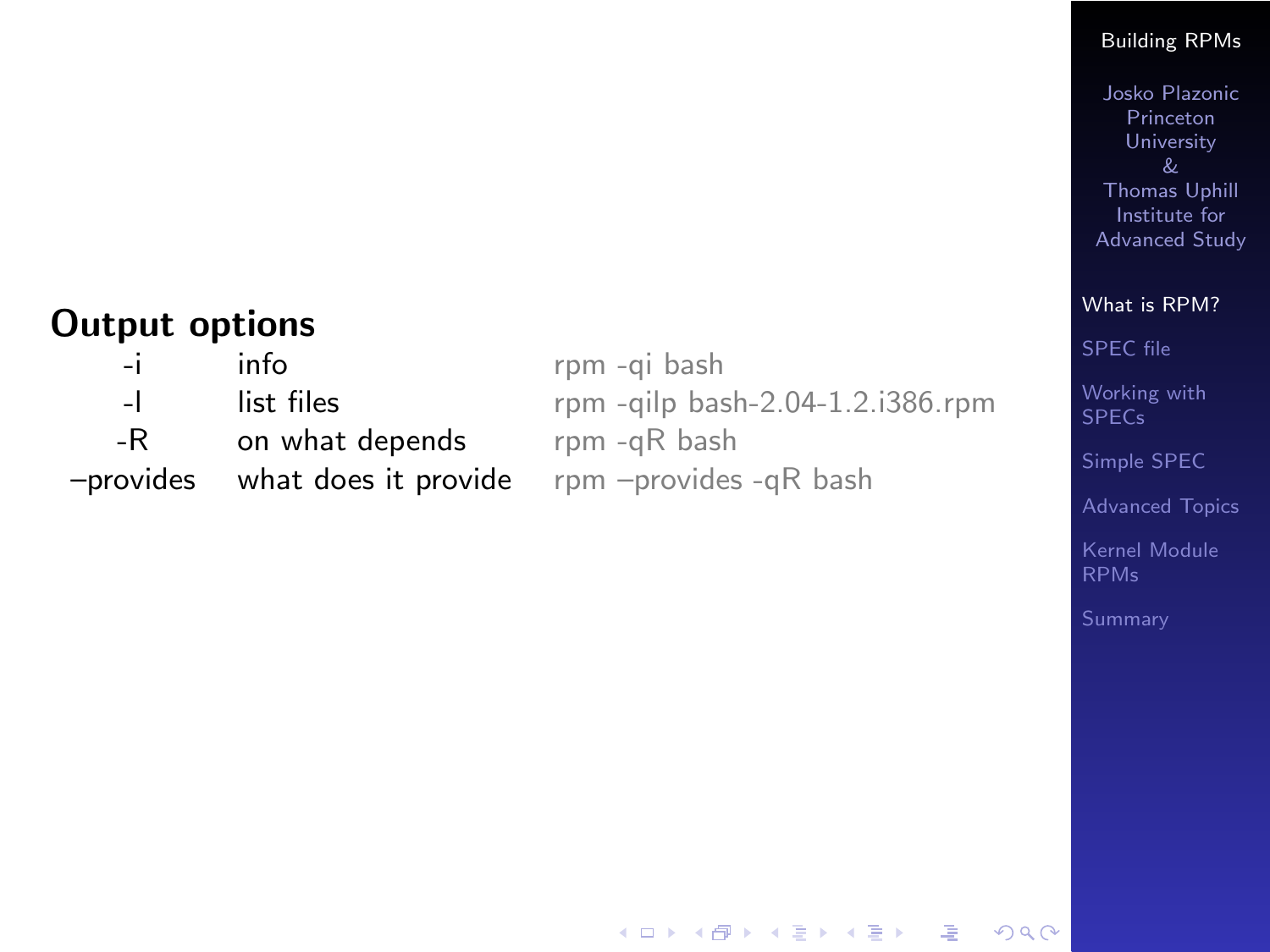# Verify (-V)

- S file Size
- M Mode
- 5 md5sum
- D device major/minor
- L readlink path
- U user ownership
- G group ownership
- T modification time

### Signature Checking

-K –checksig

 $209$ 

 $\mathbf{E} = \mathbf{A} \oplus \mathbf{B} + \mathbf{A} \oplus \mathbf{B} + \mathbf{A} \oplus \mathbf{B} + \mathbf{A} \oplus \mathbf{A}$ 

#### [Building RPMs](#page-0-0)

Josko Plazonic Princeton University Thomas Uphill Institute for Advanced Study

[What is RPM?](#page-2-0) [SPEC file](#page-20-0)

[Working with](#page-32-0) SPECs

[Simple SPEC](#page-33-0)

[Advanced Topics](#page-35-0)

[Kernel Module](#page-37-0) RPMs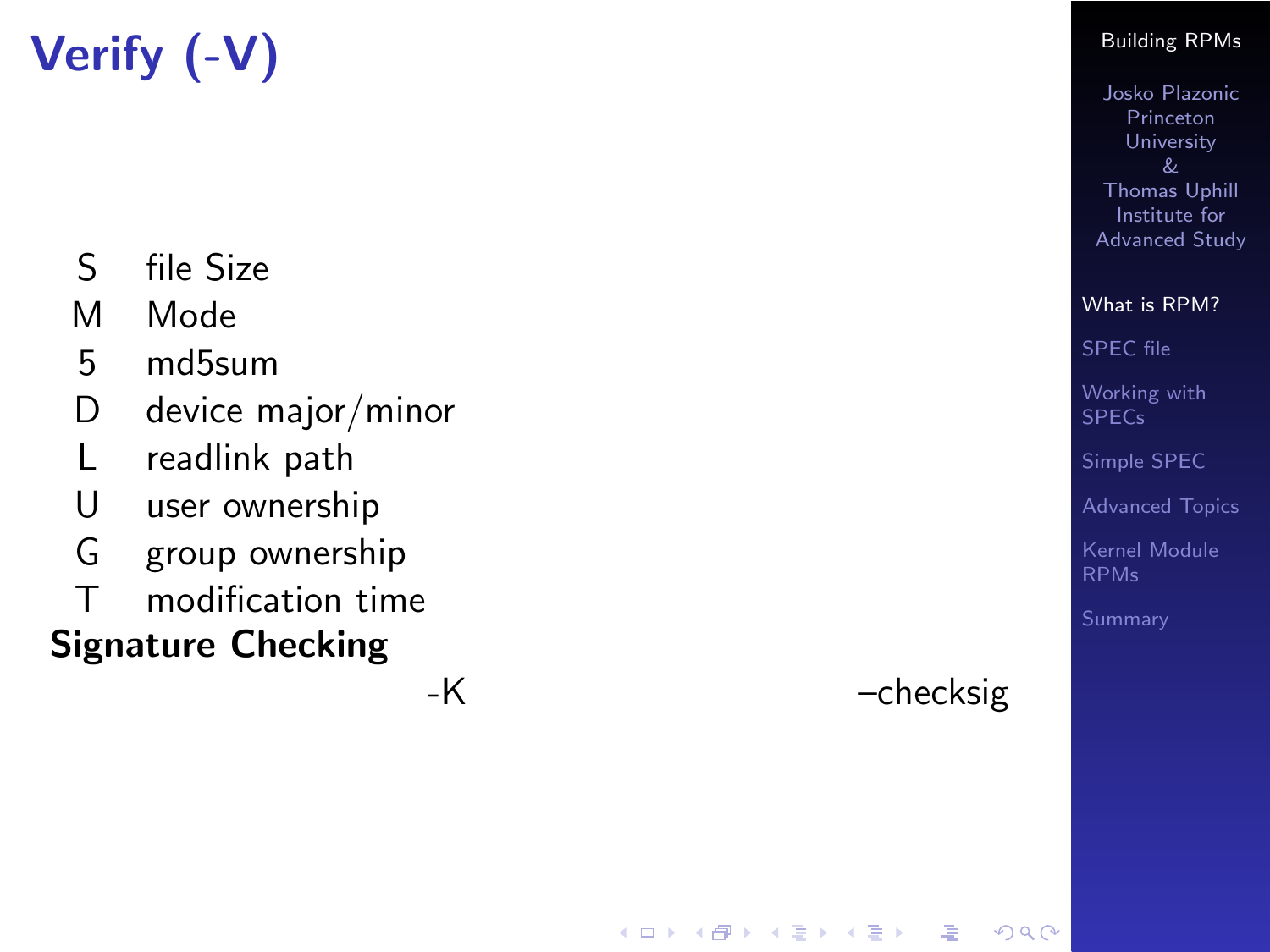## SPEC file

### $\triangleright$  % define

- $\blacktriangleright$  header
- $\triangleright$  % description
- $\blacktriangleright$  % prep
- $\blacktriangleright$  %build
- $\blacktriangleright$  %install
- $\triangleright$  % pre
- $\blacktriangleright$  %post
- $\triangleright$  % preun
- $\triangleright$  % postun
- $\blacktriangleright$  % files
- <span id="page-20-0"></span> $\triangleright$  %changelog

#### [Building RPMs](#page-0-0)

Josko Plazonic Princeton University Thomas Uphill Institute for Advanced Study

[What is RPM?](#page-2-0)

[SPEC file](#page-20-0)

[Working with](#page-32-0) SPECs

[Simple SPEC](#page-33-0)

[Advanced Topics](#page-35-0)

[Kernel Module](#page-37-0) RPMs

メロトメ 御 トメ 君 トメ 君 トッ 君  $2990$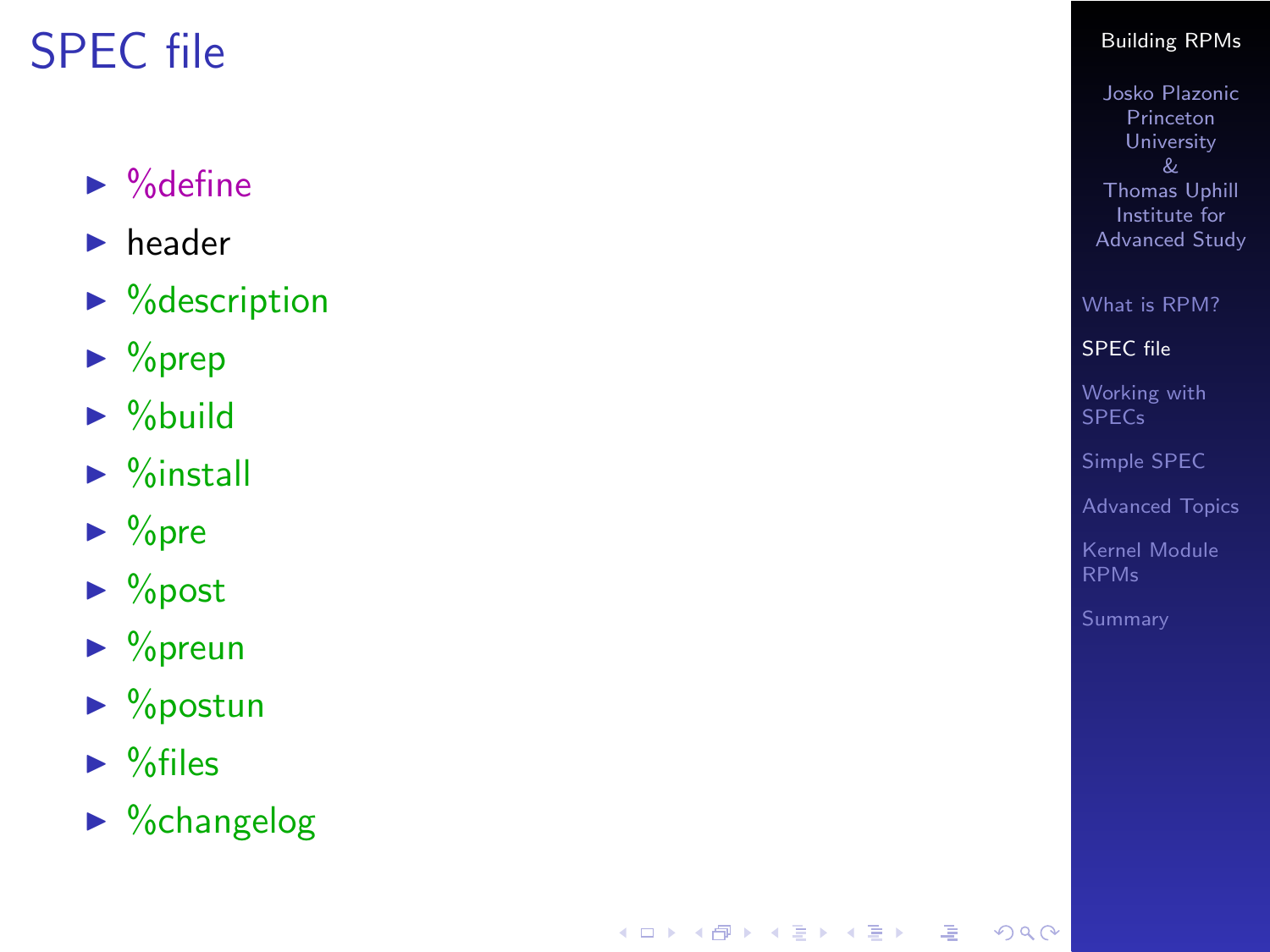Summary: Name: Version: Release:

Source[n]: [http://][ftp://]hostname/filename.tar.gz Patch[n]: filename.patch BuildRequires: packages required to build Buildroot: % {\_tmppath }/% {name }-% {version }-root

#### %description

Description of package one line of whitespace to terminate

#### %changelog

- \* Date Who <email> version
- Notes

#### [Building RPMs](#page-0-0)

Josko Plazonic Princeton **University** Thomas Uphill Institute for Advanced Study

[What is RPM?](#page-2-0)

#### [SPEC file](#page-20-0)

[Working with](#page-32-0) SPECs

[Simple SPEC](#page-33-0)

[Advanced Topics](#page-35-0)

[Kernel Module](#page-37-0)

**K ロ ▶ K 個 ▶ K 할 ▶ K 할 ▶ 이 할 수 있다.**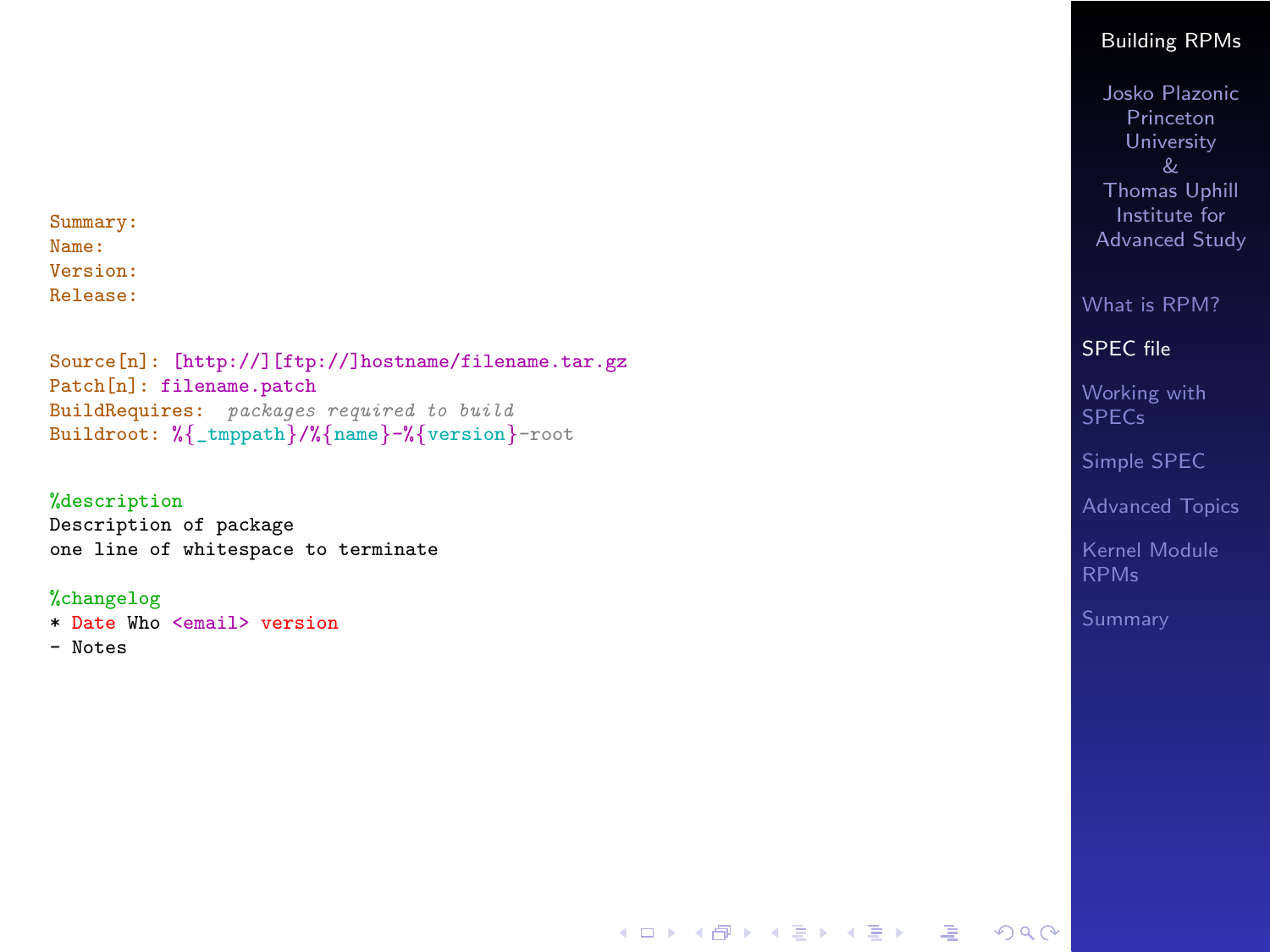## %prep

```
%prep
%setup -q
%patch[n] -p1 [-bfilename]
```
Unpack files, patch tree as necessary.

Make directories for later.

bash syntax legal in this section, when rpmbuild runs, it takes this section of the spec out and runs it as an sh script.

#### [Building RPMs](#page-0-0)

Josko Plazonic Princeton University Thomas Uphill Institute for Advanced Study

[What is RPM?](#page-2-0)

[SPEC file](#page-20-0)

[Working with](#page-32-0) SPECs

[Simple SPEC](#page-33-0)

[Advanced Topics](#page-35-0)

[Kernel Module](#page-37-0)

K ロ ▶ K 個 ▶ K 할 ▶ K 할 ▶ 그럴 ▶ 그럴 → 9 Q @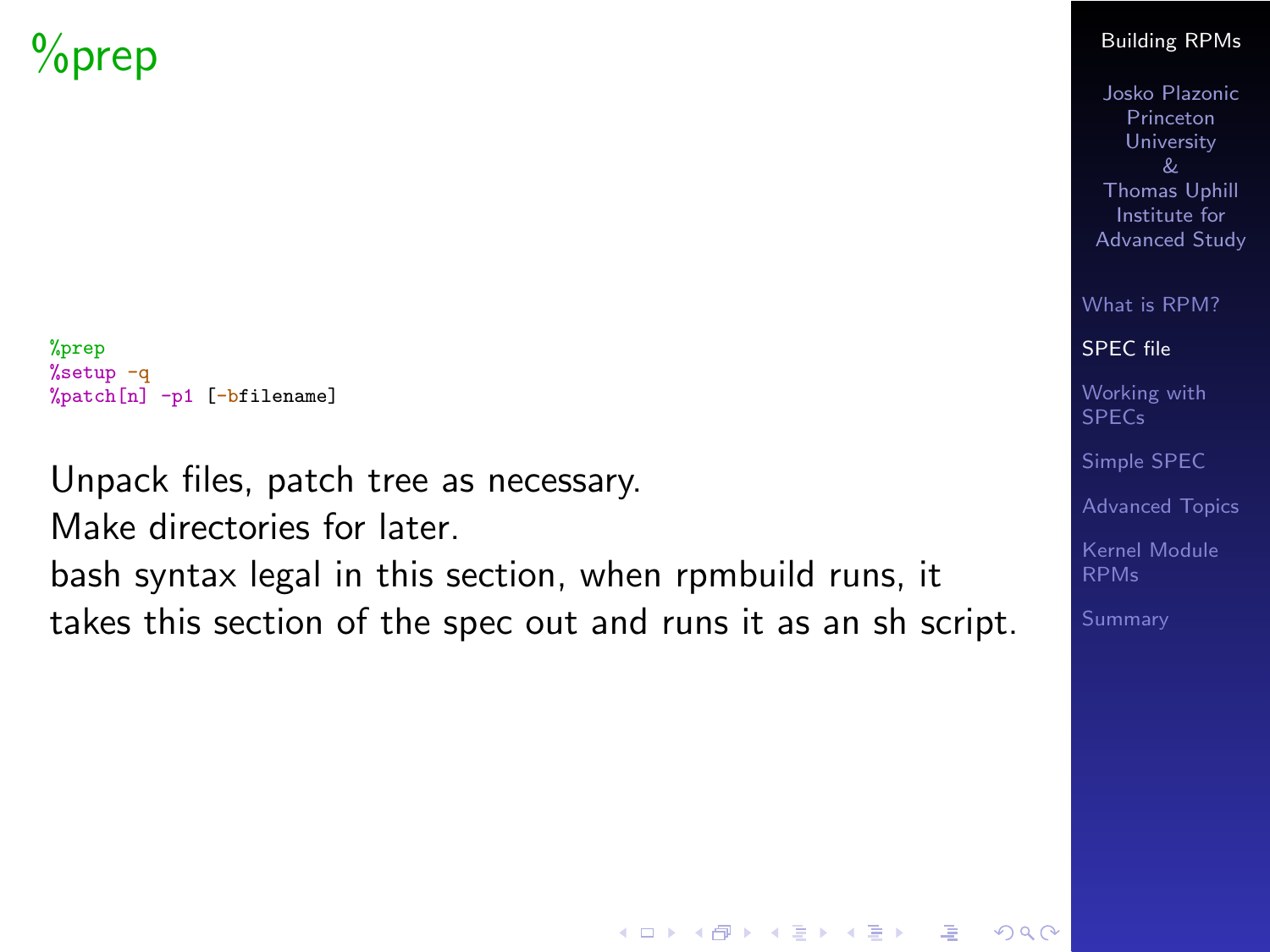## rpm-tmp.[pid]

#!/bin/sh RPM SOURCE DIR="/home/uphill/source/SOURCES/ieee80211" RPM BUILD DIR="/home/uphill/source/BUILD/i386" RPM OPT FLAGS="-O2 -g -pipe -m32 -march=i386 -mtune=pentium4" RPM\_ARCH="i386" RPM\_OS="linux" export RPM\_SOURCE\_DIR RPM\_BUILD\_DIR RPM\_OPT\_FLAGS RPM\_ARCH RPM\_OS RPM DOC DIR="/usr/share/doc" export RPM DOC DIR RPM PACKAGE NAME="ieee80211" RPM PACKAGE VERSION="1.2.16" RPM PACKAGE RELEASE="%{mrelease} 2.6.9 42.0.3.EL" export RPM PACKAGE NAME RPM PACKAGE VERSION RPM PACKAGE RELEASE RPM\_BUILD\_ROOT="/tmp/ieee80211-1.2.16-1.PU\_IAS.2-root" export RPM BUILD ROOT

set -x umask 022 cd /home/uphill/source/BUILD/i386

Sets all variables, expands %variable's. Good place to spot errors

#### [Building RPMs](#page-0-0)

Josko Plazonic Princeton University Thomas Uphill Institute for Advanced Study

[What is RPM?](#page-2-0)

[SPEC file](#page-20-0)

[Working with](#page-32-0) **SPECs** 

[Simple SPEC](#page-33-0)

[Advanced Topics](#page-35-0)

[Kernel Module](#page-37-0)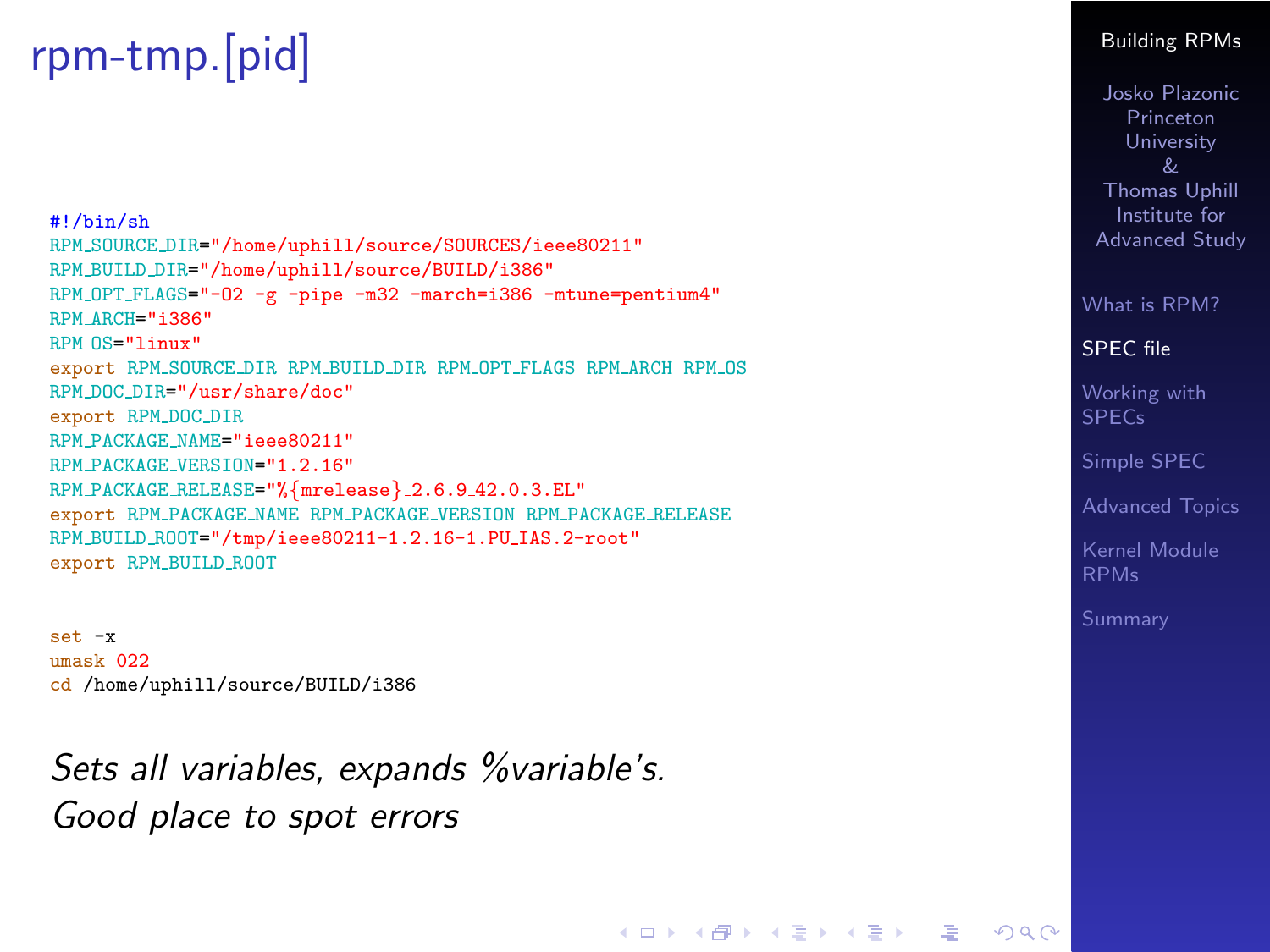## %build

%build %ifos OS %else %endif %define optflags \$VARIABLE -DTHIS for i in this that them do something done export THIS=that %configure --obscureoption make CFLAGS=this

### Simplest build section

%build %configure make

Do the compilation only here, don't install things rpmbuild -bc stops at this stage

#### [Building RPMs](#page-0-0)

Josko Plazonic Princeton University Thomas Uphill Institute for Advanced Study

[What is RPM?](#page-2-0)

[SPEC file](#page-20-0)

[Working with](#page-32-0) SPECs

[Simple SPEC](#page-33-0)

[Advanced Topics](#page-35-0)

[Kernel Module](#page-37-0)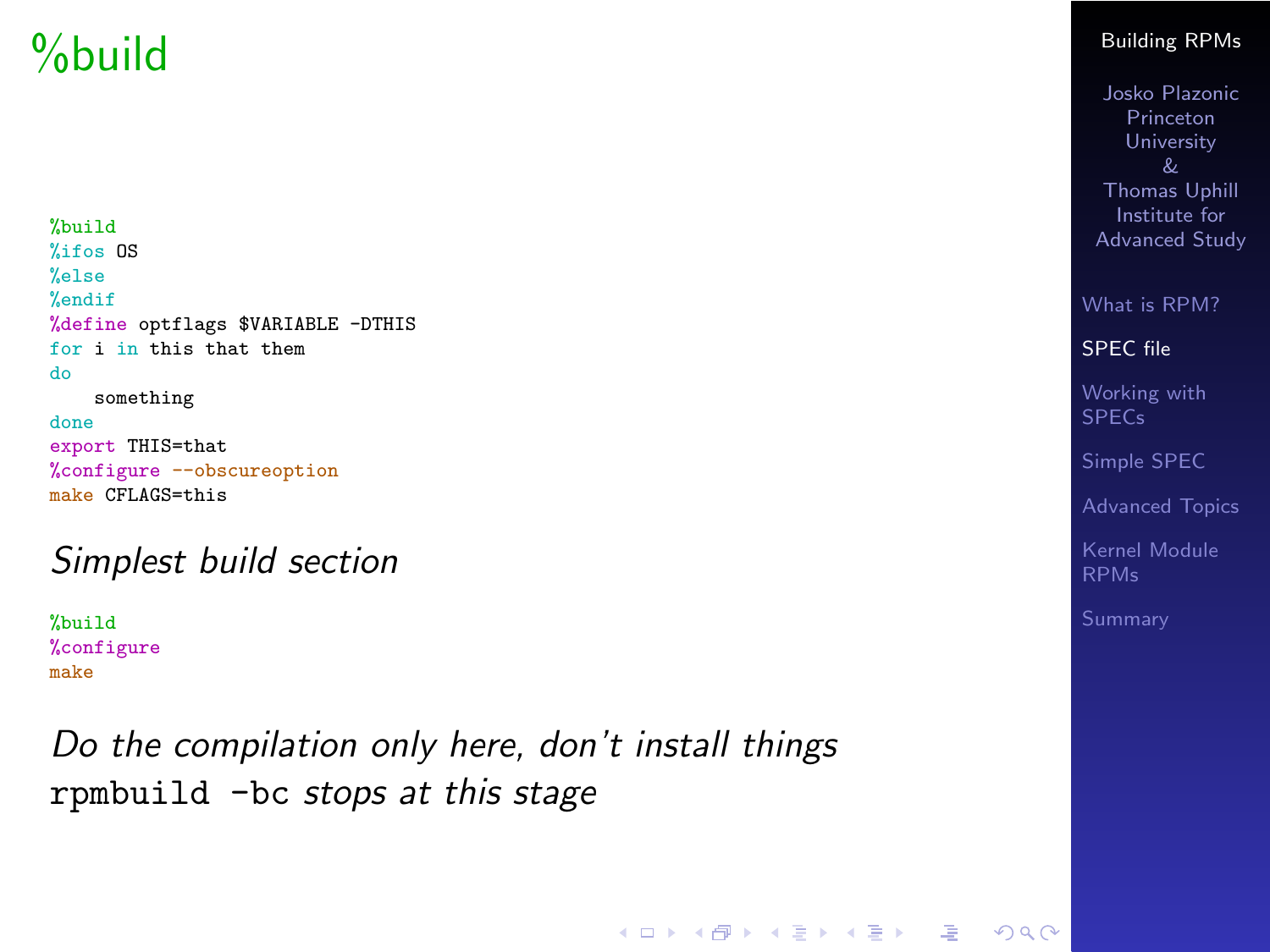## %install

Create and directories, make symlinks, make copies, move files

```
%install
make prefix=${RPM_BUILD_ROOT}%{_prefix}
     bindir= ...
     install
mkdir there
ln this that
install 0644 newfile
```
Simplest Install section

%makeinstall

Move all files into **\$RPM BUILD ROOT** 

#### [Building RPMs](#page-0-0)

Josko Plazonic Princeton University Thomas Uphill Institute for Advanced Study

[What is RPM?](#page-2-0)

[SPEC file](#page-20-0)

[Working with](#page-32-0) SPECs

[Simple SPEC](#page-33-0)

[Advanced Topics](#page-35-0)

[Kernel Module](#page-37-0)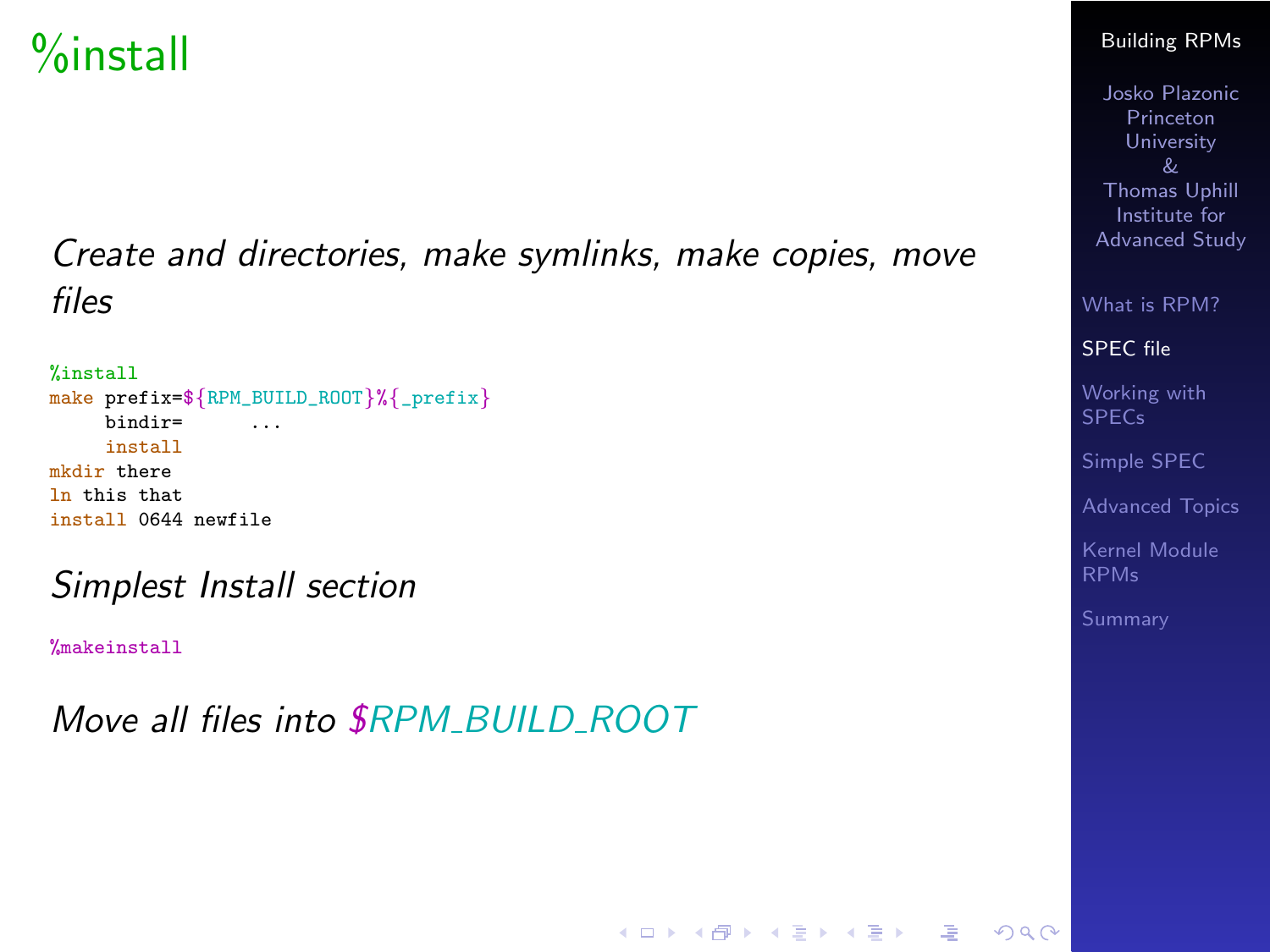Anything that needs to be done before this package is installed.

Create a group or user that is needed by this package.

```
%pre
/usr/sbin/groupadd -g 38 ntp 2> /dev/null || :
\frac{\text{w}}{\text{w}}/usr/sbin/useradd -u 38 -g 38 -s /sbin/nologin -M -r -d /etc/ntp ntp 2>/dev/null || :
```
#### [Building RPMs](#page-0-0)

Josko Plazonic Princeton University Thomas Uphill Institute for Advanced Study

[What is RPM?](#page-2-0)

[SPEC file](#page-20-0)

[Working with](#page-32-0) SPECs

[Simple SPEC](#page-33-0)

[Advanced Topics](#page-35-0)

[Kernel Module](#page-37-0)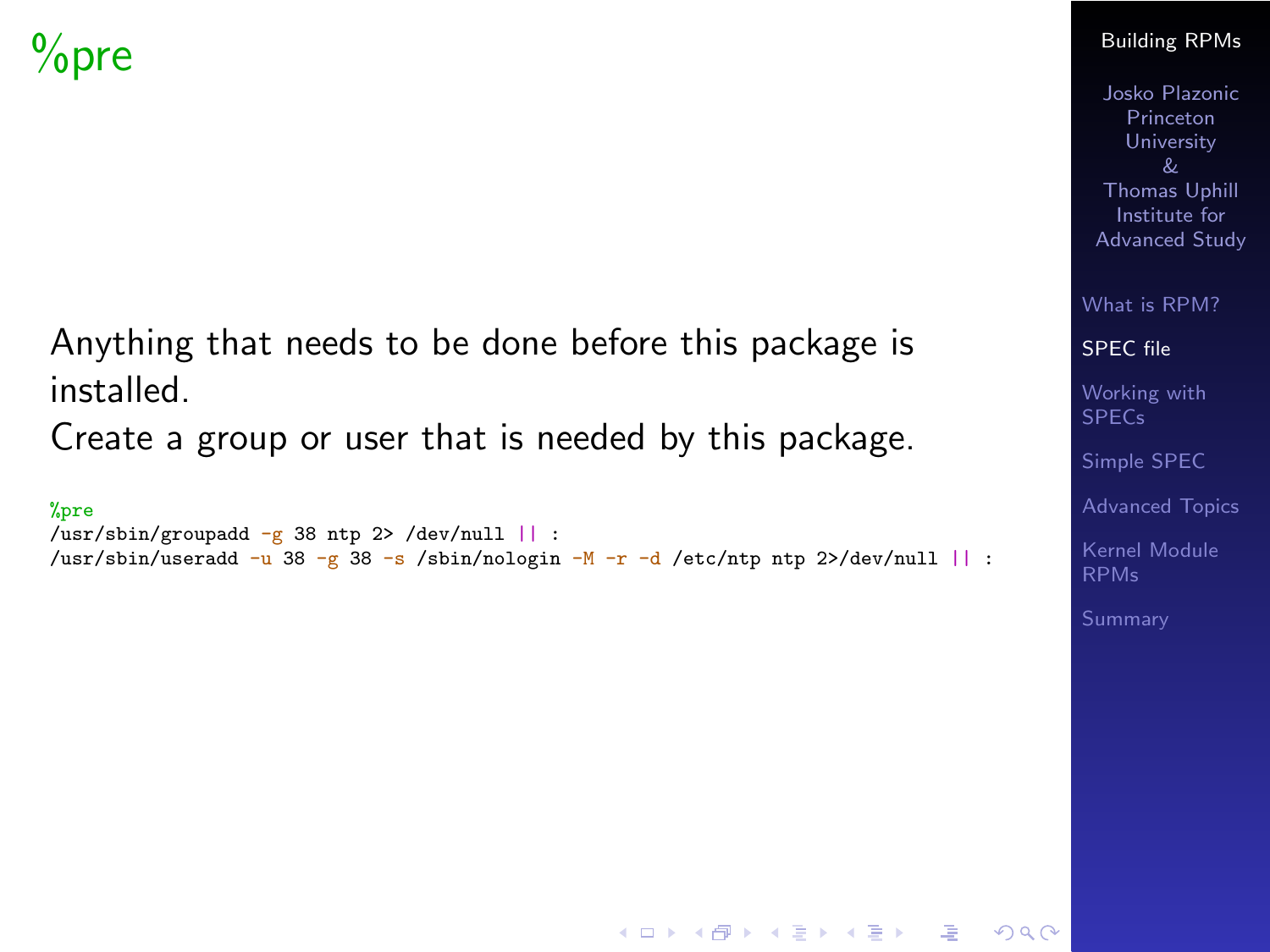Anything you want to happen after installation Install info pages, rebuild a database, start a daemon just installed,  $etc.$ 

#### %post

/sbin/install-info --delete /usr/info/thispackage.info.gz /usr/info/dir /sbin/ldconfig /sbin/chkconfig --add thispackage

#### [Building RPMs](#page-0-0)

Josko Plazonic Princeton University Thomas Uphill Institute for Advanced Study

[What is RPM?](#page-2-0)

[SPEC file](#page-20-0)

[Working with](#page-32-0) SPECs

[Simple SPEC](#page-33-0)

[Advanced Topics](#page-35-0)

[Kernel Module](#page-37-0)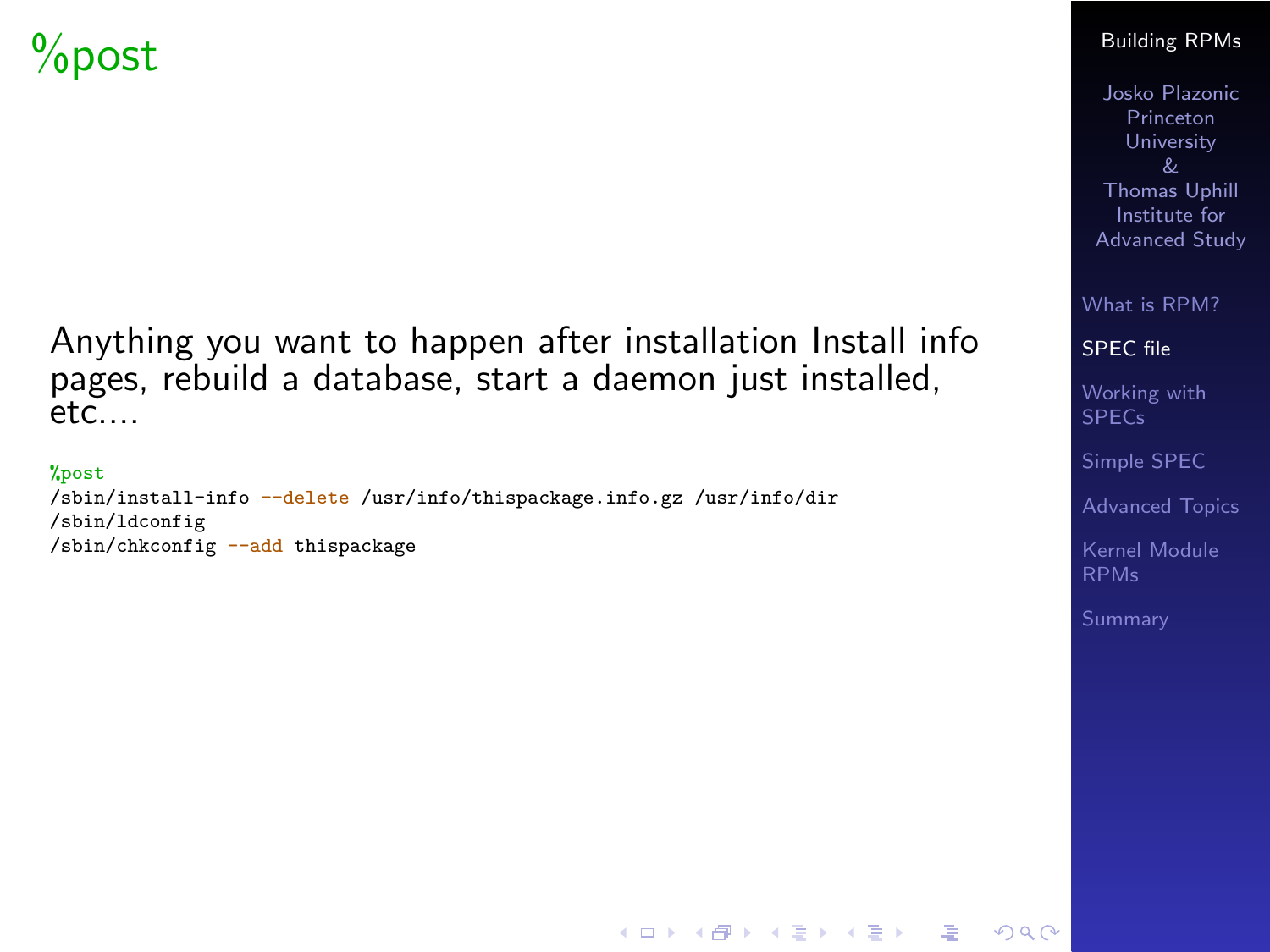## %preun

### Anything you want to have happen before you uninstall the package. Stop a daemon that is about to be removed.

#### %preun

/etc/init.d/sendmail stop >/dev/null 2>&1 /sbin/chkconfig --del sendmail /usr/sbin/alternatives --remove mta /usr/sbin/sendmail.sendmail

#### [Building RPMs](#page-0-0)

Josko Plazonic Princeton University Thomas Uphill Institute for Advanced Study

[What is RPM?](#page-2-0)

[SPEC file](#page-20-0)

[Working with](#page-32-0) SPECs

[Simple SPEC](#page-33-0)

[Advanced Topics](#page-35-0)

[Kernel Module](#page-37-0)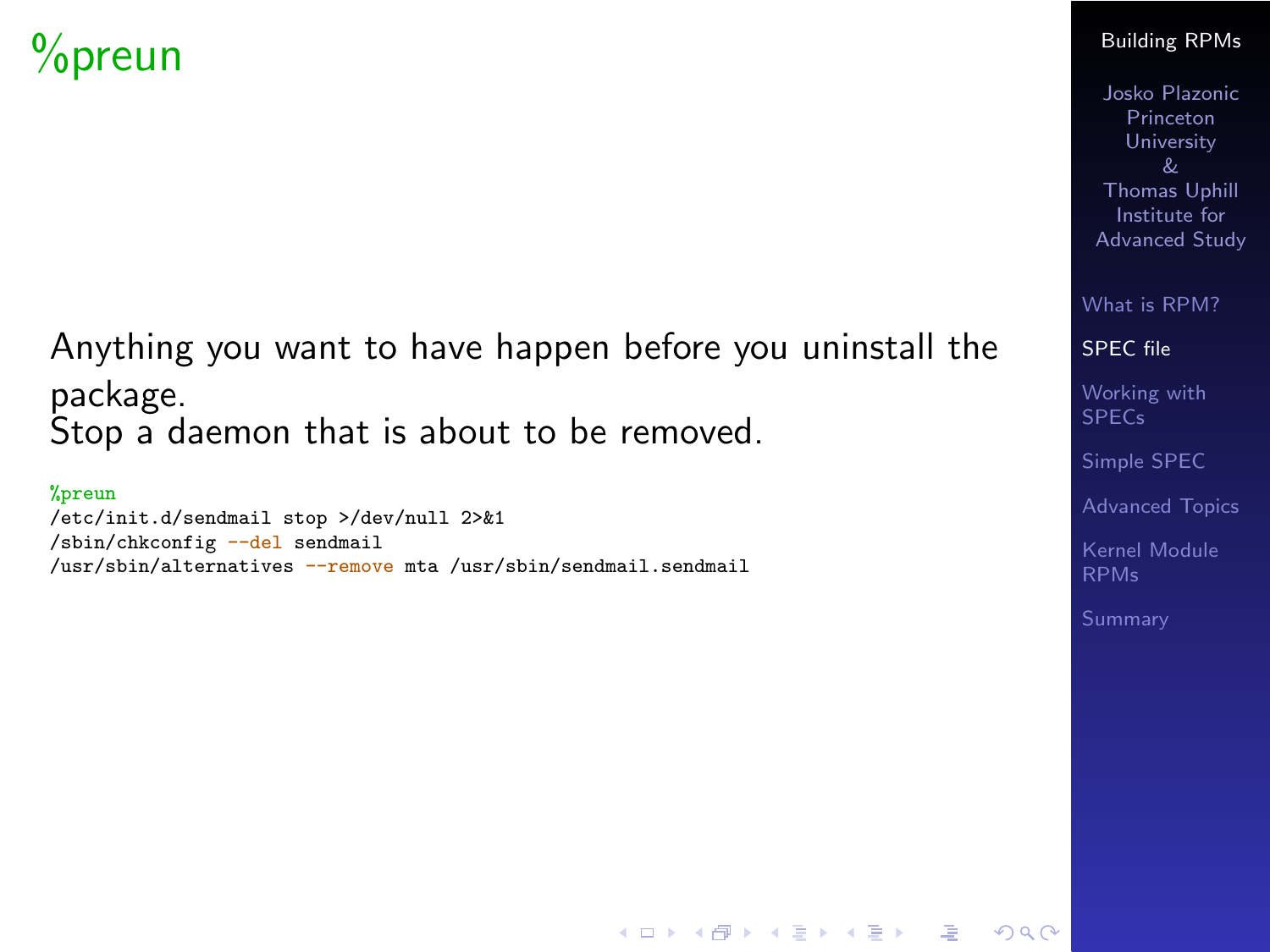## %postun

### Something that has to be done after files have been removed

%postun /sbin/ldconfig

#### [Building RPMs](#page-0-0)

Josko Plazonic Princeton University Thomas Uphill Institute for Advanced Study

[What is RPM?](#page-2-0)

[SPEC file](#page-20-0)

[Working with](#page-32-0) SPECs

[Simple SPEC](#page-33-0)

[Advanced Topics](#page-35-0)

[Kernel Module](#page-37-0) RPMs

K ロ ▶ K 個 ▶ K 할 ▶ K 할 ▶ 이 할 → 이익 Q ·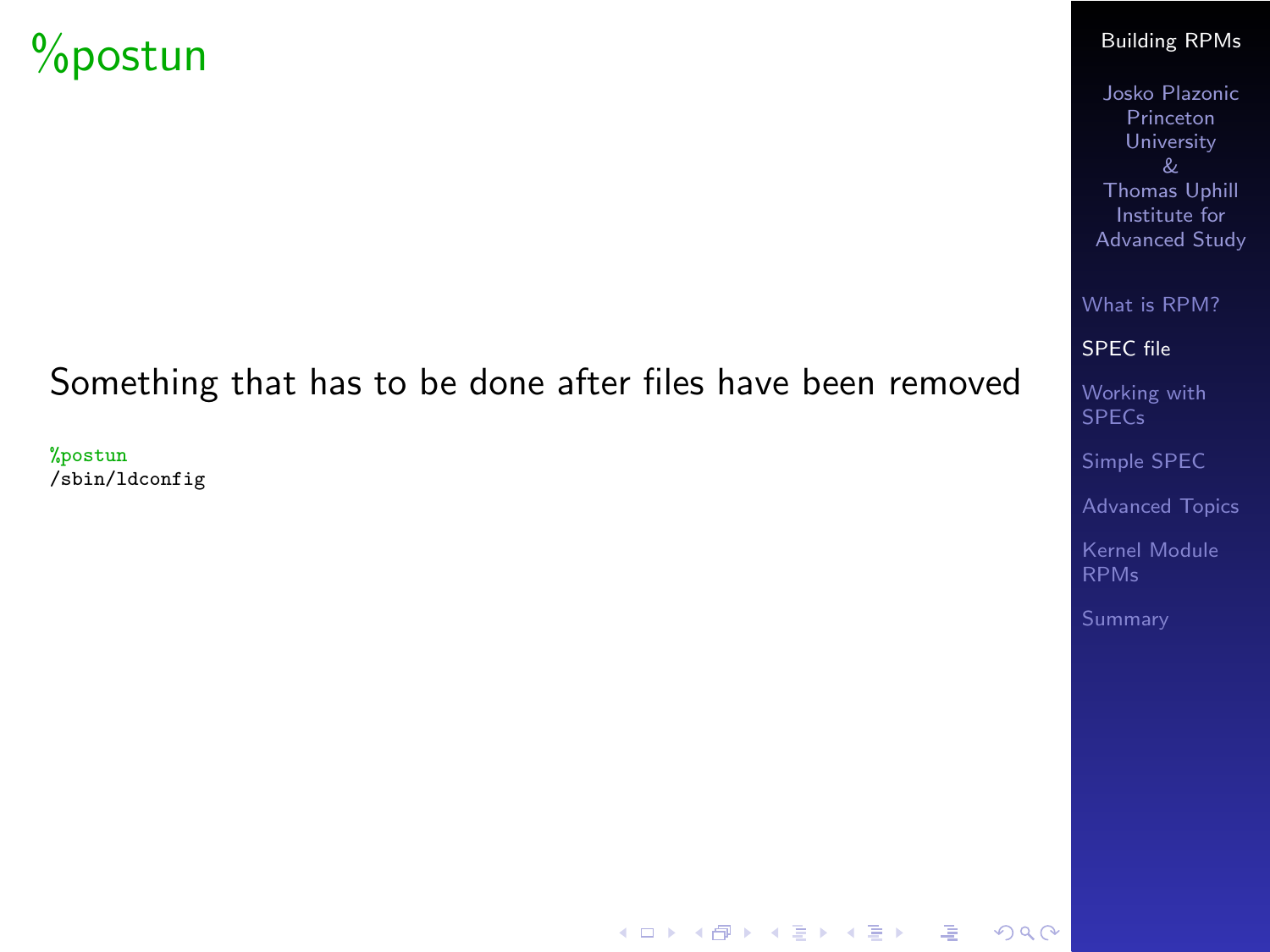### %clean

### Remove any files used in building

%clean rm -rf \$RPM\_BUILD\_ROOT

#### [Building RPMs](#page-0-0)

Josko Plazonic Princeton University & Thomas Uphill Institute for Advanced Study

[What is RPM?](#page-2-0)

[SPEC file](#page-20-0)

[Working with](#page-32-0) SPECs

[Simple SPEC](#page-33-0)

[Advanced Topics](#page-35-0)

[Kernel Module](#page-37-0) RPMs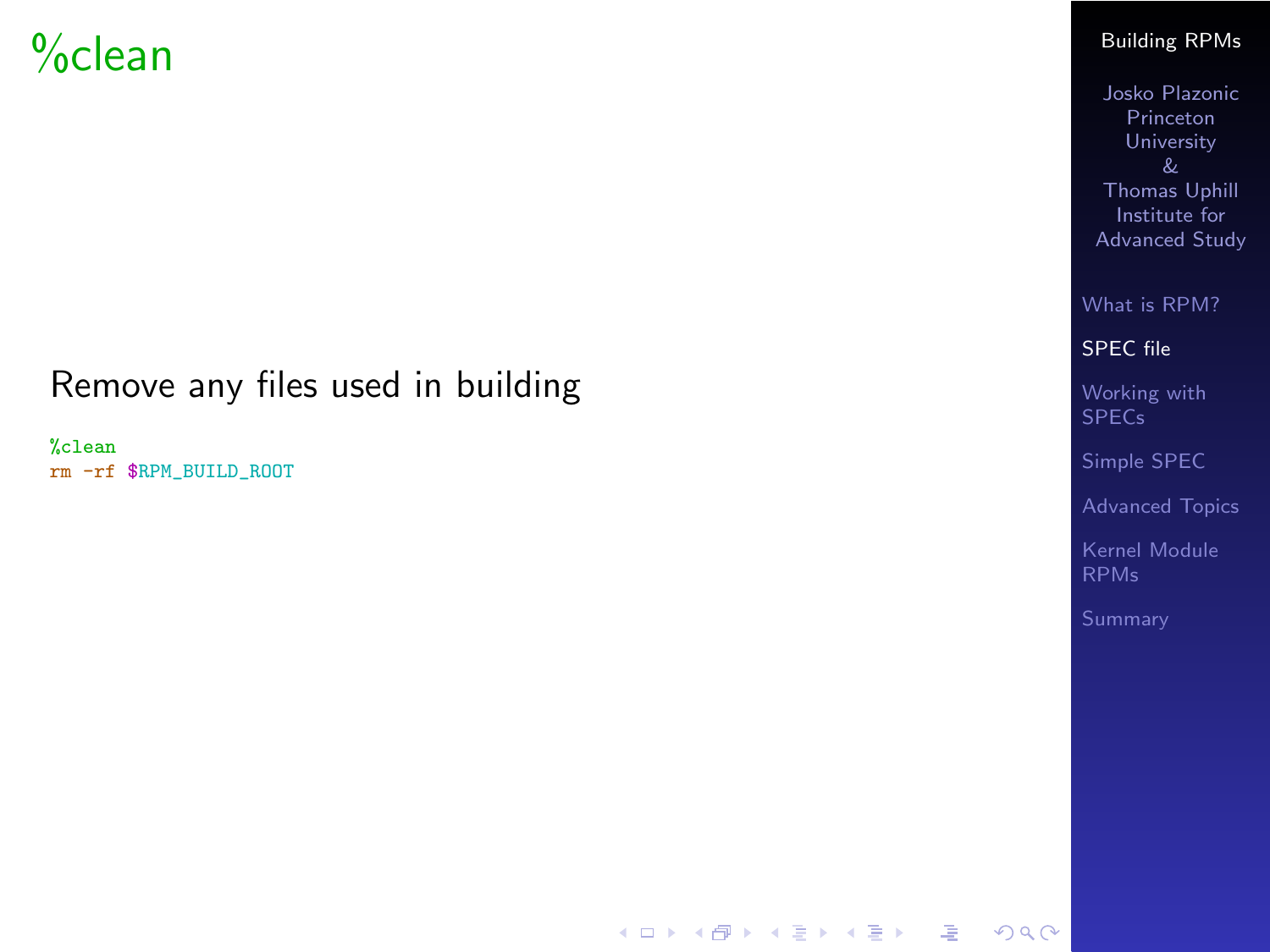## %files

Files/Directories default permissions/owner/group Config files Documentation

%files %defattr(mode,owner,group) %doc location/relative/to/build-root %dir directory %config % {\_sysconfdir }configfile %files -f [filename]

#### [Building RPMs](#page-0-0)

Josko Plazonic Princeton University Thomas Uphill Institute for Advanced Study

[What is RPM?](#page-2-0)

[SPEC file](#page-20-0)

[Working with](#page-32-0) SPECs

[Simple SPEC](#page-33-0)

[Advanced Topics](#page-35-0)

[Kernel Module](#page-37-0)

K ロ ▶ K 個 ▶ K 할 ▶ K 할 ▶ 그럴 ▶ 그럴 → 9 Q @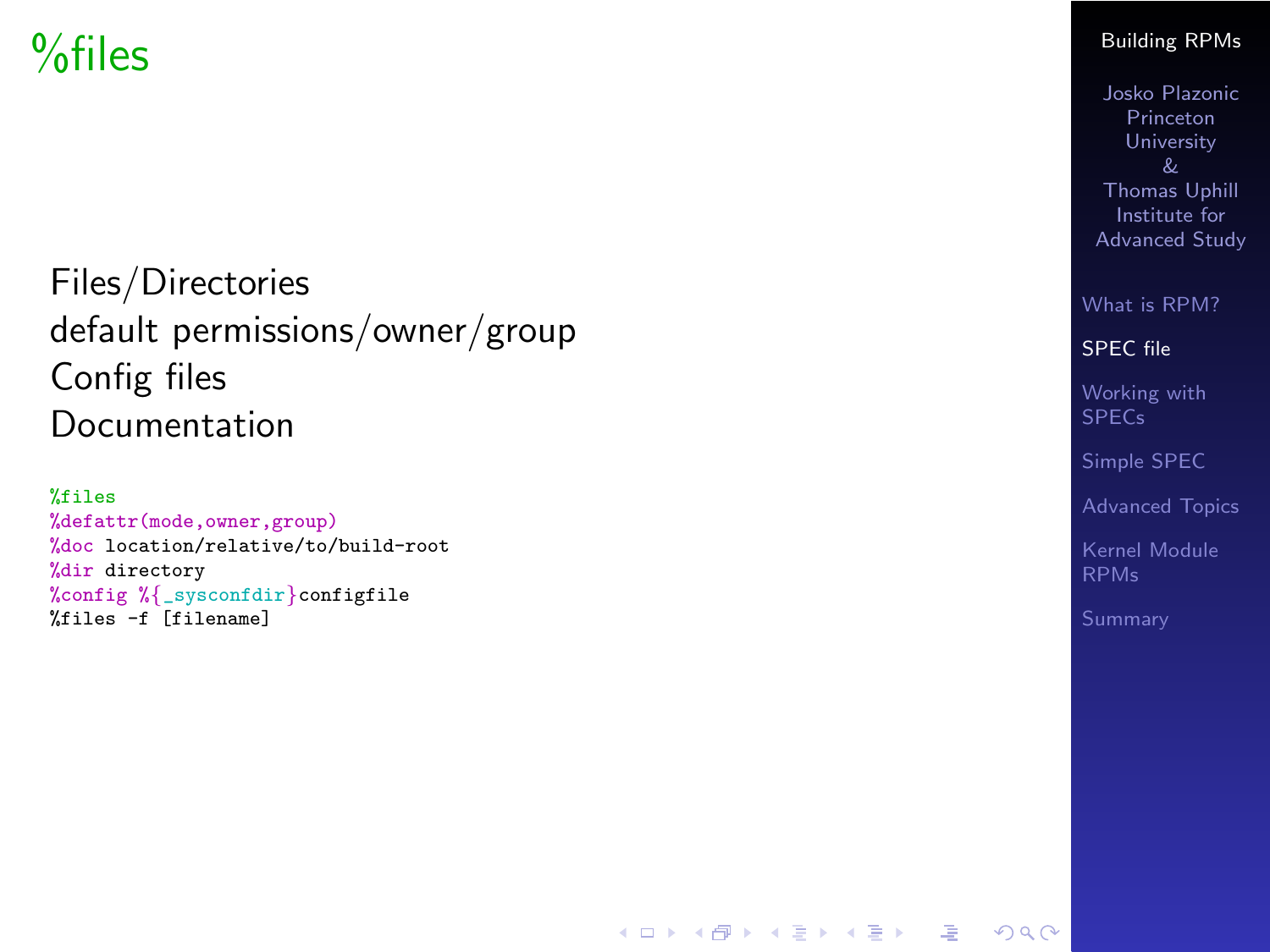## Creating a SPEC

<span id="page-32-0"></span>vi ....

#### [Building RPMs](#page-0-0)

Josko Plazonic Princeton University & Thomas Uphill Institute for Advanced Study

[What is RPM?](#page-2-0)

[SPEC file](#page-20-0)

[Working with](#page-32-0) **SPECs** 

[Simple SPEC](#page-33-0)

[Advanced Topics](#page-35-0)

[Kernel Module](#page-37-0) RPMs

K ロ > K 레 > K 코 > K 코 > 『코 → 9 Q Q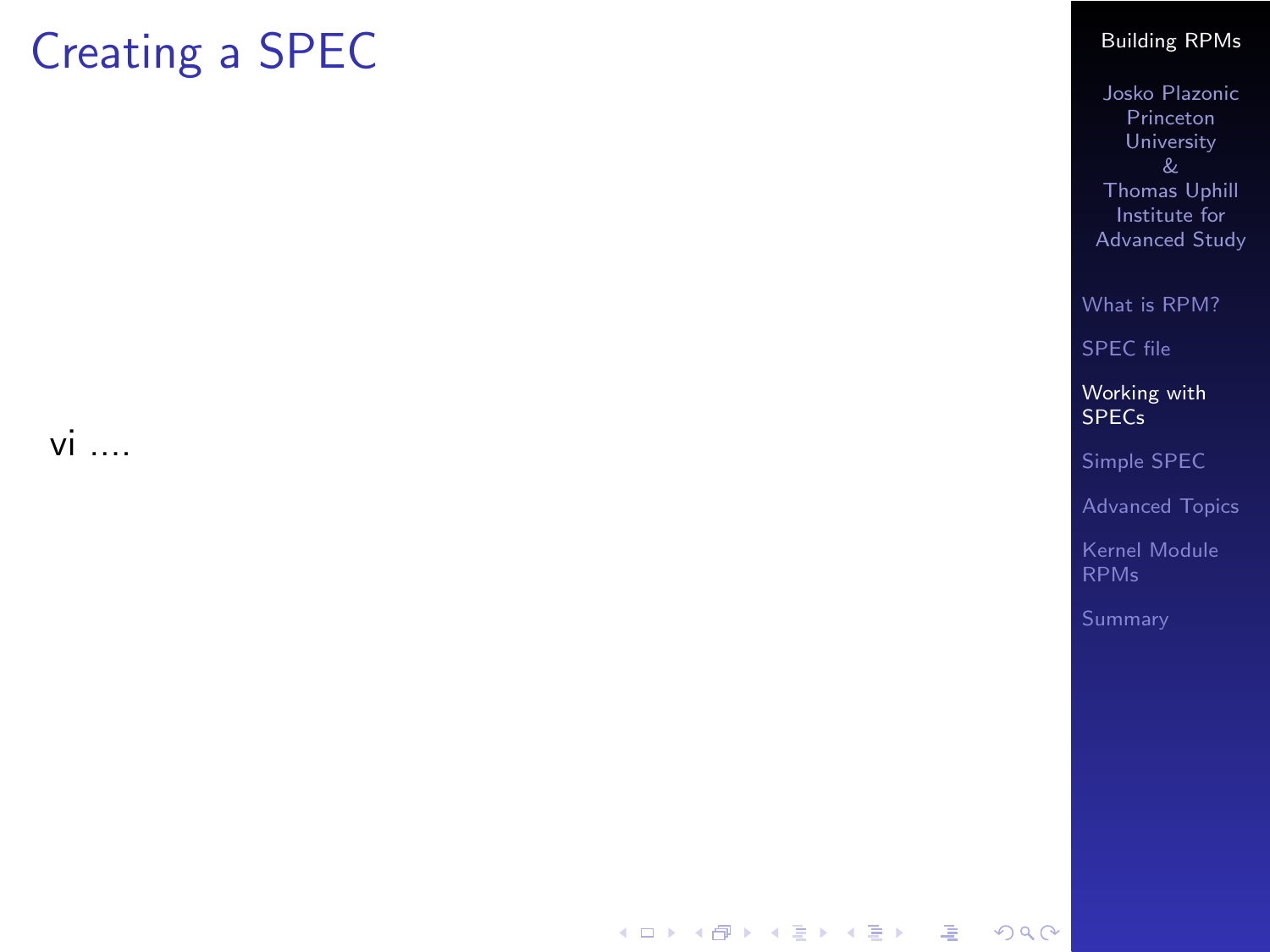### Very simple package, unpack, configure, compile and install.

Summary: An MPEG audio player. Name: mpg321 Version: 0.2.10 Release: 2.PU\_IAS.2 License: GPL Group: Applications/Multimedia Source: http://prdownloads.sourceforge.net/%{name}/%{name}-%{version}.tar.gz Patch1: mpg321-0.2.10-security.patch URL: http://mpg321.sourceforge.net/ Buildroot: %{\_tmppath}/%{name}-%{version}-%{release}-root BuildRequires: libao-devel >= 0.8.0, libmad >= 0.14.2b

%prep %setup -q %patch1 -p1

%build %configure make

%install %makeinstall

```
%clean
rm -rf %{buildroot}
```
%files

```
%defattr(-, root, root)
%doc AUTHORS BUGS ChangeLog COPYING HACKING NEWS README* THANKS TODO
%{ bindir }/*
\sqrt[k]{ mandir \frac{1}{k} man1/*
```
[Building RPMs](#page-0-0)

Josko Plazonic Princeton University Thomas Uphill Institute for Advanced Study

[What is RPM?](#page-2-0)

[SPEC file](#page-20-0)

[Working with](#page-32-0) SPECs

[Simple SPEC](#page-33-0)

[Advanced Topics](#page-35-0)

[Kernel Module](#page-37-0)

K ロ ▶ K 個 ▶ K 할 ▶ K 할 ▶ 그럴 ▶ 그럴 → 9 Q @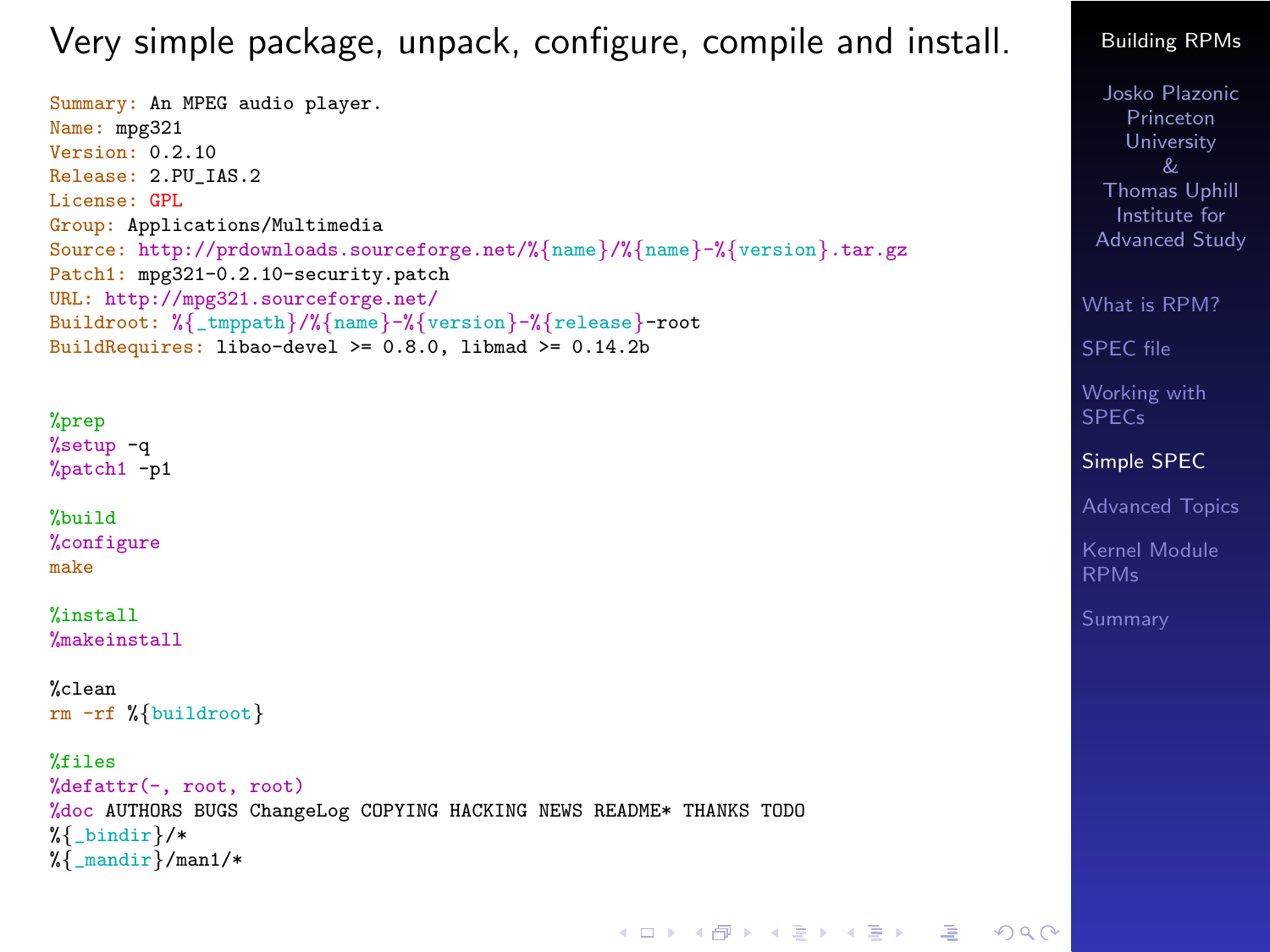## Building

SPEC

rpmbuild [-ba|-bb|-bc|-bi|-bl|-bp|-bs] package.spec [--target=% {arch } ]

src.rpm

rpm --rebuild package.src.rpm

#### [Building RPMs](#page-0-0)

Josko Plazonic Princeton University Thomas Uphill Institute for Advanced Study

[What is RPM?](#page-2-0)

[SPEC file](#page-20-0)

[Working with](#page-32-0) SPECs

[Simple SPEC](#page-33-0)

[Advanced Topics](#page-35-0)

[Kernel Module](#page-37-0) RPMs

K ロ ▶ K 個 ▶ K 할 ▶ K 할 ▶ 이 할 → 이익 Q ·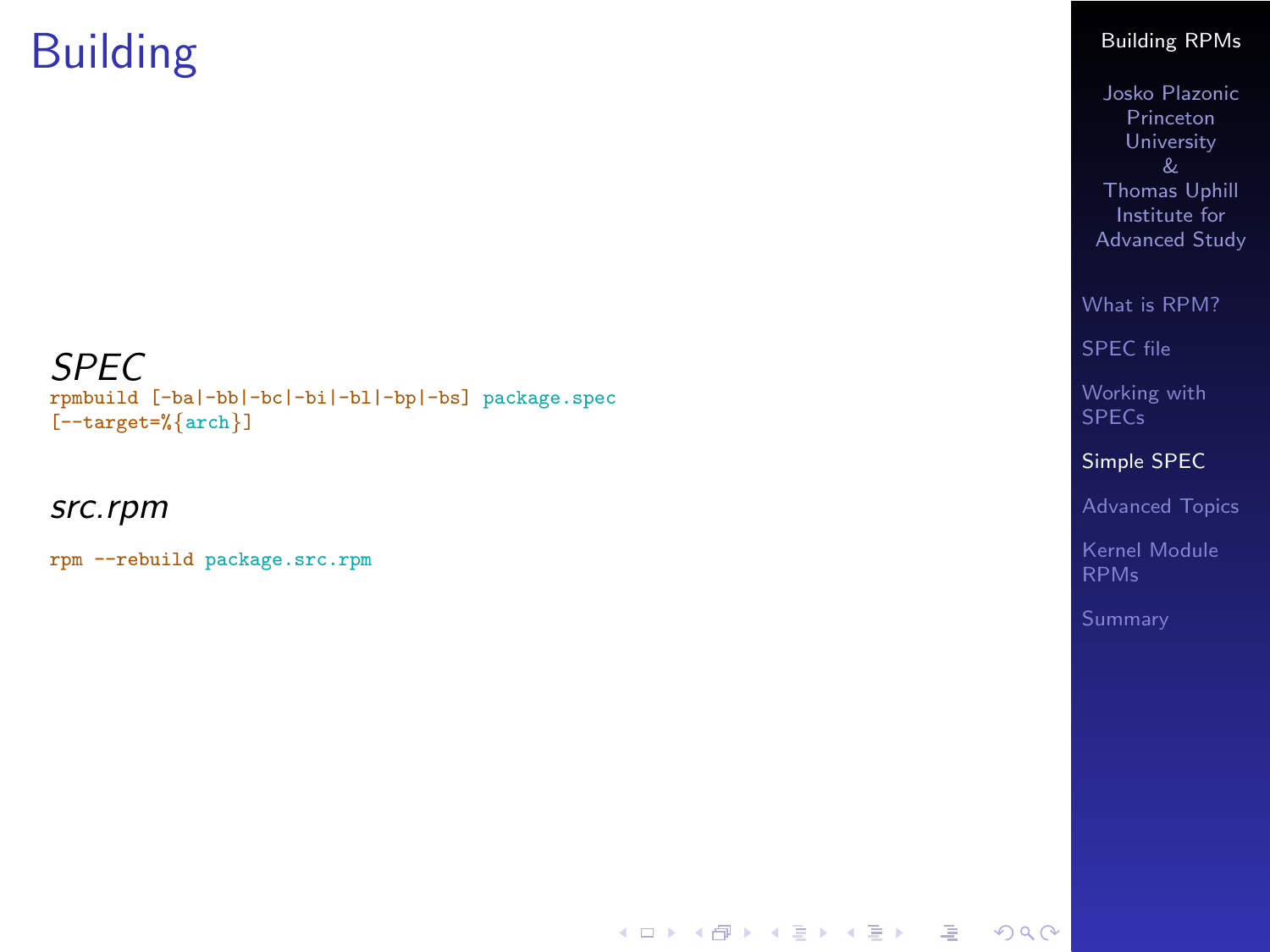## Advanced Topics

### Creating dependencies

BuildRoot: % {\_tmppath }/% {name }-% {version }-build BuildRequires: autoconf automake>=123 Requires:  $\text{gcc} \ge 2.96$ 

### Creating a list of files

<span id="page-35-0"></span>cat > files.list <<EOF %{\_bindir}/perl %attr(4711,root,root) % {\_bindir }/suidperl EOF %files -f files.list

#### [Building RPMs](#page-0-0)

Josko Plazonic Princeton University Thomas Uphill Institute for Advanced Study

[What is RPM?](#page-2-0)

[SPEC file](#page-20-0)

[Working with](#page-32-0) SPECs

[Simple SPEC](#page-33-0)

[Advanced Topics](#page-35-0)

[Kernel Module](#page-37-0)

K ロ X x 4D X X B X X B X B X A C V X C V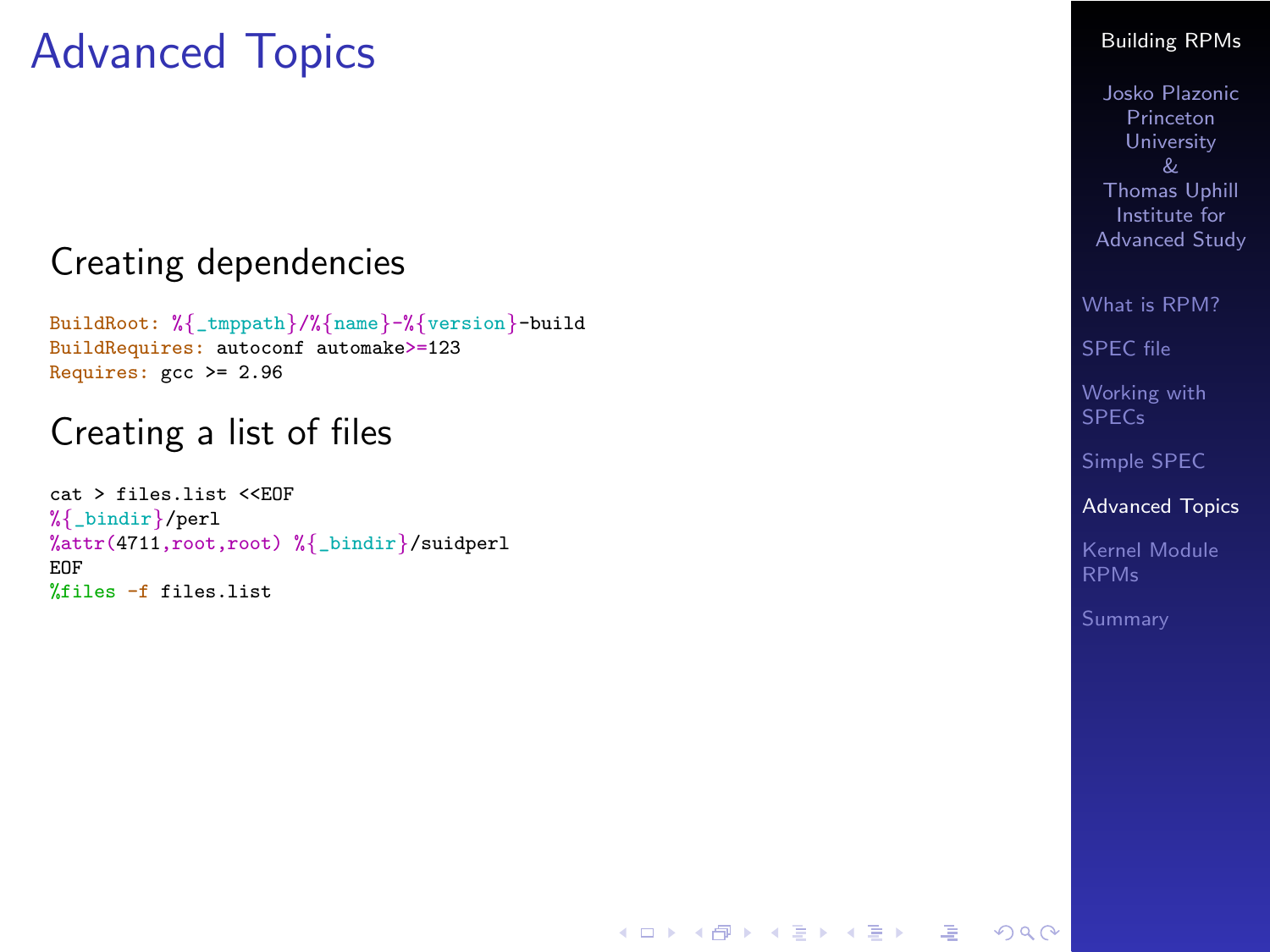### Multiple Architectures

Patch0: alpha.patch

%ifarch alpha %patch0 -p1 %endif

ExcludeArch: sparc

#### [Building RPMs](#page-0-0)

Josko Plazonic Princeton University & Thomas Uphill Institute for Advanced Study

[What is RPM?](#page-2-0)

[SPEC file](#page-20-0)

[Working with](#page-32-0) SPECs

[Simple SPEC](#page-33-0)

[Advanced Topics](#page-35-0)

[Kernel Module](#page-37-0) RPMs

K ロ ▶ K 個 ▶ K 할 ▶ K 할 ▶ 이 할 → 이익 Q ·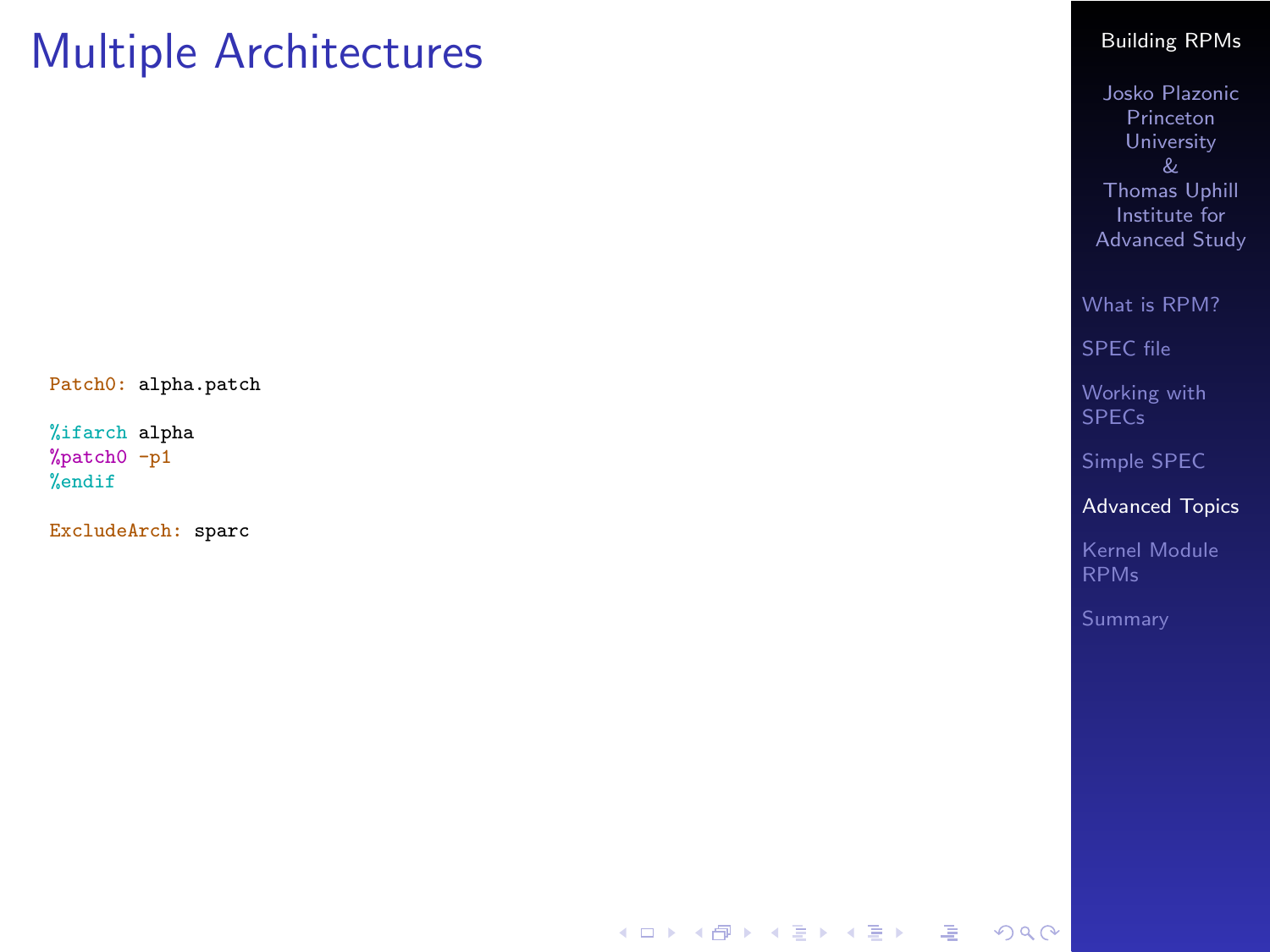### Kernel Modules

- Modules out of tree
- <span id="page-37-0"></span> $\blacktriangleright$  Modules in tree

#### [Building RPMs](#page-0-0)

Josko Plazonic Princeton University & Thomas Uphill Institute for Advanced Study

[What is RPM?](#page-2-0)

[SPEC file](#page-20-0)

[Working with](#page-32-0) SPECs

[Simple SPEC](#page-33-0)

[Advanced Topics](#page-35-0)

[Kernel Module](#page-37-0) RPMs

K ロ ▶ K 個 ▶ K 할 ▶ K 할 ▶ 이 할 → 이익 Q ·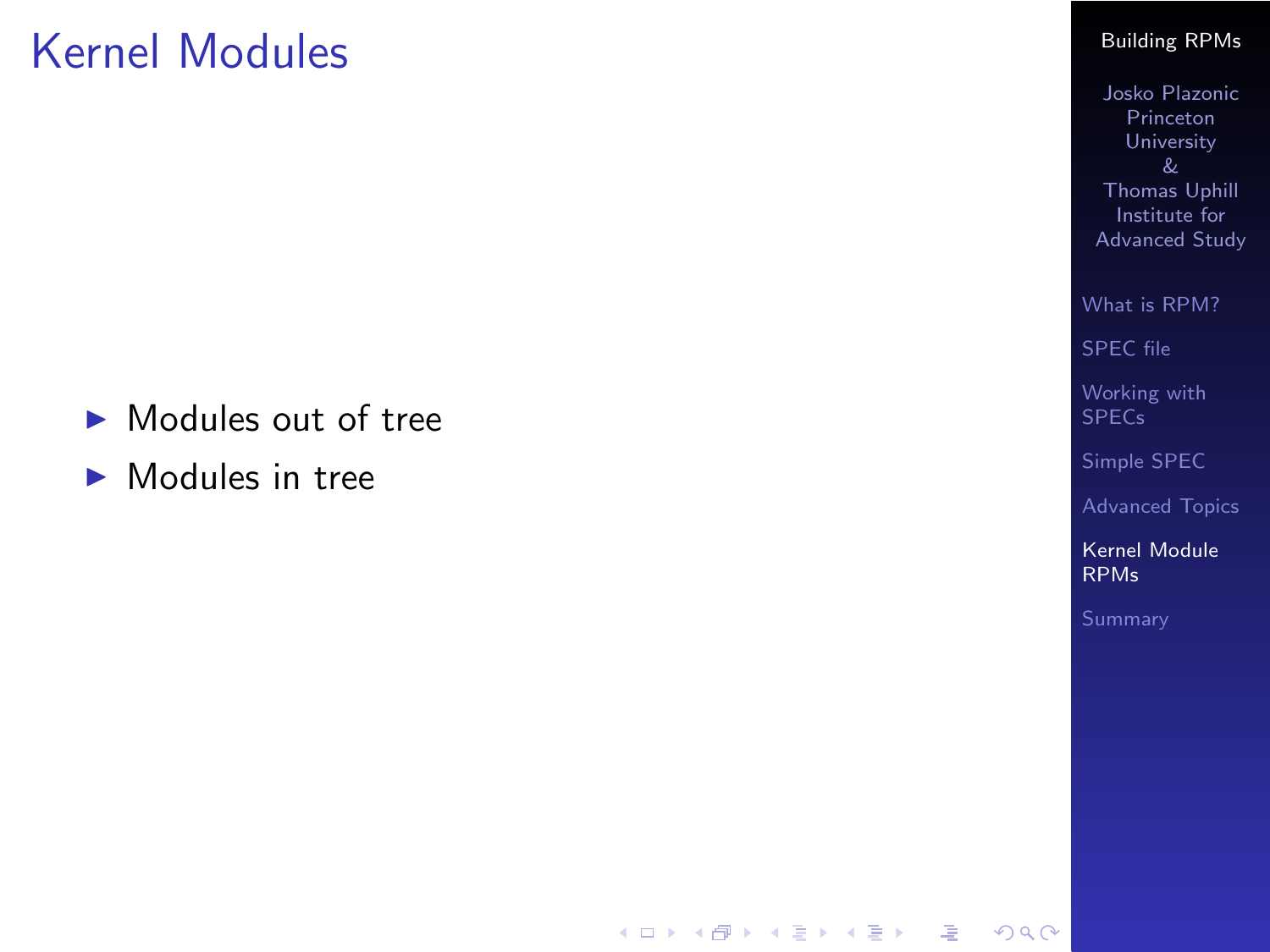### ieee80211 - out of tree

```
# use kernel from command line if given, else, uname -r %{!?kernel: %{expand: %%define kernel %(uname -r)}}
%define kversion %(echo
%
{kernel
} | sed -e s/smp// -)
```

```
# define a kernel version string to append to the package version
%define kernel ver str %(echo
%
{kversion
} | tr -s '-' ' ')
```

```
# define major and minor revisions (some packages need this)
%define kmajor %(echo
%
{kversion
} | cut -d'-' -f1)
%define kminor %(echo
%
{kversion
} | cut -d'-' -f2)
```
# define the target %ifarch i386 i686 %define arch i686 %endif %ifarch x86\_64 %define arch x86\_64 %endif

#### [Building RPMs](#page-0-0)

Josko Plazonic Princeton University Thomas Uphill Institute for Advanced Study

[What is RPM?](#page-2-0)

[SPEC file](#page-20-0)

[Working with](#page-32-0) SPECs

[Simple SPEC](#page-33-0)

[Advanced Topics](#page-35-0)

[Kernel Module](#page-37-0) RPMs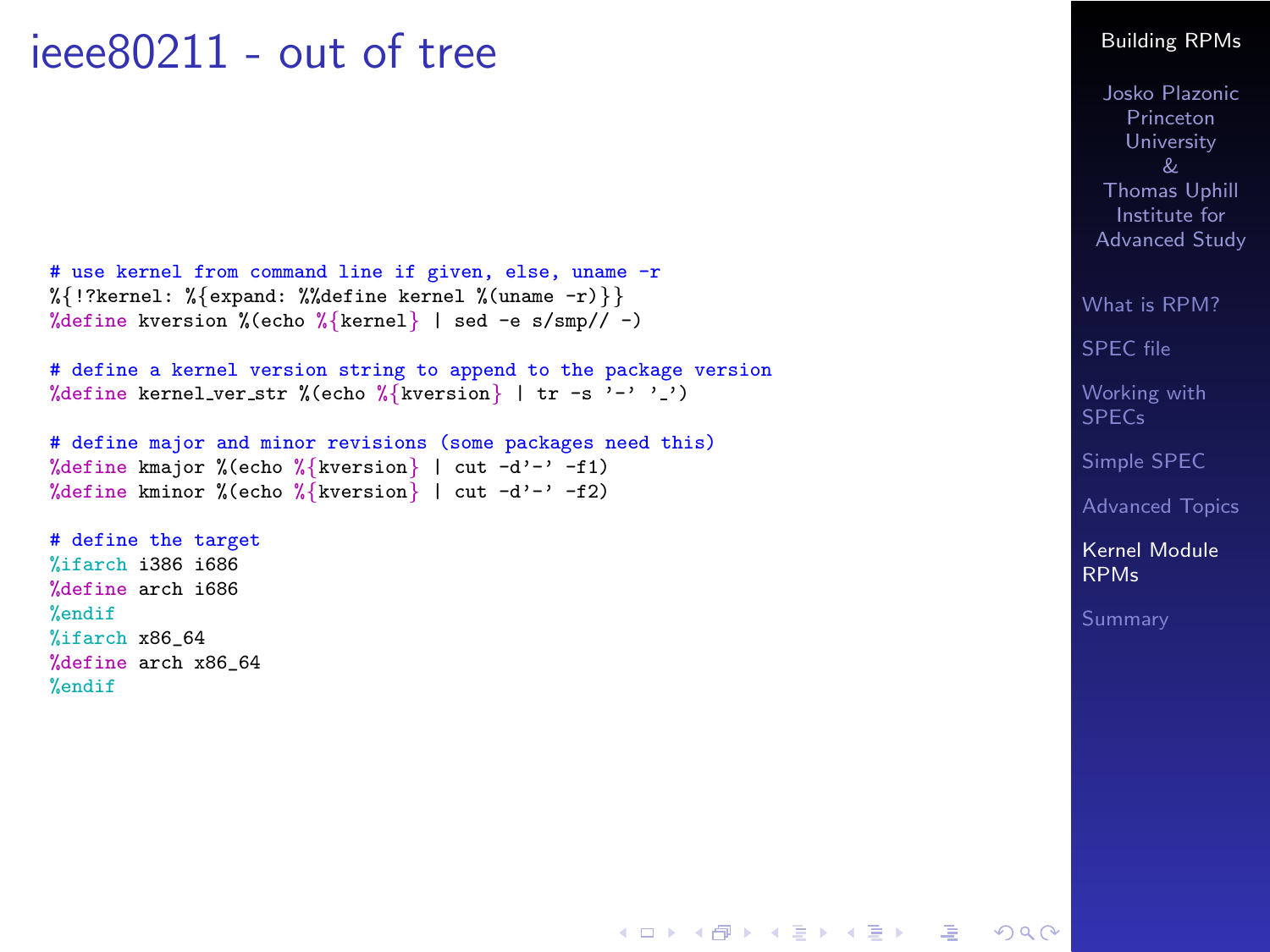This spec creates several RPMs Create new packages with  $\%$  package -n name\_of\_new\_package

```
# modules package
%package -n kernel-%{name}
Release: %{mrelease}_%{kernel_ver_str}
License: Other
Summary: ieee80211 subsystem modules
Group: System Environment
Requires: kernel = \sqrt[k]{k} kversion}
Provides: kernel-module kernel-modules
```
Each %package requires a %description and % files section. Can have specific %pre, %post, %preun and %postun sections.

#### [Building RPMs](#page-0-0)

Josko Plazonic Princeton University Thomas Uphill Institute for Advanced Study

[What is RPM?](#page-2-0)

[SPEC file](#page-20-0)

[Working with](#page-32-0) SPECs

[Simple SPEC](#page-33-0)

[Advanced Topics](#page-35-0)

[Kernel Module](#page-37-0) RPMs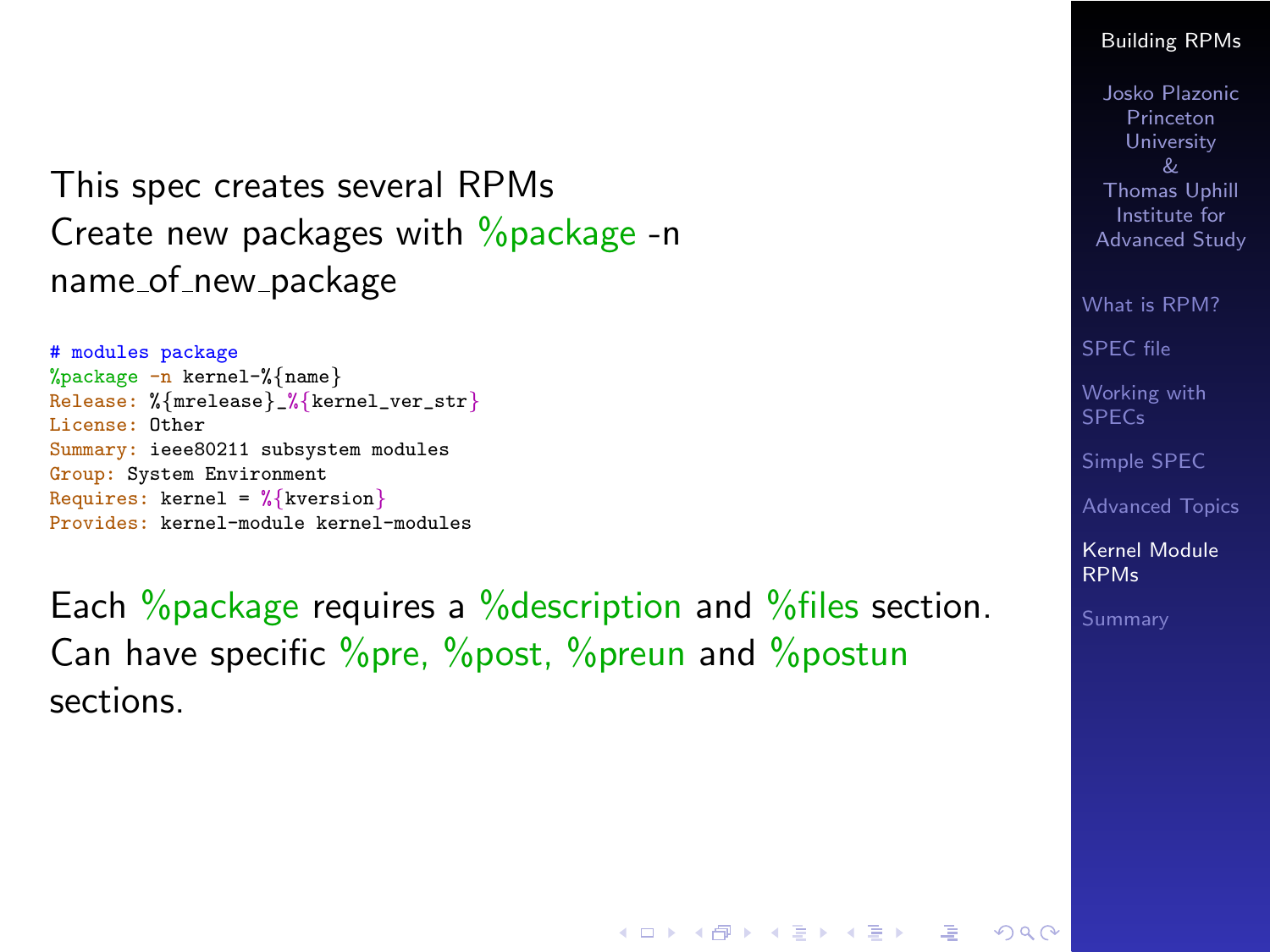## %build

### To build, we need kernel source

BuildRequires: kernel-devel

### We copy the kernel source into the build directory and configure

```
%build
%ifarch %x86
export TARGET=i386-elf
%endif
%ifarch x86_64 ia32e
export TARGET=x86_64-elf
%endif
export TOOLPREFIX='which gcc|sed -e's,gcc$,,''
echo %{kernel} - %{kmajor}
cp -ar /usr/src/kernels/%{kversion}-%{arch} .
cd %{kversion}-%{arch}
       ln -s binindperl -pi -e 's#%{kminor}custom#%{kminor}#' Makefile
       make oldconfig >/dev/null
cd ..
```

```
%define ksrc 'pwd'/%{kversion}-%{arch}
%define kmodule_dir /lib/modules/%{kversion}
```
#### [Building RPMs](#page-0-0)

Josko Plazonic Princeton **University** Thomas Uphill Institute for Advanced Study

[What is RPM?](#page-2-0)

[SPEC file](#page-20-0)

[Working with](#page-32-0) SPECs

[Simple SPEC](#page-33-0)

[Advanced Topics](#page-35-0)

[Kernel Module](#page-37-0) RPMs

K ロ X x 4D X X B X X B X B X A C V X C V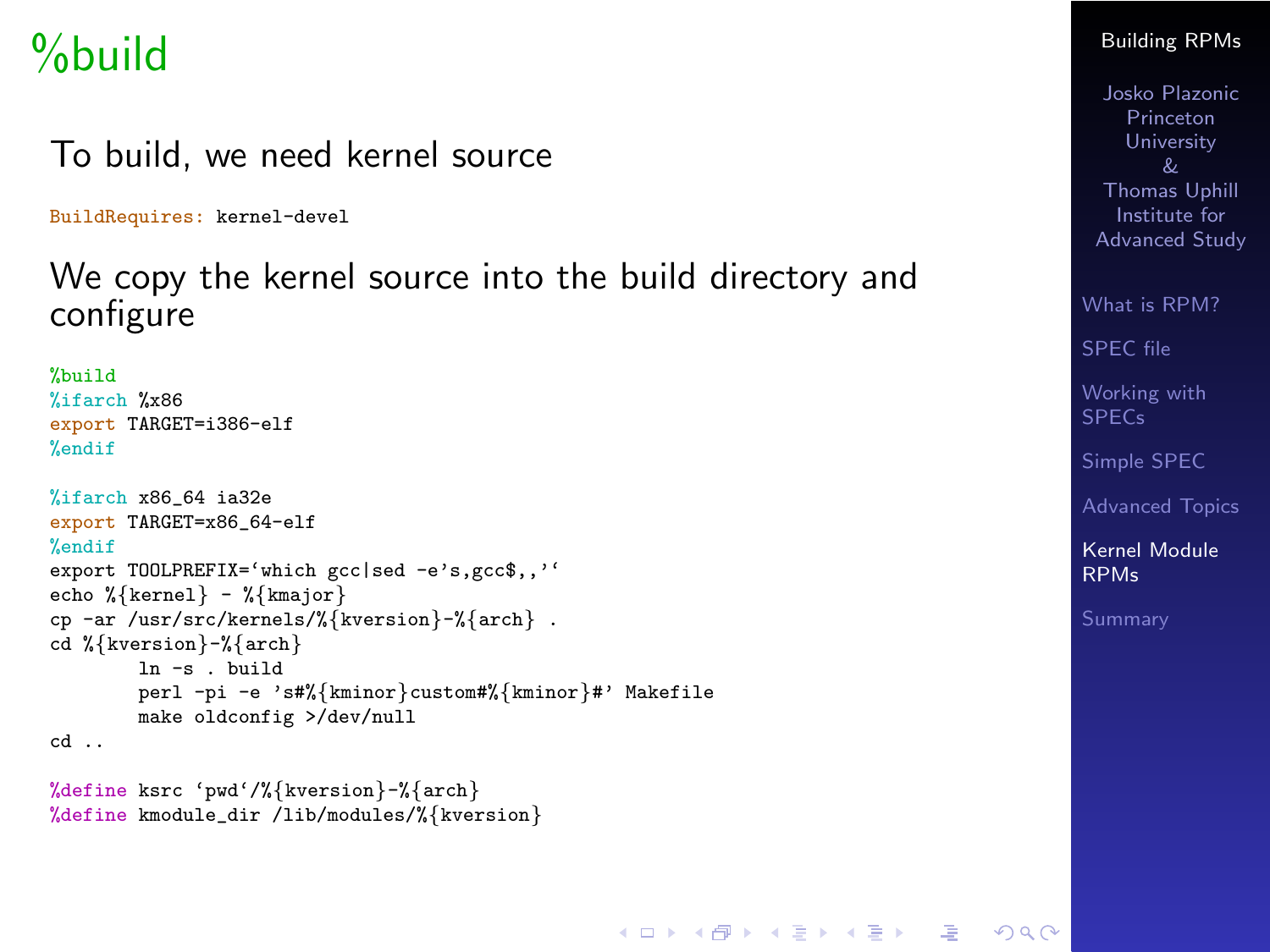### Create directories for modules to live in

#modules should go here mkdir -p %{buildroot}%{kmodule\_dir}/updates/net/ieee80211 mkdir -p %{buildroot}%{kmodule\_dir}smp/updates/net/ieee80211

### Sometimes requires patching the Makefile for the modules.

```
--- ieee80211-1.2.16/Makefile.rpmdemo 2007-01-04 21:51:15.000000000 -0500<br>++ieee80211-1 2 16/Makefile 2007-01-11 13:08:09 000000000 -0500
                                       -2007 - 01 - 11 13:08:09.000000000 -0500@@ -63,7 +63,7 @@
 # Begin dual Makefile mode here. First we provide support for when we
 # are being invoked by the kernel build system
 #
-ifneq ($(KERNELRELEASE),)
+#ifneq ($(KERNELRELEASE),)
```
### Use gendiff to create patches.

cp Makefile Makefile.rpmdemo edit Makefile cd .. gendiff ieee80211-1.2.16 .rpmdemo >ieee80211-rpmdemo.patch

#### [Building RPMs](#page-0-0)

Josko Plazonic Princeton University Thomas Uphill Institute for Advanced Study

[What is RPM?](#page-2-0)

[SPEC file](#page-20-0)

[Working with](#page-32-0) **SPECs** 

[Simple SPEC](#page-33-0)

[Advanced Topics](#page-35-0)

[Kernel Module](#page-37-0) RPMs

[Summary](#page-48-0)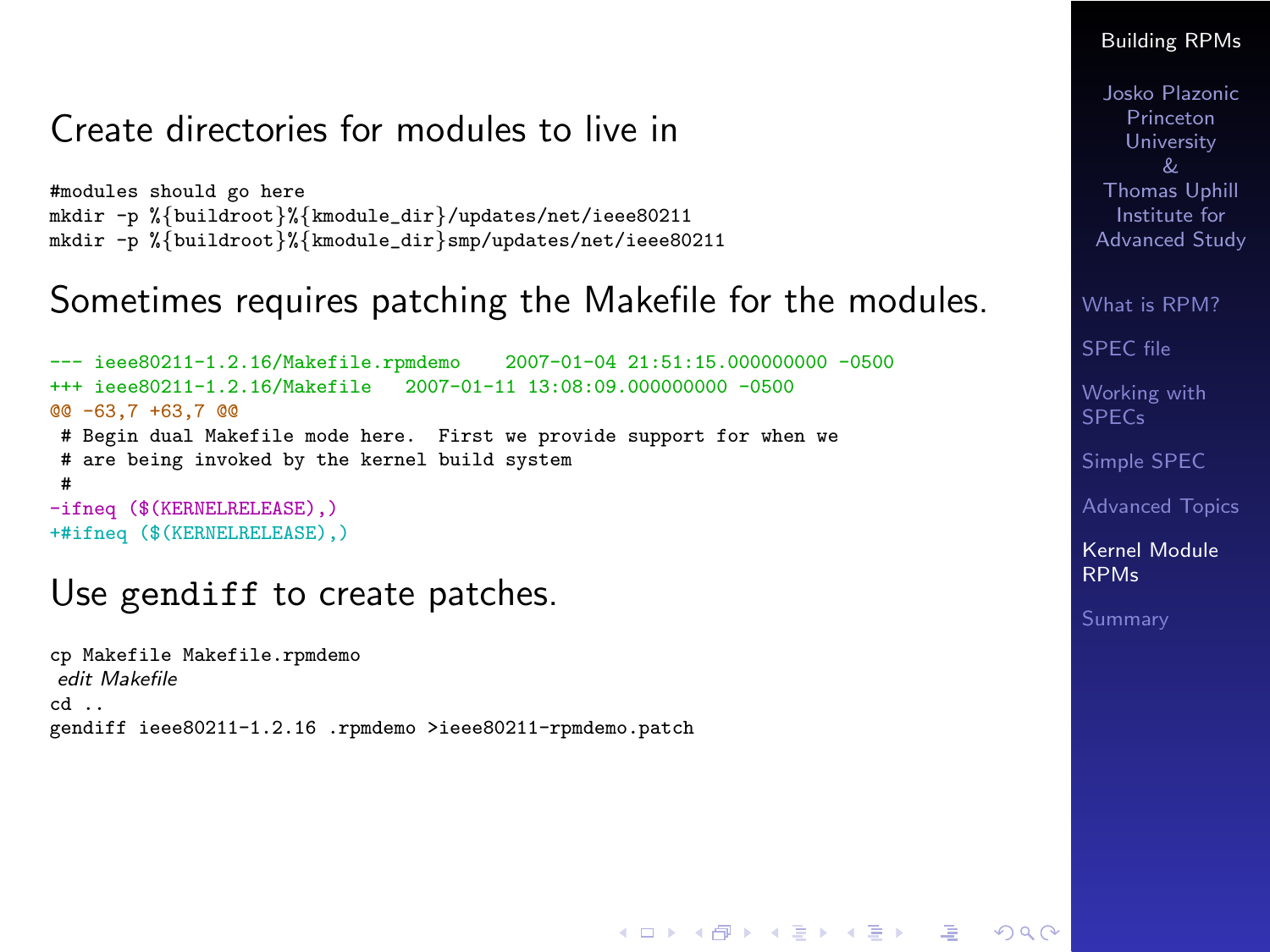```
%install
echo Building SMP modules
make
\
         KSRC=%
{ksrc} \
         KERNELRELEASE=%{kversion}<mark>smp</mark> backslash
         IEEE80211_INC=%{buildroot}%{_includedir}/ieee80211 \
         KMISC=%{buildroot}%{kmodule_dir}<mark>smp</mark>/net/ieee80211 \
         DESTDIR='pwd'
\
         install
```
### Move modules into appropriate directory

```
mv %{buildroot}%{kmodule_dir}smp/net/ieee80211/* \
%{buildroot}%{kmodule_dir}smp/updates/net/ieee80211
```
#### [Building RPMs](#page-0-0)

Josko Plazonic Princeton University Thomas Uphill Institute for Advanced Study

[What is RPM?](#page-2-0)

[SPEC file](#page-20-0)

[Working with](#page-32-0) SPECs

[Simple SPEC](#page-33-0)

[Advanced Topics](#page-35-0)

[Kernel Module](#page-37-0) RPMs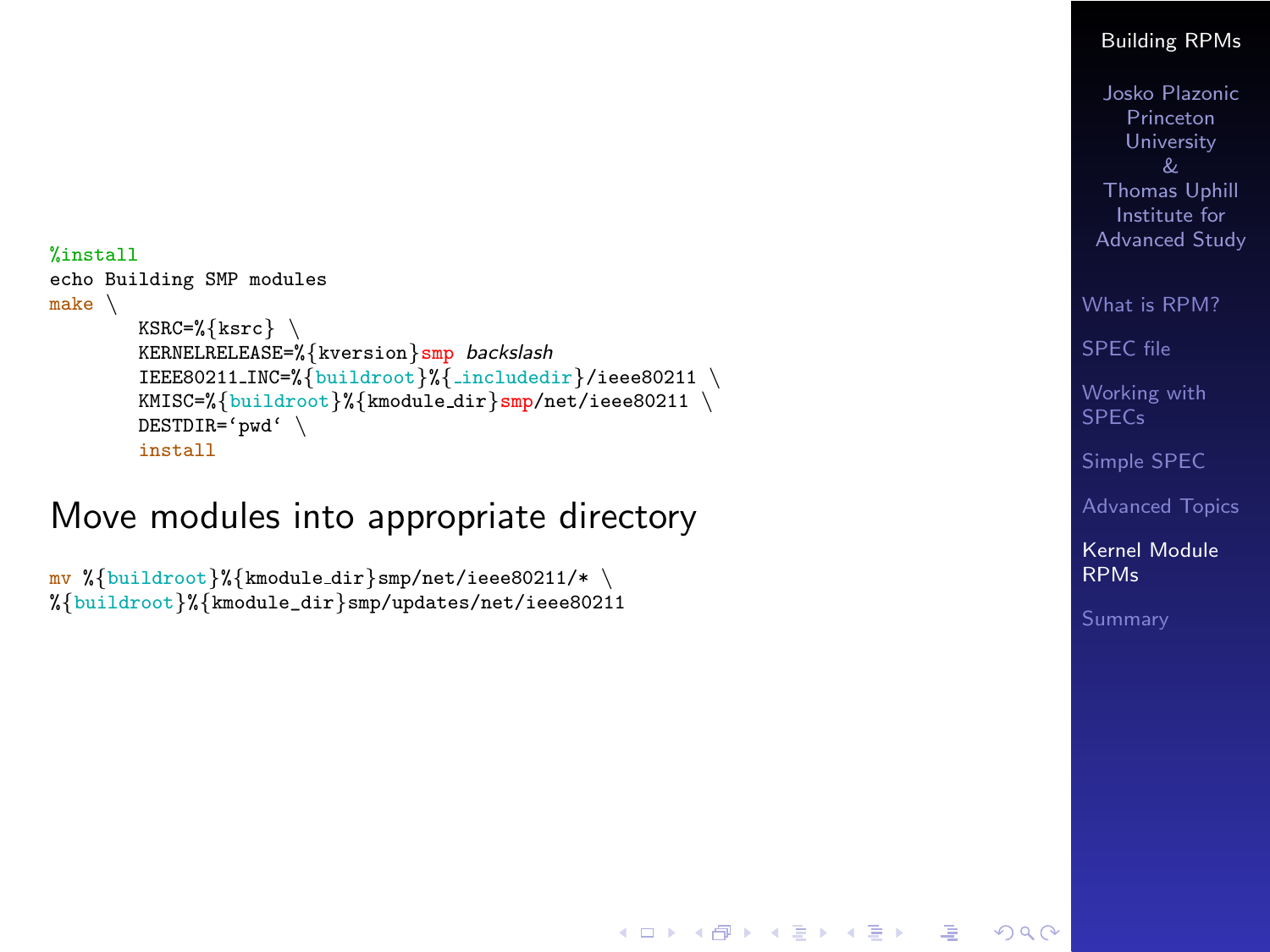### RHEL4 and earlier have separate smp kernels. In RHEL5 and FC6, there is no uniprocessor kernel.

```
cd %{kversion}-%{arch}
        make clean >/dev/null
        make oldconfig >/dev/null
        sed -e 's/CONFIG SMP=.*/# CONFIG SMP is not set/' -i .config
        sed -e 's/CONFIG_X86_SMP=.*/# CONFIG X86 SMP is not set/' -i .config
        sed -e 's/CONFIG_HOTPLUG_PCI=.*/# CONFIG_HOTPLUG_PCI is not set/' -i .config
        sed -e 's/CONFIG_PROFILING=.*/# CONFIG_PROFILING is not set/' -i .config
        sed -e 's/CONFIG_OPROFILE=.*/# CONFIG_OPROFILE is not set/' -i .config
        sed -e^{-\lambda} s/CONFIG HIGHMEM64G=.*/# CONFIG HIGHMEM64G is not set/ ' -i .confipcd ..
make clean
```
### Then remove the smp from the make lines

```
make \setminusKSRC=%{ksrc} \
        KERNELRELEASE=%{kversion} \
        IEEE80211_INC=%{buildroot}%{ includedir}/ieee80211 \
        KMISC=%{buildroot}%{kmodule dir}/net/ieee80211 \
        DESTDIR='pwd' \
        install
```
#### [Building RPMs](#page-0-0)

Josko Plazonic Princeton University Thomas Uphill Institute for Advanced Study

[What is RPM?](#page-2-0)

[SPEC file](#page-20-0)

[Working with](#page-32-0) **SPECs** 

[Simple SPEC](#page-33-0)

[Advanced Topics](#page-35-0)

[Kernel Module](#page-37-0) RPMs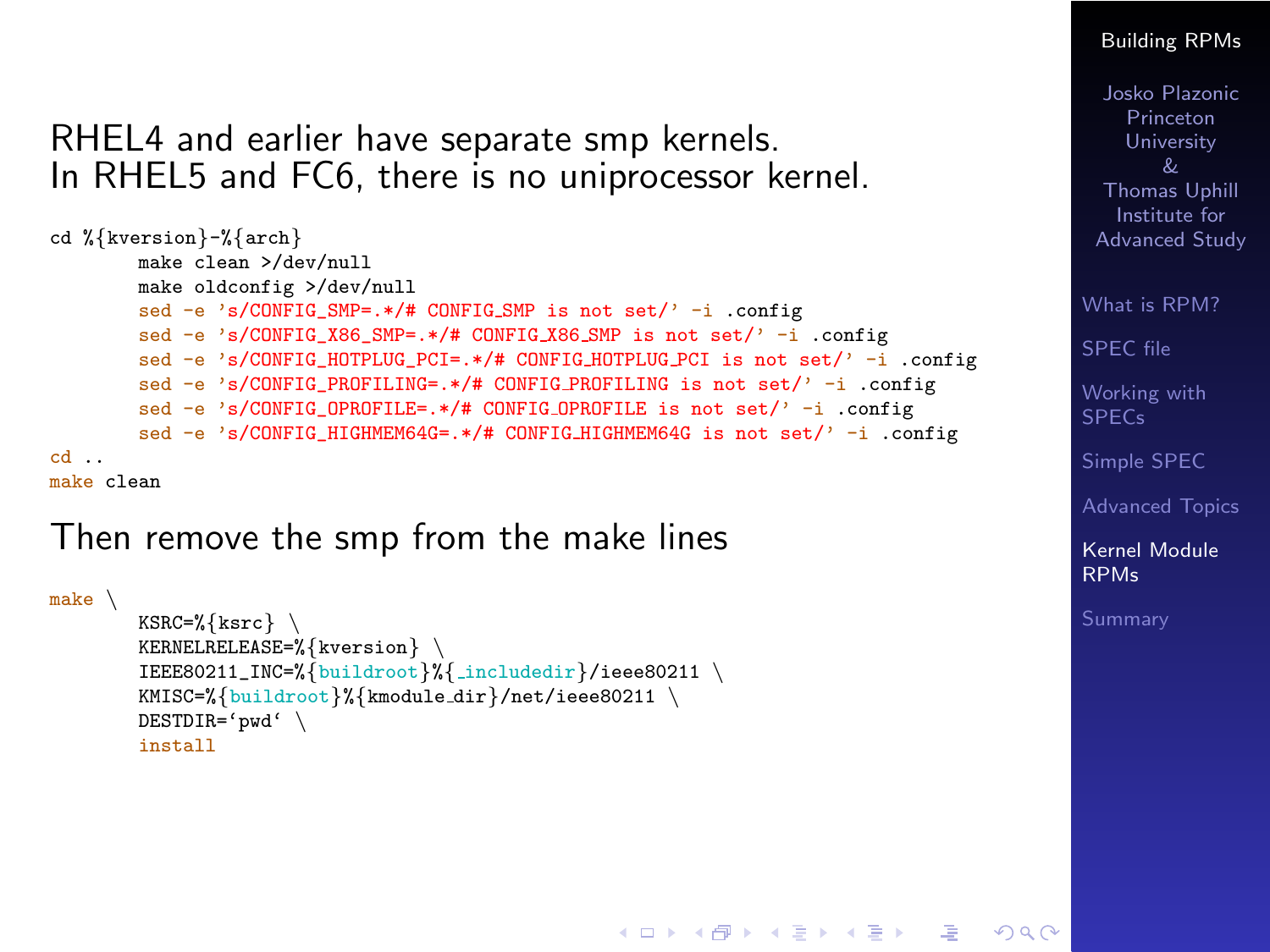```
# depmod required on the module rpms
%post -n kernel-%
{name
}
/sbin/depmod -ae
%
{kversion
}
```
%post -n kernel-smp-% {name } /sbin/depmod -ae % {kversion }smp

#### [Building RPMs](#page-0-0)

Josko Plazonic Princeton University & Thomas Uphill Institute for Advanced Study

[What is RPM?](#page-2-0)

[SPEC file](#page-20-0)

[Working with](#page-32-0) **SPEC<sub>s</sub>** 

[Simple SPEC](#page-33-0)

[Advanced Topics](#page-35-0)

[Kernel Module](#page-37-0) RPMs

**KORK EXTERNE PROVIDE**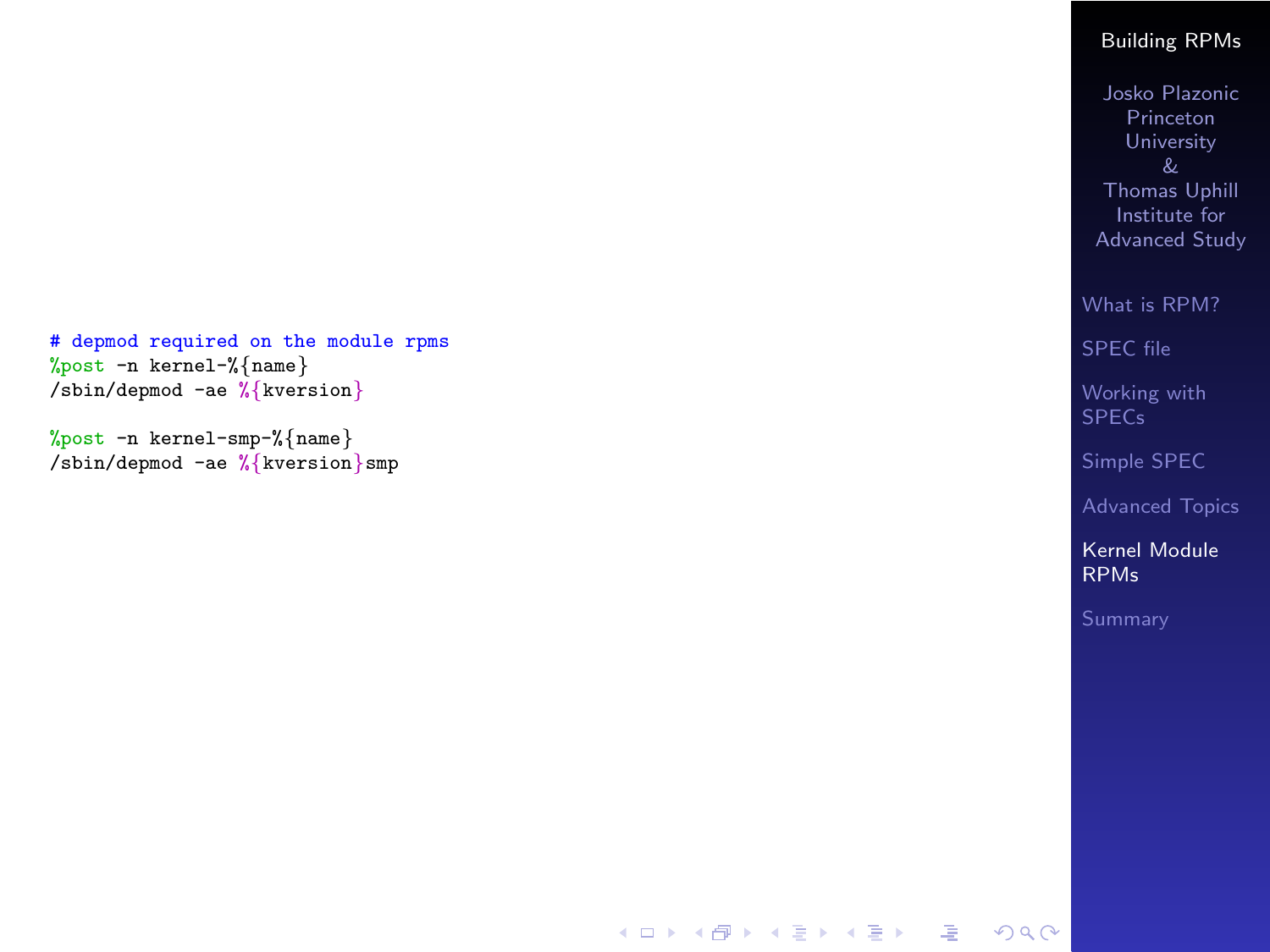rocket - in tree

Package to turn on a module not included by our distro Copy source files from kernel source

Source: rocket.c Source1: rocket\_int.h Source<sup>2</sup>: rocket.h Source3: rocket.txt

No tar, tell % setup to create directories Copy files Add module to makefile

```
%prep
%setup -c -n %{name}-%{version} -T
cp %{SOURCE0} .
cp %{SOURCE1} .
cp %{SOURCE2} .
cp %{SOURCE3} .
echo "obj-m += rocket.o" > Makefile
```
#### [Building RPMs](#page-0-0)

Josko Plazonic Princeton University Thomas Uphill Institute for Advanced Study

[What is RPM?](#page-2-0)

[SPEC file](#page-20-0)

[Working with](#page-32-0) SPECs

[Simple SPEC](#page-33-0)

[Advanced Topics](#page-35-0)

[Kernel Module](#page-37-0) RPMs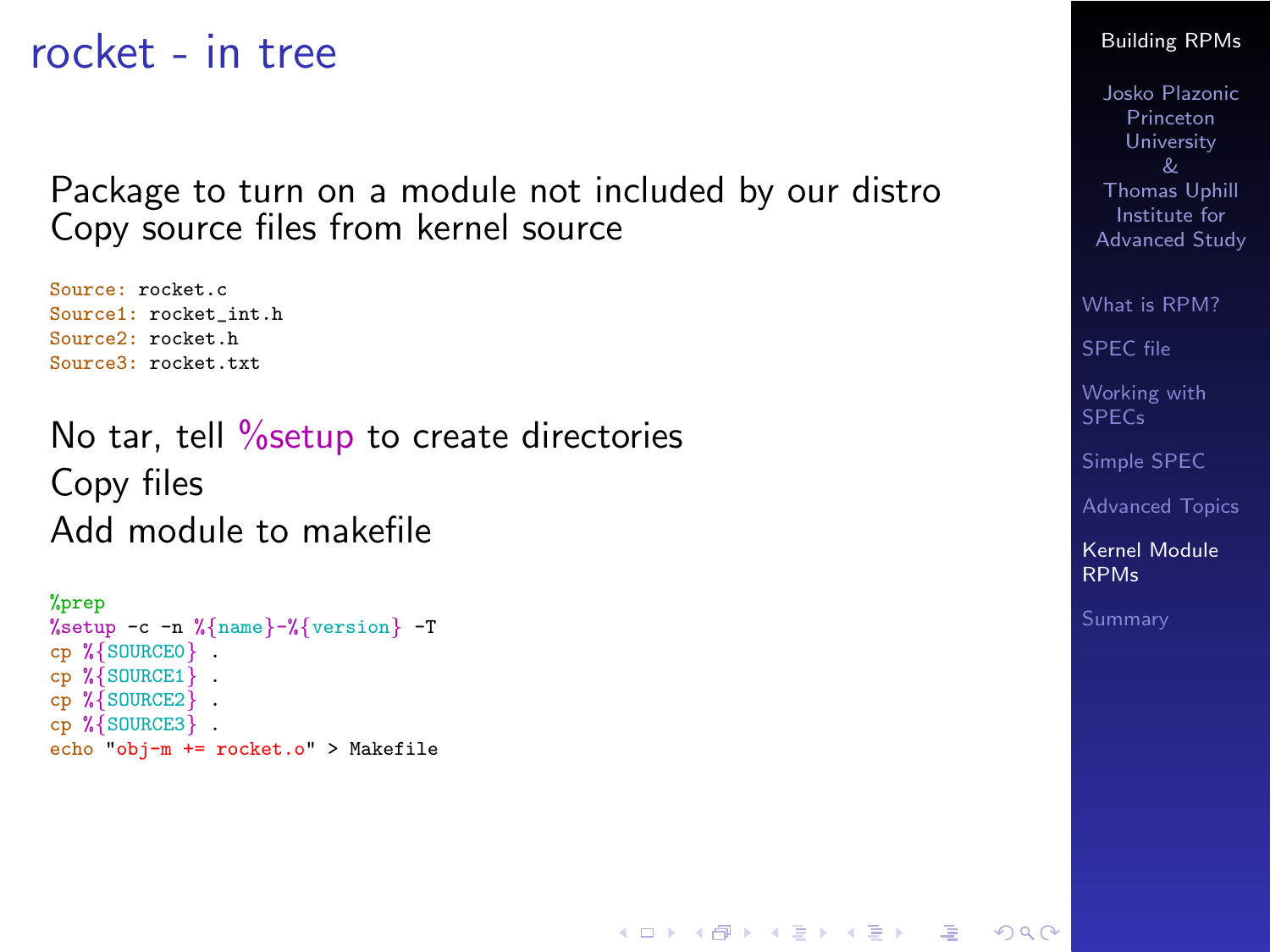### Use kernel-devel tree, tell Makefile that Modules are in the current directory (M='pwd')

%build

```
buildmodule() {
rm -f rocket.o *.mod.* *.ko
make -C /lib/modules/%{kversion}$1/build M='pwd' modules
mkdir build$1
mv rocket.ko build${1}/rocket.ko
}
buildmodule
%if %{buildsmp}
buildmodule smp
%endif
%if %{buildhugemem}
buildmodule hugemem
%endif
```
Move the built module \*.ko into a temporary build directory...copy in %install

#### [Building RPMs](#page-0-0)

Josko Plazonic Princeton University Thomas Uphill Institute for Advanced Study

[What is RPM?](#page-2-0)

[SPEC file](#page-20-0)

[Working with](#page-32-0) **SPECs** 

[Simple SPEC](#page-33-0)

[Advanced Topics](#page-35-0)

[Kernel Module](#page-37-0) RPMs

K ロ X x 4D X X B X X B X B X A C V X C V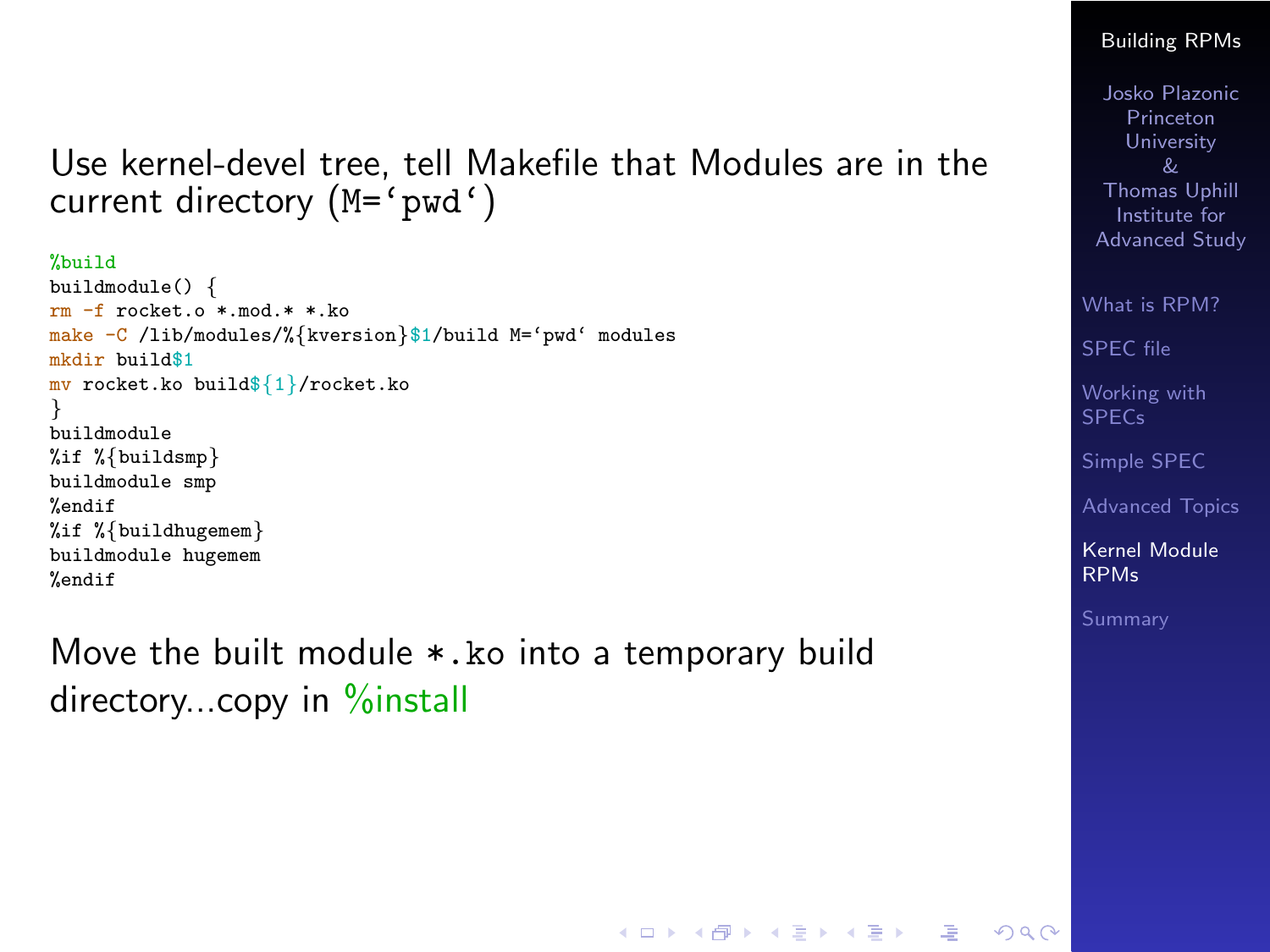```
Building RPMs
                                                                                                 Josko Plazonic
                                                                                                   Princeton
                                                                                                   University
                                                                                                 Thomas Uphill
                                                                                                   Institute for
                                                                                                 Advanced Study
                                                                                               What is RPM?
                                                                                               SPEC file
                                                                                               Working with
                                                                                               SPECs
                                                                                               Simple SPEC
                                                                                               Advanced Topics
                                                                                               Kernel Module
                                                                                               RPMs
%install
installmodule() {
mkdir -p $RPM_BUILD_ROOT/lib/modules/%{kversion}$1/%{minstalldir}
install -m 644 build$1/*.ko $RPM_BUILD_ROOT/lib/modules/%{kversion}$1/%{minstalldir}
}
installmodule
%if %{buildsmp}
installmodule smp
%endif
%if %{buildhugemem}
installmodule hugemem
%endif
```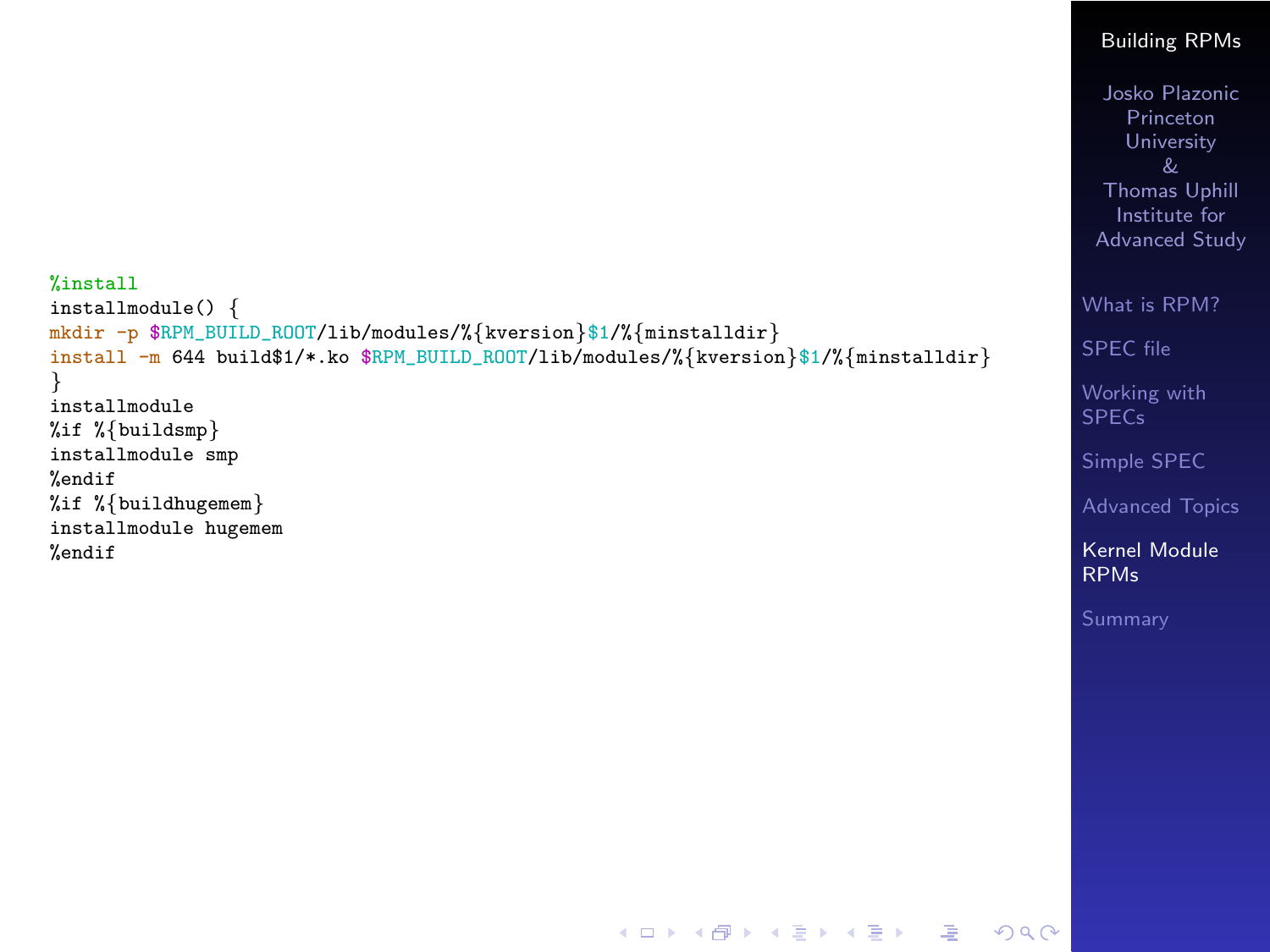

- $\triangleright$  use % variable as much as possible use rpm --showrc to see all variables. use %{version} instead of hard coding the version in the spec.
- $\triangleright$  build from src, modify files as necessary, use gendiff to create patch

- $\blacktriangleright$  always build as yourself, not root
- <span id="page-48-0"></span> $\blacktriangleright$  Update %changelog

#### [Building RPMs](#page-0-0)

Josko Plazonic Princeton **University**  $\mathcal{R}_{I}$ Thomas Uphill Institute for Advanced Study

[What is RPM?](#page-2-0)

[SPEC file](#page-20-0)

[Working with](#page-32-0) SPECs

[Simple SPEC](#page-33-0)

[Advanced Topics](#page-35-0)

[Kernel Module](#page-37-0)

**[Summary](#page-48-0)** 

 $209$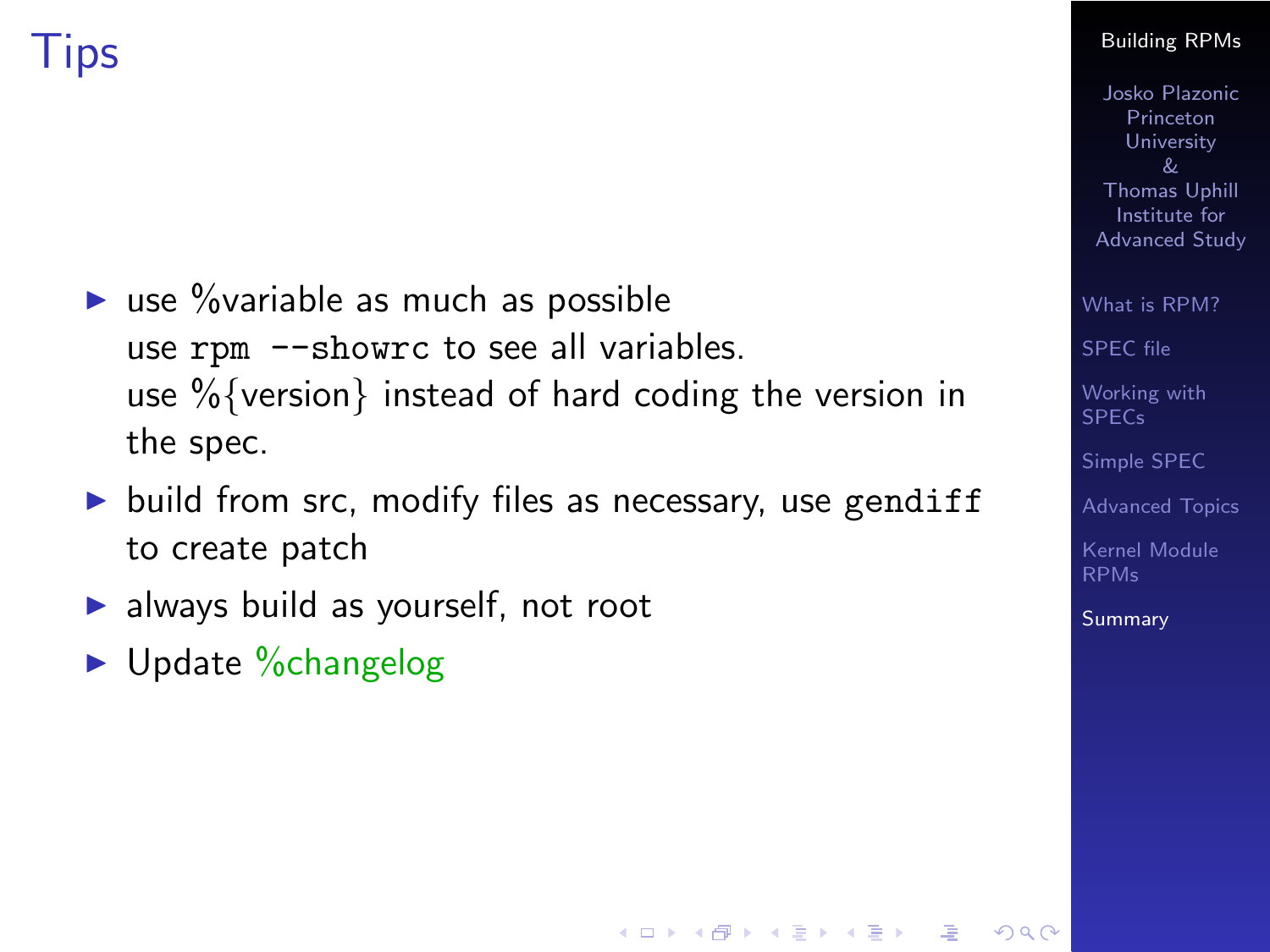## Links

|                                                                                         | &<br><b>Thomas Uphill</b><br>Institute for<br>Advanced Study |
|-----------------------------------------------------------------------------------------|--------------------------------------------------------------|
| $\triangleright$ RPM.org<br>http://www.rpm.org                                          | What is RPM?<br><b>SPEC</b> file                             |
| $\triangleright$ RPM-HOWTO<br>http://www.rpm.org/RPM-HOWTO                              | Working with<br><b>SPECs</b><br>Simple SPEC                  |
| ► Linux Documentation Project<br>http://en.tldp.org/HOWTO/RPM-HOWTO                     | <b>Advanced Topics</b><br>Kernel Module                      |
| $\triangleright$ Mandrake SPECS<br>http://cvs.mandrakesoft.com/cgi-bin/cvsweb.cgi/SPECS | <b>RPMs</b><br>Summary                                       |
|                                                                                         |                                                              |
|                                                                                         |                                                              |
|                                                                                         |                                                              |

K ロ ▶ K @ ▶ K 할 ▶ K 할 ▶ ( 할 ) 1000 W

### [Building RPMs](#page-0-0) Josko Plazonic

**Princeton** University